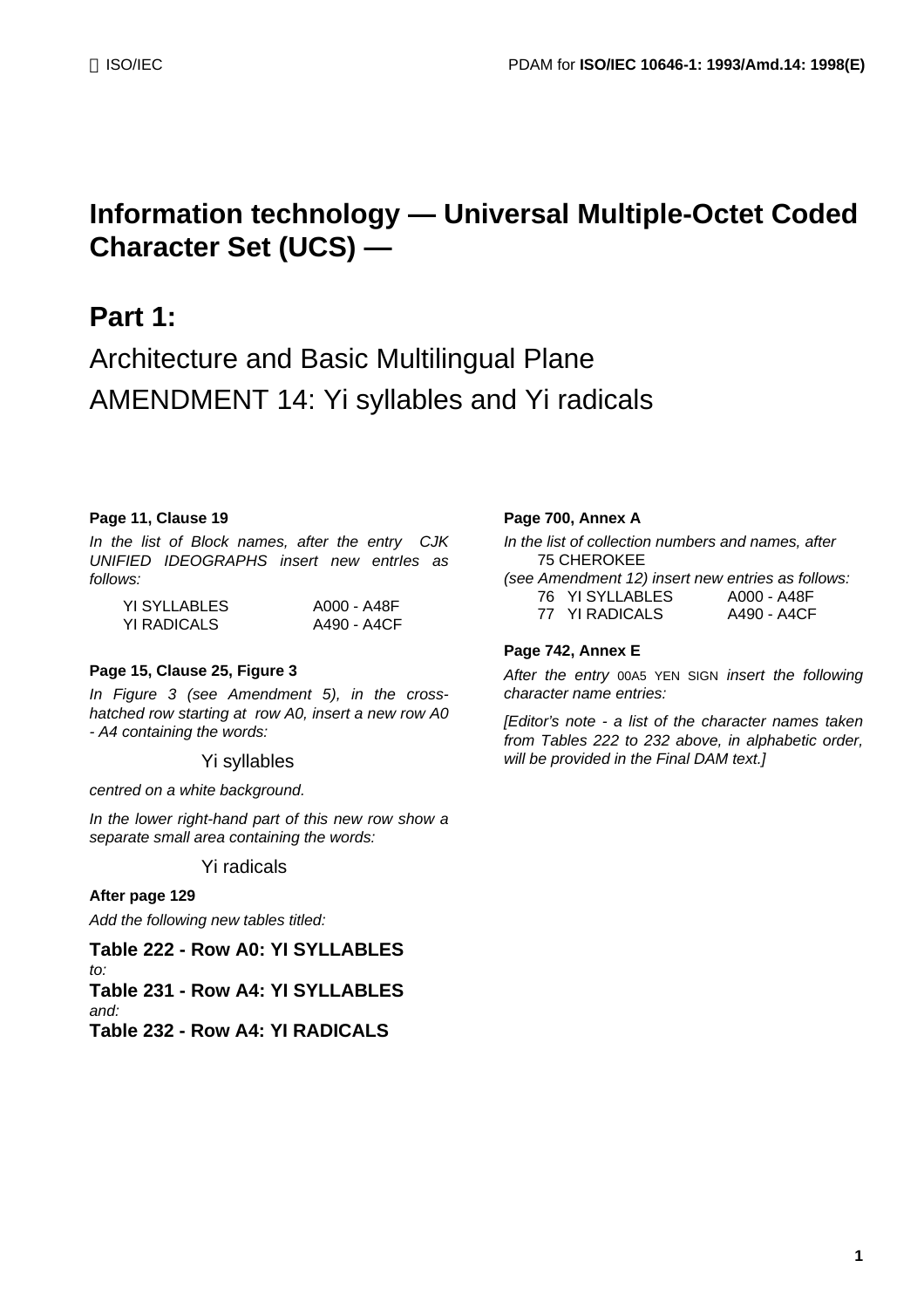$\mathbf{v}$ 

|                        | A00                              | A01                                                                                 | A02                                                  | A03                           | A04                                                                | A05                                         | A06                         | A07                                   |
|------------------------|----------------------------------|-------------------------------------------------------------------------------------|------------------------------------------------------|-------------------------------|--------------------------------------------------------------------|---------------------------------------------|-----------------------------|---------------------------------------|
| $\ddot{\phantom{0}}$ 0 | (X<br>0000                       | $\widehat{\mathbb{D}}$<br>0016                                                      | Œ.<br>0032                                           | $\int_{0}^{1}$<br>0048        | $\mathbf{z}$<br>0064                                               | 0080                                        | χī<br>0096                  | 深<br>0112                             |
| 1                      | Ê<br>0001                        | $\bigoplus$<br>0017                                                                 | ₫<br>0033                                            | $\overline{d}$<br>0049        | 七<br>0065                                                          | ₩<br>0081                                   | $\Gamma$<br>0097            | $\overline{\hat{\mathbf{x}}}$<br>0113 |
| $\boldsymbol{2}$       | K<br>0002                        | $H_{\rm H}$<br>0018                                                                 | ₿<br>0034                                            | $\overline{\hat{*}}$<br>0050  | $\mathbb{H}$<br>0066                                               | $\tilde{\mathbb{H}}$<br>0082                | 。<br>子<br>0098              | 禾<br>0114                             |
| 3                      | $\overline{\mathcal{F}}$<br>0003 | $\widehat{\gamma}$<br>ن<br>0019                                                     | $\overline{\tilde{*}}$<br>0035                       | $\breve{\pm}$<br>0051         | $\hat{+}$<br>0067                                                  | ŀĤ<br>0083                                  | $\breve{+}$<br>0099         | 叉<br>0115                             |
| $\boldsymbol{4}$       | $\mathfrak K$<br>0004            | $\frac{1}{2}$<br>0020                                                               | $\hspace{0.1cm}\not\hspace{0.1cm}\mathbb{X}$<br>0036 | $\Im$<br>0052                 | 0068                                                               | ₩<br>0084                                   | 求<br>0100                   | Ŵ<br>0116                             |
| 5                      | $\tilde{\alpha}$<br>0005         | $\overline{\mathbb{X}}$<br>0021                                                     | $\cancel{\mathbb{N}}$<br>0037                        | $\overline{1}$<br>0053        | $\operatorname{\mathsf{X}}$<br>069                                 | $\widehat{\textcircled{\small{3}}}$<br>0085 | $\hat{\mathcal{R}}$<br>0101 | $\overline{0}$<br>0117                |
| $\boldsymbol{6}$       | 0006                             | ငှ<br>0022                                                                          | 0038                                                 | $\overline{11}$<br>0054       | 宜<br>0070                                                          | $\circledS$<br>0086                         | फ्रै<br>0102                | <u>ed</u><br>0118                     |
| $7\phantom{.}$         | $\emptyset$<br>0007              | $\widehat{\mathcal{J}}_1$<br>0023                                                   | $\tilde{\mathcal{K}}$<br>0039                        | 산<br>0055                     | ÑΙ<br>0071                                                         | w<br>w<br>0087                              | ጵ<br>0103                   | $\frac{1}{2}$<br>0118                 |
| 8                      | Fo<br>0008                       | 0024                                                                                | NÉ<br>0040                                           | স<br>১<br>0056                | N<br>0072                                                          | 8<br>0088                                   | 以<br>0104                   | 计<br>0119                             |
| $\cdot 9$              | Ĥ<br>Ŵ<br>0009                   | $\mathfrak C$<br>0025                                                               | 长<br>0041                                            | $\frac{1}{2}$<br>0057         | $\hat{\Theta}$<br>0073                                             | Ŵ<br>0089                                   | 守<br>0105                   | 4<br>0120                             |
| A                      | 났<br>0010                        | Ĵ<br>0026                                                                           | 月<br>0042                                            | $\frac{1}{2}$<br>0058         | $\bigcirc$<br>0074                                                 | 州<br>0090                                   | 払<br>0106                   | 0Ź<br>0122                            |
| $\, {\bf B}$           | 넜                                | l£<br>0027                                                                          | Ŵ<br>0043                                            | Ξz<br>0059                    | $\widehat{\mathbb{Q}}$<br>0075                                     | УZ<br>У<br>0091                             | 氺<br>0107                   | FO<br>0123                            |
| $\mathbf C$            | 0011<br>$\widehat{\mathcal{D}}$  | $\mathcal{A}$                                                                       | 刈                                                    | Ŗ<br>0060                     | $\left(\!\begin{smallmatrix} 1\ 0\end{smallmatrix}\right)$<br>0076 | 0092                                        | 臼<br>0108                   | 出                                     |
| D                      | 0012<br>$\Xi$                    | 0028<br>$\begin{array}{c}\n\overrightarrow{K}\\ \overrightarrow{O}029\n\end{array}$ | 0044<br>$\underline{\underline{\omega}}$             | Ķ<br>0061                     | 52                                                                 | 0093                                        | 卫<br>0109                   | $rac{0124}{2}$<br>0125                |
| E                      | 0013<br>I                        | $\overline{\mathbf{x}}$                                                             | 0045<br>$\overline{\mathcal{L}^{(1)}_{2}}$           | 古                             | 0077<br>45                                                         |                                             | 圮                           | 计<br>计                                |
| F                      | 0014<br>泛                        | 0030<br>台                                                                           | 0046<br>빌                                            | 0062<br>$\tilde{\mathcal{N}}$ | 0078<br>$\mathcal{L}$                                              | 0094<br>χī                                  | 0110<br>计                   | 0126<br>$rac{N}{N}$                   |
|                        | 0015                             | 0031                                                                                | 0047                                                 | 0063                          | 0079                                                               | 0095                                        | 0111                        | 0127                                  |

Table 222 - Row A0: YI SYLLABLES

 $G = 00$   $P = 00$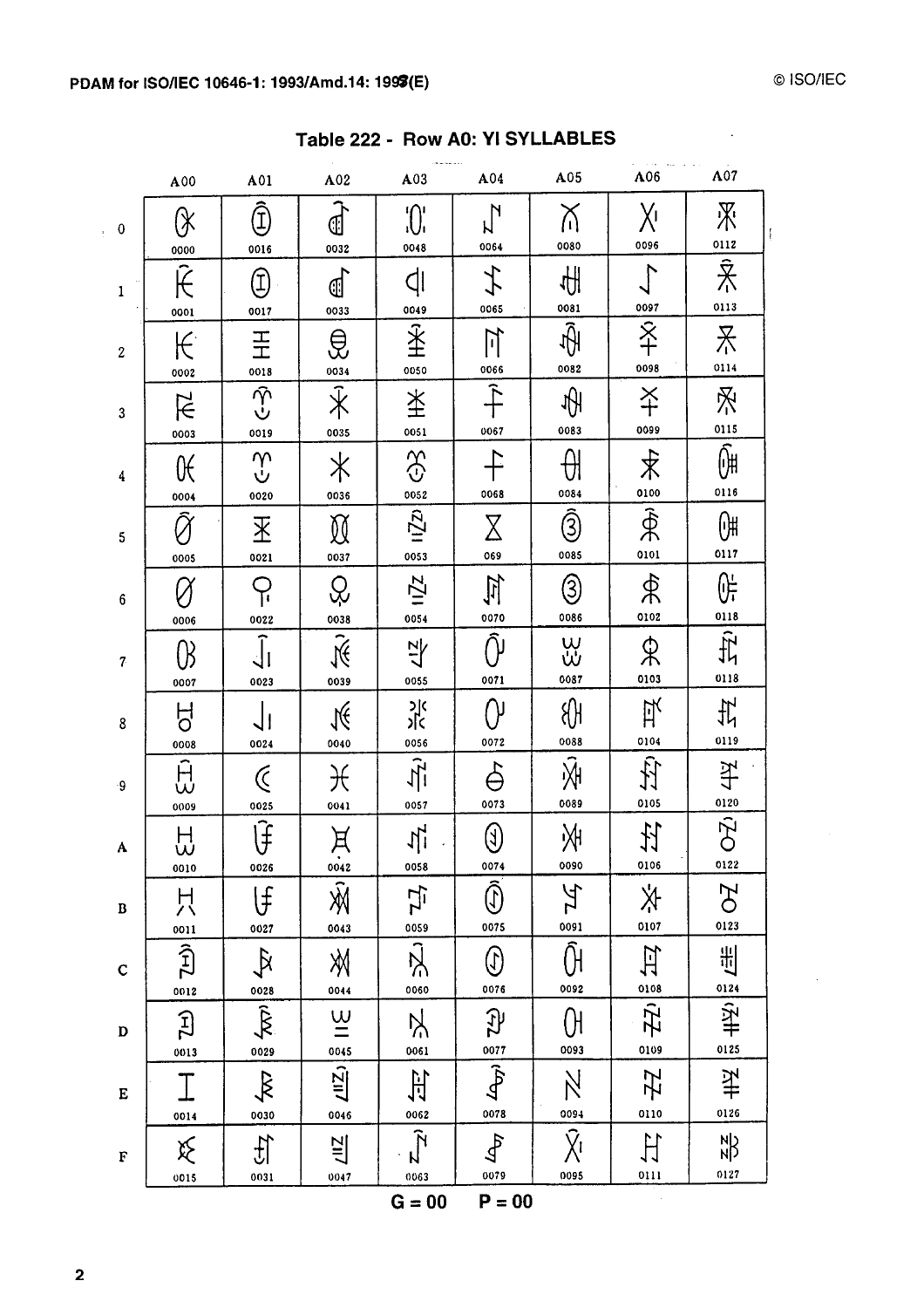| Table 222 - Row A0: YI SYLLABLES |  |  |  |
|----------------------------------|--|--|--|
|----------------------------------|--|--|--|

| dec        | hex      | Name                                   |
|------------|----------|----------------------------------------|
| 000        | 00       | YI SYLLABLE BIT                        |
| 001<br>002 | 01<br>02 | YI SYLLABLE BIX<br>YI SYLLABLE BI      |
| 003        | 03       | YI SYLLABLE BIP                        |
| 004<br>005 | 04<br>05 | YI SYLLABLE BIET<br>YI SYLLABLE BIEX   |
| 006        | 06       | YI SYLLABLE BIE                        |
| 007<br>008 | 07<br>08 | YI SYLLABLE BIEP<br>YI SYLLABLE BAT    |
| 009        | 09       | YI SYLLABLE BAX                        |
| 010<br>011 | 0A<br>0Β | YI SYLLABLE BA<br>YI SYLLABLE BAP      |
| 012        | 0C       | YI SYLLABLE BUOX                       |
| 013<br>014 | 0D<br>0E | YI SYLLABLE BUO<br>YI SYLLABLE BUOP    |
| 015        | 0F       | YI SYLLABLE BOT                        |
| 016        | 10       | YI SYLLABLE BOX                        |
| 017<br>018 | 11<br>12 | YI SYLLABLE BO<br>YI SYLLABLE BOP      |
| 019        | 13       | YI SYLLABLE BEX                        |
| 020<br>021 | 14<br>15 | YI SYLLABLE BE<br>YI SYLLABLE BEP      |
| 022        | 16       | YI SYLLABLE BUT                        |
| 023<br>024 | 17<br>18 | YI SYLLABLE BUX<br>YI SYLLABLE BU      |
| 025        | 19       | YI SYLLABLE BUP                        |
| 026<br>027 | 1Α<br>1Β | YI SYLLABLE BURX<br>YI SYLLABLE BUR    |
| 028        | 1C       | YI SYLLABLE BYT                        |
| 029<br>030 | 1D<br>1E | YI SYLLABLE BYX<br>YI SYLLABLE BY      |
| 031        | 1F       | YI SYLLABLE BYP                        |
| 032<br>033 | 20<br>21 | YI SYLLABLE BYRX<br>YI SYLLABLE BYR    |
| 034        | 22       | YI SYLLABLE BBIT                       |
| 035<br>036 | 23<br>24 | YI SYLLABLE BBIX<br>YI SYLLABLE BBI    |
| 037        | 25       | YI SYLLABLE BBIP                       |
| 038<br>039 | 26<br>27 | YI SYLLABLE BBIET<br>YI SYLLABLE BBIEX |
| 040        | 28       | YI SYLLABLE BBIE                       |
| 041<br>042 | 29<br>2Α | YI SYLLABLE BBIEP<br>YI SYLLABLE BBAT  |
| 043        | 2B       | YI SYLLABLE BBAX                       |
| 044<br>045 | 2C<br>2D | YI SYLLABLE BBA<br>YI SYLLABLE BBAP    |
| 046        | 2Е       | YI SYLLABLE BBUOX                      |
| 047        | 2F       | YI SYLLABLE BBUO                       |
| 048<br>049 | 30<br>31 | YI SYLLABLE BBUOP<br>YI SYLLABLE BBOT  |
| 050        | 32       | YI SYLLABLE BBOX                       |
| 051<br>052 | 33<br>34 | YI SYLLABLE BBO<br>YI SYLLABLE BBOP    |
| 053        | 35       | YI SYLLABLE BBEX                       |
| 054<br>055 | 36<br>37 | YI SYLLABLE BBE<br>YI SYLLABLE BBEP    |
| 056        | 38       | YI SYLLABLE BBUT                       |
| 057<br>058 | 39<br>ЗA | YI SYLLABLE BBUX<br>YI SYLLABLE BBU    |
| 059        | 3B       | YI SYLLABLE BBUP                       |
| 060<br>061 | ЗC<br>3D | YI SYLLABLE BBURX<br>YI SYLLABLE BBUR  |
| 062        | 3E       | YI SYLLABLE BBYT                       |
| 063        | 3F       | YI SYLLABLE BBYX                       |
|            |          |                                        |
|            |          |                                        |
|            |          |                                        |
|            |          |                                        |
|            |          |                                        |
|            |          |                                        |
|            |          |                                        |

| 40<br>YI SYLLABLE BBY<br>064<br>41<br>YI SYLLABLE BBYP<br>065<br>42<br>066<br>YI SYLLABLE CIT<br>43<br>YI SYLLABLE CIX<br>067<br>44<br>YI SYLLABLE CI<br>068<br>45<br>YI SYLLABLE CIP<br>069<br>46<br>YI SYLLABLE CIET<br>070<br>47<br>071<br>YI SYLLABLE CIEX<br>48<br>YI SYLLABLE CIE<br>072<br>49<br>YI SYLLABLE CIEP<br>073<br>4A<br>YI SYLLABLE CAT<br>074<br>4B<br>YI SYLLABLE CAX<br>075<br>4C<br>YI SYLLABLE CA<br>076<br>4D<br>YI SYLLABLE CAP<br>077<br>4Ε<br>YI SYLLABLE CUOX<br>078<br>4F<br>YI SYLLABLE CUO<br>079<br>50<br>YI SYLLABLE CUOP<br>080<br>51<br>YI SYLLABLE COT<br>081<br>52<br>YI SYLLABLE COX<br>082<br>53<br>YI SYLLABLE CO<br>083<br>54<br>YI SYLLABLE COP<br>084<br>55<br>YI SYLLABLE CEX<br>085<br>YI SYLLABLE CE<br>56<br>086<br>YI SYLLABLE CEP<br>087<br>57<br>58<br>YI SYLLABLE CUT<br>088<br>59<br>YI SYLLABLE CUX<br>089<br>5A<br>YI SYLLABLE CU<br>090 |  |
|-----------------------------------------------------------------------------------------------------------------------------------------------------------------------------------------------------------------------------------------------------------------------------------------------------------------------------------------------------------------------------------------------------------------------------------------------------------------------------------------------------------------------------------------------------------------------------------------------------------------------------------------------------------------------------------------------------------------------------------------------------------------------------------------------------------------------------------------------------------------------------------------------|--|
|                                                                                                                                                                                                                                                                                                                                                                                                                                                                                                                                                                                                                                                                                                                                                                                                                                                                                               |  |
|                                                                                                                                                                                                                                                                                                                                                                                                                                                                                                                                                                                                                                                                                                                                                                                                                                                                                               |  |
|                                                                                                                                                                                                                                                                                                                                                                                                                                                                                                                                                                                                                                                                                                                                                                                                                                                                                               |  |
|                                                                                                                                                                                                                                                                                                                                                                                                                                                                                                                                                                                                                                                                                                                                                                                                                                                                                               |  |
|                                                                                                                                                                                                                                                                                                                                                                                                                                                                                                                                                                                                                                                                                                                                                                                                                                                                                               |  |
|                                                                                                                                                                                                                                                                                                                                                                                                                                                                                                                                                                                                                                                                                                                                                                                                                                                                                               |  |
|                                                                                                                                                                                                                                                                                                                                                                                                                                                                                                                                                                                                                                                                                                                                                                                                                                                                                               |  |
|                                                                                                                                                                                                                                                                                                                                                                                                                                                                                                                                                                                                                                                                                                                                                                                                                                                                                               |  |
|                                                                                                                                                                                                                                                                                                                                                                                                                                                                                                                                                                                                                                                                                                                                                                                                                                                                                               |  |
|                                                                                                                                                                                                                                                                                                                                                                                                                                                                                                                                                                                                                                                                                                                                                                                                                                                                                               |  |
|                                                                                                                                                                                                                                                                                                                                                                                                                                                                                                                                                                                                                                                                                                                                                                                                                                                                                               |  |
|                                                                                                                                                                                                                                                                                                                                                                                                                                                                                                                                                                                                                                                                                                                                                                                                                                                                                               |  |
|                                                                                                                                                                                                                                                                                                                                                                                                                                                                                                                                                                                                                                                                                                                                                                                                                                                                                               |  |
|                                                                                                                                                                                                                                                                                                                                                                                                                                                                                                                                                                                                                                                                                                                                                                                                                                                                                               |  |
|                                                                                                                                                                                                                                                                                                                                                                                                                                                                                                                                                                                                                                                                                                                                                                                                                                                                                               |  |
|                                                                                                                                                                                                                                                                                                                                                                                                                                                                                                                                                                                                                                                                                                                                                                                                                                                                                               |  |
|                                                                                                                                                                                                                                                                                                                                                                                                                                                                                                                                                                                                                                                                                                                                                                                                                                                                                               |  |
|                                                                                                                                                                                                                                                                                                                                                                                                                                                                                                                                                                                                                                                                                                                                                                                                                                                                                               |  |
|                                                                                                                                                                                                                                                                                                                                                                                                                                                                                                                                                                                                                                                                                                                                                                                                                                                                                               |  |
| 5Β<br>YI SYLLABLE CUP<br>091                                                                                                                                                                                                                                                                                                                                                                                                                                                                                                                                                                                                                                                                                                                                                                                                                                                                  |  |
| 5С<br>YI SYLLABLE CURX<br>092<br>5D<br>YI SYLLABLE CUR<br>093                                                                                                                                                                                                                                                                                                                                                                                                                                                                                                                                                                                                                                                                                                                                                                                                                                 |  |
| 5Е<br>094<br>YI SYLLABLE CYT                                                                                                                                                                                                                                                                                                                                                                                                                                                                                                                                                                                                                                                                                                                                                                                                                                                                  |  |
| 5F<br>YI SYLLABLE CYX<br>095<br>60<br>YI SYLLABLE CY<br>096                                                                                                                                                                                                                                                                                                                                                                                                                                                                                                                                                                                                                                                                                                                                                                                                                                   |  |
| 097<br>61<br>YI SYLLABLE CYP                                                                                                                                                                                                                                                                                                                                                                                                                                                                                                                                                                                                                                                                                                                                                                                                                                                                  |  |
| 62<br>YI SYLLABLE CYRX<br>098<br>63<br>YI SYLLABLE CYR<br>099                                                                                                                                                                                                                                                                                                                                                                                                                                                                                                                                                                                                                                                                                                                                                                                                                                 |  |
| 64<br>YI SYLLABLE CHAT<br>100                                                                                                                                                                                                                                                                                                                                                                                                                                                                                                                                                                                                                                                                                                                                                                                                                                                                 |  |
| 65<br>YI SYLLABLE CHAX<br>101                                                                                                                                                                                                                                                                                                                                                                                                                                                                                                                                                                                                                                                                                                                                                                                                                                                                 |  |
| 66<br>YI SYLLABLE CHA<br>102<br>67<br>YI SYLLABLE CHAP<br>103                                                                                                                                                                                                                                                                                                                                                                                                                                                                                                                                                                                                                                                                                                                                                                                                                                 |  |
| YI SYLLABLE CHUOT<br>104<br>68                                                                                                                                                                                                                                                                                                                                                                                                                                                                                                                                                                                                                                                                                                                                                                                                                                                                |  |
| 69<br>YI SYLLABLE CHUOX<br>105<br>6A<br>YI SYLLABLE CHUO<br>106                                                                                                                                                                                                                                                                                                                                                                                                                                                                                                                                                                                                                                                                                                                                                                                                                               |  |
| 6B<br>YI SYLLABLE CHUOP<br>107                                                                                                                                                                                                                                                                                                                                                                                                                                                                                                                                                                                                                                                                                                                                                                                                                                                                |  |
| 6C<br>YI SYLLABLE CHOT<br>108<br>109<br>6D<br>YI SYLLABLE CHOX                                                                                                                                                                                                                                                                                                                                                                                                                                                                                                                                                                                                                                                                                                                                                                                                                                |  |
| 6E<br>YI SYLLABLE CHO<br>110                                                                                                                                                                                                                                                                                                                                                                                                                                                                                                                                                                                                                                                                                                                                                                                                                                                                  |  |
| 6F<br>YI SYLLABLE CHOP<br>111<br>112<br>70<br>YI SYLLABLE CHET                                                                                                                                                                                                                                                                                                                                                                                                                                                                                                                                                                                                                                                                                                                                                                                                                                |  |
| YI SYLLABLE CHEX<br>113<br>71                                                                                                                                                                                                                                                                                                                                                                                                                                                                                                                                                                                                                                                                                                                                                                                                                                                                 |  |
| YI SYLLABLE CHE<br>114<br>72                                                                                                                                                                                                                                                                                                                                                                                                                                                                                                                                                                                                                                                                                                                                                                                                                                                                  |  |
| YI SYLLABLE CHEP<br>115<br>73<br>YI SYLLABLE CHUX<br>116<br>74                                                                                                                                                                                                                                                                                                                                                                                                                                                                                                                                                                                                                                                                                                                                                                                                                                |  |
| YI SYLLABLE CHU<br>117<br>75                                                                                                                                                                                                                                                                                                                                                                                                                                                                                                                                                                                                                                                                                                                                                                                                                                                                  |  |
| YI SYLLABLE CHUP<br>118<br>76<br>77<br>YI SYLLABLE CHURX<br>119                                                                                                                                                                                                                                                                                                                                                                                                                                                                                                                                                                                                                                                                                                                                                                                                                               |  |
| YI SYLLABLE CHUR<br>78<br>120                                                                                                                                                                                                                                                                                                                                                                                                                                                                                                                                                                                                                                                                                                                                                                                                                                                                 |  |
| 79<br>YI SYLLABLE CHYT<br>121                                                                                                                                                                                                                                                                                                                                                                                                                                                                                                                                                                                                                                                                                                                                                                                                                                                                 |  |
| 7A<br>YI SYLLABLE CHYX<br>122<br>YI SYLLABLE CHY<br>123<br>7B                                                                                                                                                                                                                                                                                                                                                                                                                                                                                                                                                                                                                                                                                                                                                                                                                                 |  |
| 7C<br>124<br>YI SYLLABLE CHYP                                                                                                                                                                                                                                                                                                                                                                                                                                                                                                                                                                                                                                                                                                                                                                                                                                                                 |  |
| 125<br>7D<br>YI SYLLABLE CHYRX<br>7E<br>YI SYLLABLE CHYR<br>126                                                                                                                                                                                                                                                                                                                                                                                                                                                                                                                                                                                                                                                                                                                                                                                                                               |  |
| 7F<br>YI SYLLABLE DIT<br>127                                                                                                                                                                                                                                                                                                                                                                                                                                                                                                                                                                                                                                                                                                                                                                                                                                                                  |  |
|                                                                                                                                                                                                                                                                                                                                                                                                                                                                                                                                                                                                                                                                                                                                                                                                                                                                                               |  |
|                                                                                                                                                                                                                                                                                                                                                                                                                                                                                                                                                                                                                                                                                                                                                                                                                                                                                               |  |
|                                                                                                                                                                                                                                                                                                                                                                                                                                                                                                                                                                                                                                                                                                                                                                                                                                                                                               |  |
|                                                                                                                                                                                                                                                                                                                                                                                                                                                                                                                                                                                                                                                                                                                                                                                                                                                                                               |  |
|                                                                                                                                                                                                                                                                                                                                                                                                                                                                                                                                                                                                                                                                                                                                                                                                                                                                                               |  |
|                                                                                                                                                                                                                                                                                                                                                                                                                                                                                                                                                                                                                                                                                                                                                                                                                                                                                               |  |
|                                                                                                                                                                                                                                                                                                                                                                                                                                                                                                                                                                                                                                                                                                                                                                                                                                                                                               |  |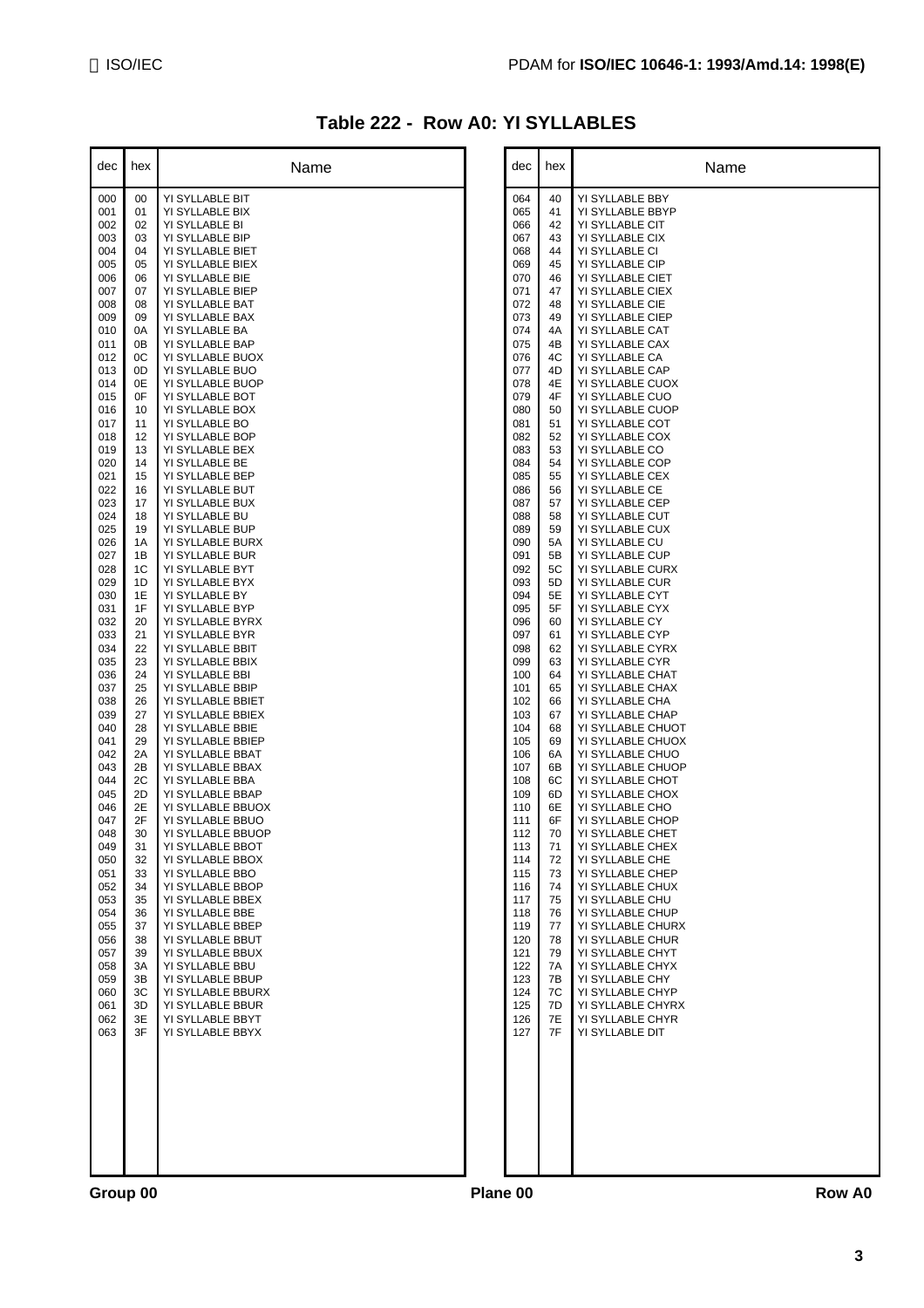|                    | A08                                                                      | A09                                            | A0A                                                  | A0B                               | A0C                                      | A0D                                                                           | A0E                                          | A <sub>OF</sub>                                     |
|--------------------|--------------------------------------------------------------------------|------------------------------------------------|------------------------------------------------------|-----------------------------------|------------------------------------------|-------------------------------------------------------------------------------|----------------------------------------------|-----------------------------------------------------|
| $\pmb{\mathsf{O}}$ | $\frac{2}{7}$<br>0128                                                    | ∯<br>0144                                      | $\overline{\Phi}$<br>0160                            | $\Psi$<br>0176                    | 0192                                     | 乎<br>0208                                                                     | $\frac{1}{2}$<br>0224                        | $\frac{1}{\lambda}$<br>0240                         |
| $\mathbf{1}$       | $\frac{1}{2}$                                                            | <b>≰</b><br>0145                               | 图<br>0161                                            | கி<br>0177                        | $\mathfrak{P}$<br>0193                   | ى<br>ئۆ                                                                       | $\overline{\vartheta}$<br>0225               | 빗<br>0241                                           |
| $\boldsymbol{2}$   | 0129<br>Ý                                                                | $\Rightarrow$                                  | 圣                                                    | $\hat{\mathbb{U}}$<br>0178        | $\ddot{x}$<br>0194                       | $\frac{0209}{\bigcirc}$<br>0210                                               | $\overline{\hat{\sf \Pi}}$<br>$-0226$        | $\overline{\hat{\mathfrak{F}}}$<br>0242             |
| 3                  | 0130<br>$\tilde{\mathcal{M}}$                                            | 0146<br>$\mathfrak{F}$                         | 0162<br>屯                                            | $\bigcup$<br>0179                 | $\frac{1}{2}$<br>0195                    | $\frac{1}{2}$<br>0211                                                         | Π<br>0227                                    | Ж<br>0243                                           |
| 4                  | 0131<br>$\sqrt{\zeta}$                                                   | 0147<br>$\overline{\hat{\mathcal{R}}}$<br>0148 | 0163<br>$\overline{\overline{\overline{C}}}$<br>0164 | ਹਿ<br>0180                        | ユ<br>0196                                | $\circledS$<br>0212                                                           | $\hspace{.1cm} \Theta$<br>0228               | $\frac{1}{2}$<br>0244                               |
| 5                  | 0132<br>圣                                                                | $\tilde{d}$                                    | $\overline{O}$<br>0165                               | 可<br>0181                         | $\lambda$<br>0197                        | $\chi$                                                                        | 良<br>0229                                    | 宁<br>0245                                           |
| 6                  | 0133<br>Uf                                                               | 0149<br>$\overline{E}$                         | 天<br>$rac{0.166}{1}$                                 | 寸                                 | $\vec{\mathfrak{P}}_{\mathbf{Z}}$        | $rac{0213}{x}$<br>0214                                                        | 以<br>0230                                    | 0246                                                |
| $\boldsymbol{7}$   | 0134<br>$\overline{\widehat{\mathsf{M}}}$                                | $\frac{0150}{1}$                               | $\frac{1}{2}$                                        | 0182<br>H                         | 0198<br>子                                | Ӂ                                                                             | <u>ද</u>                                     |                                                     |
| 8                  | 0135<br>Ж                                                                | 0151<br>$\ddot{\tau}$                          | 0167<br>$\hat{\mathbb{H}}$                           | 0183<br>$rac{1}{\sqrt{2}}$        | 0199<br>$\lambda$                        | 0215<br>$\bigoplus$                                                           | 0231<br>$\overline{\widetilde{\mathcal{X}}}$ | 0247<br><u>ا</u><br>سا                              |
| 9                  | 0136<br>义                                                                | 0152<br>宁                                      | 0168<br>₩                                            | 0184<br>$\left( -2 \right)$       | 0200<br>$E_{\mathsf{Z}}$                 | 0216<br>₩                                                                     | 0232<br>시                                    | 0248<br>岢                                           |
| A                  | 0137<br>$\frac{1}{2}$                                                    | 0153<br>$\overline{\mathcal{L}}$               | 0169<br>$\ddot{f}$                                   | 0185<br>$\zeta$ =                 | 0201<br>$\widehat{C}$                    | 0217<br>$\left  \frac{d^{2}}{d} \right $                                      | 0233<br>ଣ୍ଟି                                 | 0249<br>$\left\lVert \cdot \right\rVert$            |
| B                  | 0138<br>$\blacksquare$<br>시                                              | 0154<br>小                                      | 0170<br>$\hat{\times}$<br>义                          | 0186<br>$\zeta$ -2                | 0202<br>$\overline{C}$                   | 0218<br>斗                                                                     | 0234<br>ςγ.<br>ଧ୍ୱ                           | 0250<br>$\begin{bmatrix} 1 \\ 1 \\ 1 \end{bmatrix}$ |
| $\mathbf C$        | 0139<br>ტ                                                                | 0155<br>空                                      | 0171<br>$\widecheck{\mathfrak{A}}$                   | 0187<br>$\frac{\sqrt{2}}{2}$      | 0203<br>士                                | 0219<br>$\overline{11}$<br>$\overline{\mathsf{T}}$                            | 0235<br>Ŋ                                    | 0251<br>년,<br>0252                                  |
| D                  | $\begin{array}{c}\n 0140 \\  \hline\n 1 \\  \hline\n 0141\n \end{array}$ | 0156<br>$\overline{\hat{\pm}}$                 | 0172<br>七<br>广                                       | 0188<br>义                         | 0204<br>$\bigoplus$                      | 0220<br>$\begin{array}{c} \n\pi \text{F} \\ \hline\n\text{0221}\n\end{array}$ | 0236                                         | $\frac{1}{2}$                                       |
| ${\bf E}$          | 4r                                                                       | 0157<br>里                                      | 0173<br>孙                                            | 0189<br>字                         | 0205<br>$\overline{\tilde{\mathcal{Y}}}$ | $\sqrt{\overline{}}$                                                          | 0237<br>$\frac{1}{2}$                        | $rac{0253}{\cancel{X}}$                             |
| $\cdot$ F          | $\frac{0142}{7}$<br>0143                                                 | 0158<br>$\sharp$<br>0159                       | 0174<br>$\hat{\Psi}$<br>0175                         | 0190<br>$\prod_{i=1}^{n}$<br>0191 | 0206<br>$\forall$<br>0207                | 0222<br>$\mathsf{L}$<br>0223                                                  | 0238<br>$\triangleq$<br>0239                 | 0254<br>$\mathbb{X}\mathbb{X}$<br>0255              |

Table 223 - Row A0: YI SYLLABLES

 $G = 00$  $P = 00$ 

0191

0207

0223

0239

0255

 $0159$ 

0175

0143

 $\overline{\mathbf{4}}$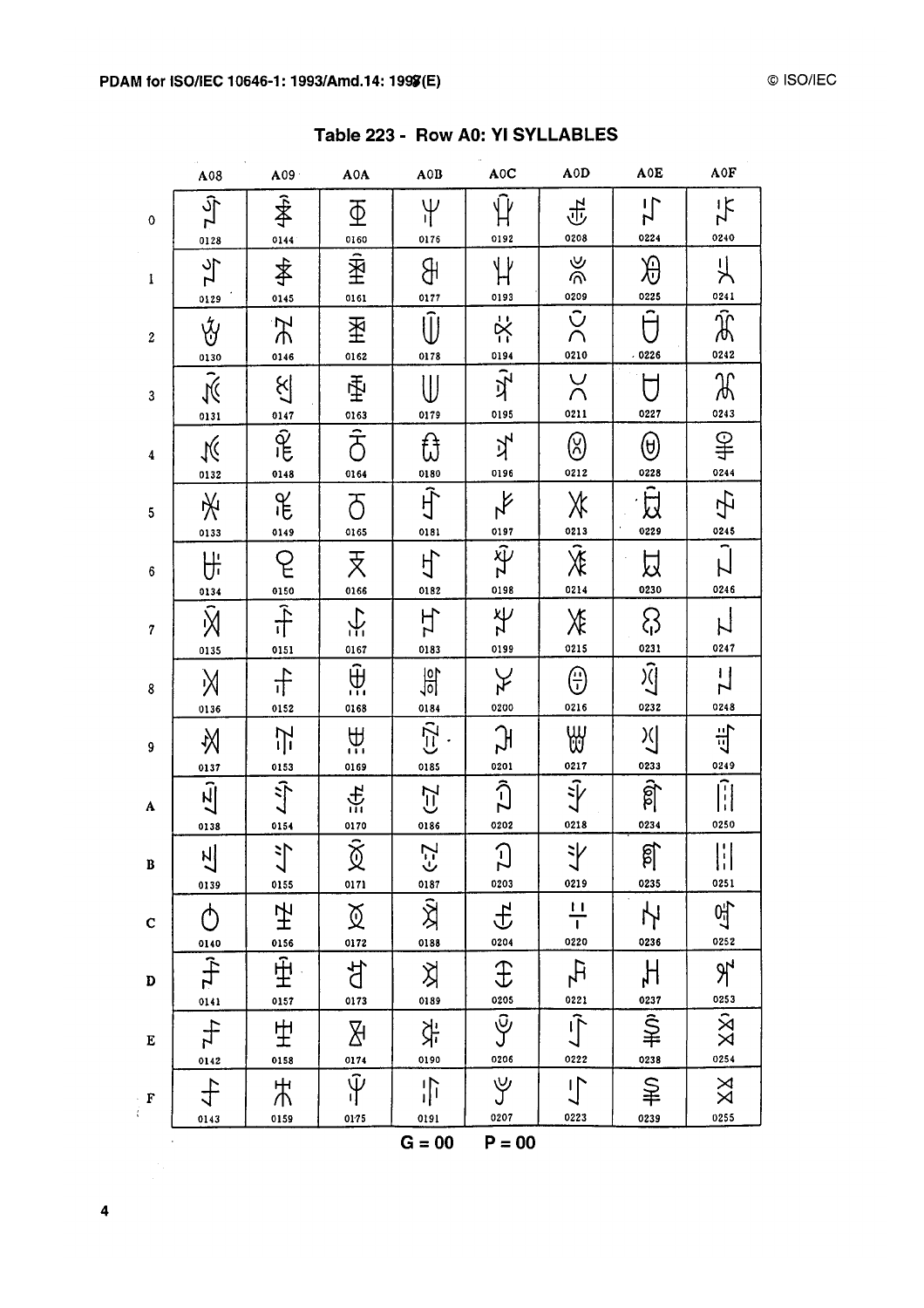#### ISO/IEC PDAM for

### **TABLE 223 - Row A0: YI SYLLABLES**

|            | hex                         | Name                                  |            |
|------------|-----------------------------|---------------------------------------|------------|
| 129        | 80<br>81                    | YI SYLLABLE DIX                       | 193        |
| 130        | 83                          | YI SYLLABLE DIP<br>YI SYLLABLE DIEX   | 194        |
| 132<br>133 | 84<br>86                    | YI SYLLABLE DIEP<br>YI SYLLABLE DAT   | 196<br>197 |
| 135<br>136 | 87                          | YI SYLLABLE DA                        | 199<br>200 |
| 138        | 89<br>8A                    | YI SYLLABLE DAP                       | 202        |
| 139<br>141 | 8С<br>8D                    | YI SYLLABLE DUO<br>YI SYLLABLE DOT    | 203<br>205 |
| 142        | 8F                          | YI SYLLABLE DO<br>YI SYLLABLE DOP     | 206        |
| 144<br>145 | 90<br>92                    | YI SYLLABLE DE<br>YI SYLLABLE DEP     | 208<br>209 |
| 147<br>148 | 93                          | YI SYLLABLE DUX                       | 211<br>212 |
| 150        | 95<br>96                    | YI SYLLABLE DU                        | 214        |
| 151<br>153 | 98<br>99                    | YI SYLLABLE DURX<br>YI SYLLABLE DUR   | 215<br>217 |
| 154        | 9Β                          | YI SYLLABLE DDIX<br>YI SYLLABLE DDI   | 218        |
| 156<br>157 | 9C<br>9Ε                    | YI SYLLABLE DDIEX<br>YI SYLLABLE DDIE | 220<br>221 |
| 159<br>160 | 9F                          | YI SYLLABLE DDAT                      | 223<br>224 |
| 162<br>163 | A1<br>A2                    | YI SYLLABLE DDAX<br>YI SYLLABLE DDAP  | 226        |
| 165        | A4<br>A <sub>5</sub>        | YI SYLLABLE DDUOX                     | 227<br>229 |
| 166        | A7                          | YI SYLLABLE DDUOP<br>YI SYLLABLE DDOT | 230        |
| 168<br>169 | A8<br>AA                    | YI SYLLABLE DDO<br>YI SYLLABLE DDOP   | 232<br>233 |
| 171<br>172 | AB                          | YI SYLLABLE DDE                       | 235<br>236 |
| 174<br>175 | AD<br>AE                    | YI SYLLABLE DDEP<br>YI SYLLABLE DDUX  | 238<br>239 |
| 177        | B0<br>B1                    | YI SYLLABLE DDU                       | 241        |
| 178        | B <sub>3</sub><br><b>B4</b> | YI SYLLABLE DDURX<br>YI SYLLABLE DDUR | 242<br>244 |
| 180<br>181 | B6                          | YI SYLLABLE FIX<br>YI SYLLABLE FI     | 245        |
| 183<br>184 | B7                          | YI SYLLABLE FAT                       | 247<br>248 |
| 186<br>187 | B <sub>9</sub><br>BA        | YI SYLLABLE FAX<br>YI SYLLABLE FAP    | 250<br>251 |
| 189        | BС<br>BD                    | YI SYLLABLE FOX                       | 253        |
| 190        | BF                          | YI SYLLABLE FOP<br>YI SYLLABLE FUT    | 254        |
|            |                             |                                       |            |
|            |                             |                                       |            |
|            |                             |                                       |            |
|            |                             |                                       |            |

|            | hex                  | Name                                |
|------------|----------------------|-------------------------------------|
|            | C0<br>C1             | YI SYLLABLE FUX                     |
| 193<br>194 | CЗ                   | YI SYLLABLE FUP<br>YI SYLLABLE FURX |
| 196        | C4                   | YI SYLLABLE FYT                     |
| 197        | C6                   | YI SYLLABLE FYX                     |
| 199        | C7                   | YI SYLLABLE FYP                     |
| 200        | C9                   | YI SYLLABLE GIT                     |
| 202        | СA                   | YI SYLLABLE GI                      |
| 203        | CС                   | YI SYLLABLE GIP                     |
| 205        | CD                   | YI SYLLABLE GIEX                    |
| 206        | СF                   | YI SYLLABLE GIE                     |
| 208<br>209 | D <sub>0</sub>       | YI SYLLABLE GAT                     |
| 211        | D2                   | YI SYLLABLE GAX                     |
| 212        | D <sub>3</sub>       | YI SYLLABLE GAP                     |
| 214        | D5                   | YI SYLLABLE GUOT                    |
| 215        | D6                   | YI SYLLABLE GUO                     |
| 217        | D8                   | YI SYLLABLE GUOP                    |
| 218        | D <sub>9</sub>       | YI SYLLABLE GOX                     |
| 220        | DB                   | YI SYLLABLE GO                      |
| 221        | DC                   | YI SYLLABLE GET                     |
| 223        | DE                   | YI SYLLABLE GEX                     |
| 224        | DF                   | YI SYLLABLE GEP                     |
| 226        | E1                   | YI SYLLABLE GUT                     |
| 227        | E <sub>2</sub>       | YI SYLLABLE GU                      |
| 229        | E4<br>E <sub>5</sub> | YI SYLLABLE GUP                     |
| 230        | E7                   | YI SYLLABLE GUR                     |
| 232        | E8                   | YI SYLLABLE GGIT                    |
| 233        | EA                   | YI SYLLABLE GGI                     |
| 235        | EВ                   | YI SYLLABLE GGIEX                   |
| 236        | ED                   | YI SYLLABLE GGIEP                   |
| 238        | EE                   | YI SYLLABLE GGAT                    |
| 239        | F0                   | YI SYLLABLE GGA                     |
| 241        | F <sub>1</sub>       | YI SYLLABLE GGAP                    |
| 242        | F3                   | YI SYLLABLE GGUOX                   |
| 244        | F <sub>4</sub>       | YI SYLLABLE GGUO                    |
| 245        | F6                   | YI SYLLABLE GGOT                    |
| 247        | F7                   | YI SYLLABLE GGOX                    |
| 248        | F9                   | YI SYLLABLE GGOP                    |
| 250        | FA                   | YI SYLLABLE GGET                    |
| 251        | FC<br>FD             | YI SYLLABLE GGE<br>YI SYLLABLE GGEP |
| 253<br>254 | FF.                  | YI SYLLABLE GGUX<br>YI SYLLABLE GGU |
|            |                      |                                     |
|            |                      |                                     |
|            |                      |                                     |
|            |                      |                                     |

**Plane 00 Row A0**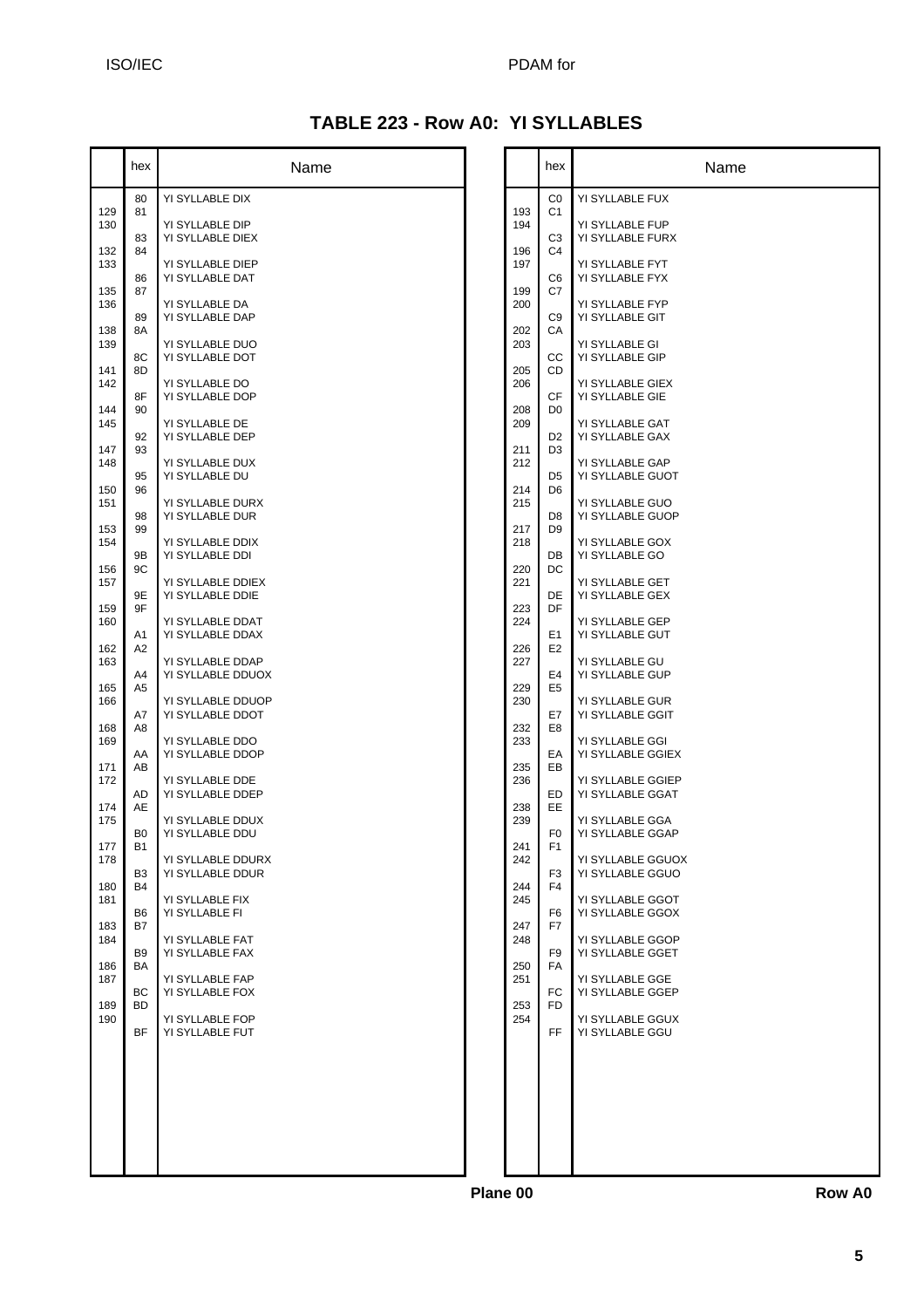|                  | A10                                       | A11                               | A12                                             | A13                                         | A14                              | A15                      | A16                                     | A17                                                                                                                                                                                                                                                                                                                                             |
|------------------|-------------------------------------------|-----------------------------------|-------------------------------------------------|---------------------------------------------|----------------------------------|--------------------------|-----------------------------------------|-------------------------------------------------------------------------------------------------------------------------------------------------------------------------------------------------------------------------------------------------------------------------------------------------------------------------------------------------|
| 0                | 义<br>                                     | $\Theta$<br>0272                  | $\overline{\psi}$<br>0288                       | ⊕<br>0304                                   | $\sqrt{\frac{20}{2}}$<br>0320    | $\widehat{d}$ :<br>0336  | Q<br>0352                               |                                                                                                                                                                                                                                                                                                                                                 |
| $\mathbf{1}$     | $\frac{0256}{\text{O}}$<br>0257           | $\chi_{0}$                        | $\frac{1}{7}$<br>0289                           | $\bigoplus$<br>0305                         | $\vec{Z}$                        | $\ddot{q}$               | ୟ<br>0353                               |                                                                                                                                                                                                                                                                                                                                                 |
| $\boldsymbol{2}$ | O <sub>0258</sub>                         | $\frac{0273}{\pi}$<br>0274        | $ \underline{\tau}_L $<br>0290                  | $\ddagger$                                  | $\frac{1}{\sqrt{2}}$<br>0322     | $\frac{1}{2}$            | $\frac{1}{\sqrt{2}}\sum_{n=0}^{\infty}$ | 守罰守盟行為                                                                                                                                                                                                                                                                                                                                          |
| 3                | $\mathcal{E}$                             | $\frac{1}{2}$<br>0275             | $\mathbb{Q}$<br>0291                            | $\frac{0306}{7}$<br>0307                    | 写                                | 0339                     | 0355                                    | 0371                                                                                                                                                                                                                                                                                                                                            |
| 4                | 0259<br>$\ket{\hat{\mathcal{P}}}$<br>0260 | $\bigoplus_{0276}$                | <b>Q-j</b><br>0292                              | $\ddot{+}$<br>0308                          | $\frac{0323}{2}$<br>0324<br>0324 | $\frac{\text{A}}{20340}$ | УF<br>0356                              | vy<br>U<br>0372                                                                                                                                                                                                                                                                                                                                 |
| 5                | $\sum_{i=1}^{n}$<br>0261                  | $\frac{1}{\sqrt{2}}$<br>0277      | <b>乌·</b><br>0293                               | $\frac{1}{\lambda}$<br>0309                 | $\frac{1}{2}$<br>0325            | $\Theta$<br>0341         | $\mathbb{U}$                            | $\overline{\tilde{\zeta}}$<br>0373                                                                                                                                                                                                                                                                                                              |
| 6                | 大地                                        | 采<br>0278                         | $\mathcal{S}$<br>0294                           | 大<br>0310                                   | 兴<br>0326                        | 有<br>0342                | $\frac{0357}{0358}$                     | $\mathcal{C}_{\mathcal{C}}$<br>0374                                                                                                                                                                                                                                                                                                             |
| $\boldsymbol{7}$ | $rac{0.262}{0.263}$                       | #<br>0279                         | $\overline{\Sigma}$<br>0295                     | स्<br>0311                                  | 中<br>0327                        | $\#$<br>0343             | $\frac{4}{5}$<br>0359                   | $\frac{1}{2}$<br>0375                                                                                                                                                                                                                                                                                                                           |
| 8 <sup>1</sup>   | $\frac{1}{2}$                             | $\bigcircledS$<br>0280            | $\begin{bmatrix} 1 \\ -1 \end{bmatrix}$<br>0296 | ΑÀ<br>0312                                  |                                  | 0344                     | ZZ                                      | $\overline{\mathsf{S}}$                                                                                                                                                                                                                                                                                                                         |
| 9                | $R_{\frac{0265}{}}$                       | $\overline{\hat{\Psi}}$<br>0281   | $\Xi$<br>0297                                   | 马<br>0313                                   | 光。<br>光。                         | Ŝ<br>0345                | $\frac{0360}{\text{N}}$<br>0361         | $rac{0376}{5}$<br>0377                                                                                                                                                                                                                                                                                                                          |
| A                | 의 iss H <sub>S</sub>                      | Y<br>0282                         | ⊕<br>0298                                       | 书                                           | 关<br>0330                        | 0346                     | Ņ<br>0362                               | 0378                                                                                                                                                                                                                                                                                                                                            |
| B                | 0267                                      | $\mathbf{N}$<br>τĮί<br>0283       | $\overline{\hat{v}}$<br>$\mathbf{1}$<br>0299    | $\frac{0314}{7}$<br>0315                    | $\widehat{\mathbf{G}}$<br>0331   | U<br>0347                | ਨ<br>ď<br>0363                          | $\bowtie$                                                                                                                                                                                                                                                                                                                                       |
| $\mathbf C$      | ्री<br>0268                               | 宁<br>0284                         | $\cup$<br>$\mathbf{1}$<br>0300                  | 卡<br>0316                                   | क्रि<br>0332                     |                          | $\frac{11}{2}$                          | $rac{0379}{7}$<br>0380                                                                                                                                                                                                                                                                                                                          |
| $\mathbf D$      | 来<br>0269                                 | $\overline{\vec{\delta}}$<br>0285 | 示<br>0301                                       | $\sum_{i}$<br>0317                          | $rac{1}{2}$                      | $\frac{4\pi}{348}$       | $\frac{0364}{\sqrt{x}}$                 | $\frac{1}{\frac{1}{2}}$                                                                                                                                                                                                                                                                                                                         |
| E                | $\mathcal{S}$<br>0270                     | <b>N</b><br>0286                  | 小<br>0302                                       | $\overline{\hat{\mathbb{P}}}% _{T}$<br>0318 | Ř<br>0334                        | $x^2$                    | $\frac{1}{\sqrt{2}}$                    | $\begin{picture}(20,5) \put(0,0){\line(1,0){155}} \put(15,0){\line(1,0){155}} \put(15,0){\line(1,0){155}} \put(15,0){\line(1,0){155}} \put(15,0){\line(1,0){155}} \put(15,0){\line(1,0){155}} \put(15,0){\line(1,0){155}} \put(15,0){\line(1,0){155}} \put(15,0){\line(1,0){155}} \put(15,0){\line(1,0){155}} \put(15,0){\line(1,0){155}} \put$ |
| F                | $\overline{\widehat{\odot}}$<br>0271      | 丬<br>0287                         | 凹<br>0303                                       | ₩<br>0319                                   | ဖြ<br>0335                       | م.<br>ح<br>0351          | <sub>Or</sub><br>0367                   | $\widehat{\mathfrak{T}}$<br>0383                                                                                                                                                                                                                                                                                                                |

Table 224 - Row A1: YI SYLLABLES

Editor's note: The decimal numbers in the character cells of Tables 224 to 231 will be amended to their conventional values in the text for the next ballot.



 $\hat{\mathbf{r}}$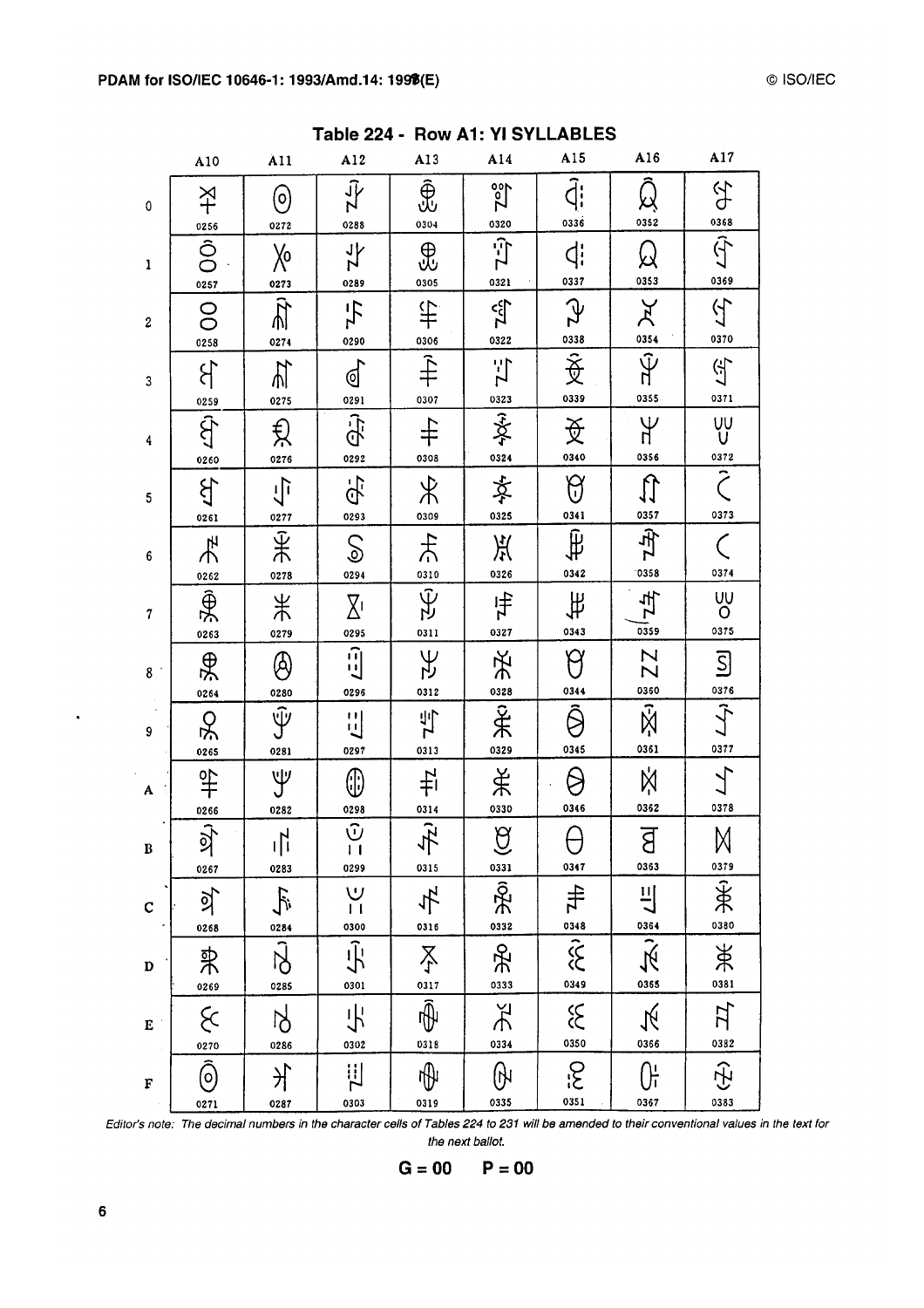### **Table 224 - Row A1: YI SYLLABLES**

| dec        | hex      | Name                                  |          | dec        | hex      | Name                                  |
|------------|----------|---------------------------------------|----------|------------|----------|---------------------------------------|
| 000        | 00       | YI SYLLABLE GGUP                      |          | 064        | 40       | YI SYLLABLE HNOT                      |
| 001        | 01       | YI SYLLABLE GGURX                     |          | 065        | 41       | YI SYLLABLE HNOX                      |
| 002<br>003 | 02<br>03 | YI SYLLABLE GGUR<br>YI SYLLABLE HIT   |          | 066<br>067 | 42<br>43 | YI SYLLABLE HNUT<br>YI SYLLABLE HNOP  |
| 004        | 04       | YI SYLLABLE HIEX                      |          | 068        | 44       | YI SYLLABLE HNEX                      |
| 005        | 05       | YI SYLLABLE HIE                       |          | 069        | 45       | YI SYLLABLE HNE                       |
| 006        | 06       | YI SYLLABLE HAT                       |          | 070        | 46       | YI SYLLABLE HNEP                      |
| 007<br>008 | 07<br>08 | YI SYLLABLE HAX<br>YI SYLLABLE HA     |          | 071<br>072 | 47<br>48 | YI SYLLABLE HAP<br>YI SYLLABLE HLIT   |
| 009        | 09       | YI SYLLABLE HAP                       |          | 073        | 49       | YI SYLLABLE HLIX                      |
| 010        | 0A       | YI SYLLABLE HUOT                      |          | 074        | 4A       | YI SYLLABLE HLI                       |
| 011        | 0B       | YI SYLLABLE HUOX                      |          | 075        | 4B       | YI SYLLABLE HLIP                      |
| 012<br>013 | 0C<br>0D | YI SYLLABLE HUO<br>YI SYLLABLE HUOP   |          | 076<br>077 | 4C<br>4D | YI SYLLABLE HLIEX<br>YI SYLLABLE HLIE |
| 014        | 0E       | YI SYLLABLE HOT                       |          | 078        | 4E       | YI SYLLABLE HLIEP                     |
| 015        | 0F       | YI SYLLABLE HOX                       |          | 079        | 4F       | YI SYLLABLE HLAT                      |
| 016<br>017 | 10       | YI SYLLABLE HO                        |          | 080<br>081 | 50       | YI SYLLABLE HLAX                      |
| 018        | 11<br>12 | YI SYLLABLE HOP<br>YI SYLLABLE HEX    |          | 082        | 51<br>52 | YI SYLLABLE HLA<br>YI SYLLABLE HLAP   |
| 019        | 13       | YI SYLLABLE HE                        |          | 083        | 53       | YI SYLLABLE HLUOX                     |
| 020        | 14       | YI SYLLABLE HEP                       |          | 084        | 54       | YI SYLLABLE HLUO                      |
| 021<br>022 | 15<br>16 | YI SYLLABLE HMIT                      |          | 085<br>086 | 55<br>56 | YI SYLLABLE HLUOP                     |
| 023        | 17       | YI SYLLABLE HMIX<br>YI SYLLABLE HMI   |          | 087        | 57       | YI SYLLABLE HLOX<br>YI SYLLABLE HLO   |
| 024        | 18       | YI SYLLABLE HMIP                      |          | 088        | 58       | YI SYLLABLE HLOP                      |
| 025        | 19       | YI SYLLABLE HMIEX                     |          | 089        | 59       | YI SYLLABLE HLEX                      |
| 026<br>027 | 1A<br>1B | YI SYLLABLE HMIE<br>YI SYLLABLE HMIEP |          | 090<br>091 | 5A<br>5B | YI SYLLABLE HLE<br>YI SYLLABLE HLEP   |
| 028        | 1C       | YI SYLLABLE HMAT                      |          | 092        | 5C       | YI SYLLABLE HLUT                      |
| 029        | 1D       | YI SYLLABLE HMAX                      |          | 093        | 5D       | YI SYLLABLE HLUX                      |
| 030        | 1E       | YI SYLLABLE HMA                       |          | 094        | 5E       | YI SYLLABLE HLU                       |
| 031<br>032 | 1F<br>20 | YI SYLLABLE HMAP<br>YI SYLLABLE HMUOX |          | 095<br>096 | 5F<br>60 | YI SYLLABLE HLUP<br>YI SYLLABLE HLURX |
| 033        | 21       | YI SYLLABLE HMUO                      |          | 097        | 61       | YI SYLLABLE HLUR                      |
| 034        | 22       | YI SYLLABLE HMUOP                     |          | 098        | 62       | YI SYLLABLE HLYT                      |
| 035        | 23       | YI SYLLABLE HMOT                      |          | 099        | 63       | YI SYLLABLE HLYX                      |
| 036<br>037 | 24<br>25 | YI SYLLABLE HMOX<br>YI SYLLABLE HMO   |          | 100<br>101 | 64<br>65 | YI SYLLABLE HLY<br>YI SYLLABLE HLYP   |
| 038        | 26       | YI SYLLABLE HMOP                      |          | 102        | 66       | YI SYLLABLE HLYRX                     |
| 039        | 27       | YI SYLLABLE HMUT                      |          | 103        | 67       | YI SYLLABLE HLYR                      |
| 040        | 28       | YI SYLLABLE HMUX                      |          | 104        | 68       | YI SYLLABLE HXIT                      |
| 041<br>042 | 29<br>2A | YI SYLLABLE HMU<br>YI SYLLABLE HMUP   |          | 105<br>106 | 69<br>6A | YI SYLLABLE HXIX<br>YI SYLLABLE HXI   |
| 043        | 2B       | YI SYLLABLE HMURX                     |          | 107        | 6B       | YI SYLLABLE HXIP                      |
| 044        | 2C       | YI SYLLABLE HMUR                      |          | 108        | 6C       | YI SYLLABLE HXIET                     |
| 045<br>046 | 2D<br>2E | YI SYLLABLE HMYX<br>YI SYLLABLE HMY   |          | 109<br>110 | 6D<br>6E | YI SYLLABLE HXIEX<br>YI SYLLABLE HXIE |
| 047        | 2F       | YI SYLLABLE HMYP                      |          | 111        | 6F       | YI SYLLABLE HXIEP                     |
| 048        | 30       | YI SYLLABLE HMYRX                     |          | 112        | 70       | YI SYLLABLE HXAT                      |
| 049        | 31       | YI SYLLABLE HMYR                      |          | 113        | 71       | YI SYLLABLE HXAX                      |
| 050<br>051 | 32<br>33 | YI SYLLABLE HNIT<br>YI SYLLABLE HNIX  |          | 114<br>115 | 72<br>73 | YI SYLLABLE HXA<br>YI SYLLABLE HXAP   |
| 052        | 34       | YI SYLLABLE HNI                       |          | 116        | 74       | YI SYLLABLE HXUOT                     |
| 053        | 35       | YI SYLLABLE HNIP                      |          | 117        | 75       | YI SYLLABLE HXUOX                     |
| 054        | 36       | YI SYLLABLE HNIET                     |          | 118        | 76       | YI SYLLABLE HXUO<br>YI SYLLABLE HXUOP |
| 055<br>056 | 37<br>38 | YI SYLLABLE HNIEX<br>YI SYLLABLE HNIE |          | 119<br>120 | 77<br>78 | YI SYLLABLE HXOT                      |
| 057        | 39       | YI SYLLABLE HNIEP                     |          | 121        | 79       | YI SYLLABLE HXOX                      |
| 058        | 3A       | YI SYLLABLE HNAT                      |          | 122        | 7A       | YI SYLLABLE HXO                       |
| 059<br>060 | 3B<br>3C | YI SYLLABLE HNAX                      |          | 123<br>124 | 7B<br>7C | YI SYLLABLE HXOP                      |
| 061        | 3D       | YI SYLLABLE HNA<br>YI SYLLABLE HNAP   |          | 125        | 7D       | YI SYLLABLE HXEX<br>YI SYLLABLE HXEP  |
| 062        | 3E       | YI SYLLABLE HNUOX                     |          | 126        | 7E       | YI SYLLABLE JIT                       |
| 063        | 3F       | YI SYLLABLE HNUO                      |          | 127        | 7F       | YI SYLLABLE JIX                       |
|            |          |                                       |          |            |          |                                       |
|            |          |                                       |          |            |          |                                       |
|            |          |                                       |          |            |          |                                       |
|            |          |                                       |          |            |          |                                       |
|            |          |                                       |          |            |          |                                       |
|            |          |                                       |          |            |          |                                       |
|            |          |                                       |          |            |          |                                       |
|            |          |                                       |          |            |          |                                       |
| Group 00   |          |                                       | Plane 00 |            |          | Row A1                                |

| dec        | hex      | Name                                  |
|------------|----------|---------------------------------------|
| 064        | 40       | YI SYLLABLE HNOT                      |
| 065        | 41       | YI SYLLABLE HNOX                      |
| 066<br>067 | 42<br>43 | YI SYLLABLE HNUT<br>YI SYLLABLE HNOP  |
| 068        | 44       | YI SYLLABLE HNEX                      |
| 069        | 45       | YI SYLLABLE HNE                       |
| 070<br>071 | 46<br>47 | YI SYLLABLE HNEP<br>YI SYLLABLE HAP   |
| 072        | 48       | YI SYLLABLE HLIT                      |
| 073        | 49       | YI SYLLABLE HLIX                      |
| 074<br>075 | 4A<br>4B | YI SYLLABLE HLI<br>YI SYLLABLE HLIP   |
| 076        | 4C       | YI SYLLABLE HLIEX                     |
| 077        | 4D       | YI SYLLABLE HLIE                      |
| 078<br>079 | 4E<br>4F | YI SYLLABLE HLIEP<br>YI SYLLABLE HLAT |
| 080        | 50       | YI SYLLABLE HLAX                      |
| 081        | 51       | YI SYLLABLE HLA                       |
| 082<br>083 | 52<br>53 | YI SYLLABLE HLAP<br>YI SYLLABLE HLUOX |
| 084        | 54       | YI SYLLABLE HLUO                      |
| 085        | 55       | YI SYLLABLE HLUOP                     |
| 086<br>087 | 56<br>57 | YI SYLLABLE HLOX<br>YI SYLLABLE HLO   |
| 088        | 58       | YI SYLLABLE HLOP                      |
| 089        | 59       | YI SYLLABLE HLEX                      |
| 090<br>091 | 5A<br>5Β | YI SYLLABLE HLE<br>YI SYLLABLE HLEP   |
| 092        | 5C       | YI SYLLABLE HLUT                      |
| 093        | 5D       | YI SYLLABLE HLUX                      |
| 094<br>095 | 5Ε<br>5F | YI SYLLABLE HLU<br>YI SYLLABLE HLUP   |
| 096        | 60       | YI SYLLABLE HLURX                     |
| 097        | 61       | YI SYLLABLE HLUR                      |
| 098<br>099 | 62<br>63 | YI SYLLABLE HLYT<br>YI SYLLABLE HLYX  |
| 100        | 64       | YI SYLLABLE HLY                       |
| 101        | 65       | YI SYLLABLE HLYP                      |
| 102<br>103 | 66<br>67 | YI SYLLABLE HLYRX<br>YI SYLLABLE HLYR |
| 104        | 68       | YI SYLLABLE HXIT                      |
| 105        | 69       | YI SYLLABLE HXIX                      |
| 106<br>107 | 6A<br>6B | YI SYLLABLE HXI<br>YI SYLLABLE HXIP   |
| 108        | 6C       | YI SYLLABLE HXIET                     |
| 109        | 6D       | YI SYLLABLE HXIEX<br>YI SYLLABLE HXIE |
| 110<br>111 | 6E<br>6F | YI SYLLABLE HXIEP                     |
| 112        | 70       | YI SYLLABLE HXAT                      |
| 113        | 71       | YI SYLLABLE HXAX                      |
| 114<br>115 | 72<br>73 | YI SYLLABLE HXA<br>YI SYLLABLE HXAP   |
| 116        | 74       | YI SYLLABLE HXUOT                     |
| 117<br>118 | 75<br>76 | YI SYLLABLE HXUOX<br>YI SYLLABLE HXUO |
| 119        | 77       | YI SYLLABLE HXUOP                     |
| 120        | 78       | YI SYLLABLE HXOT                      |
| 121        | 79       | YI SYLLABLE HXOX<br>YI SYLLABLE HXO   |
| 122<br>123 | 7A<br>7B | YI SYLLABLE HXOP                      |
| 124        | 7C       | YI SYLLABLE HXEX                      |
| 125<br>126 | 7D<br>7E | YI SYLLABLE HXEP<br>YI SYLLABLE JIT   |
| 127        | 7F       | YI SYLLABLE JIX                       |
|            |          |                                       |
|            |          |                                       |
|            |          |                                       |
|            |          |                                       |
|            |          |                                       |
|            |          |                                       |
|            |          |                                       |
|            |          |                                       |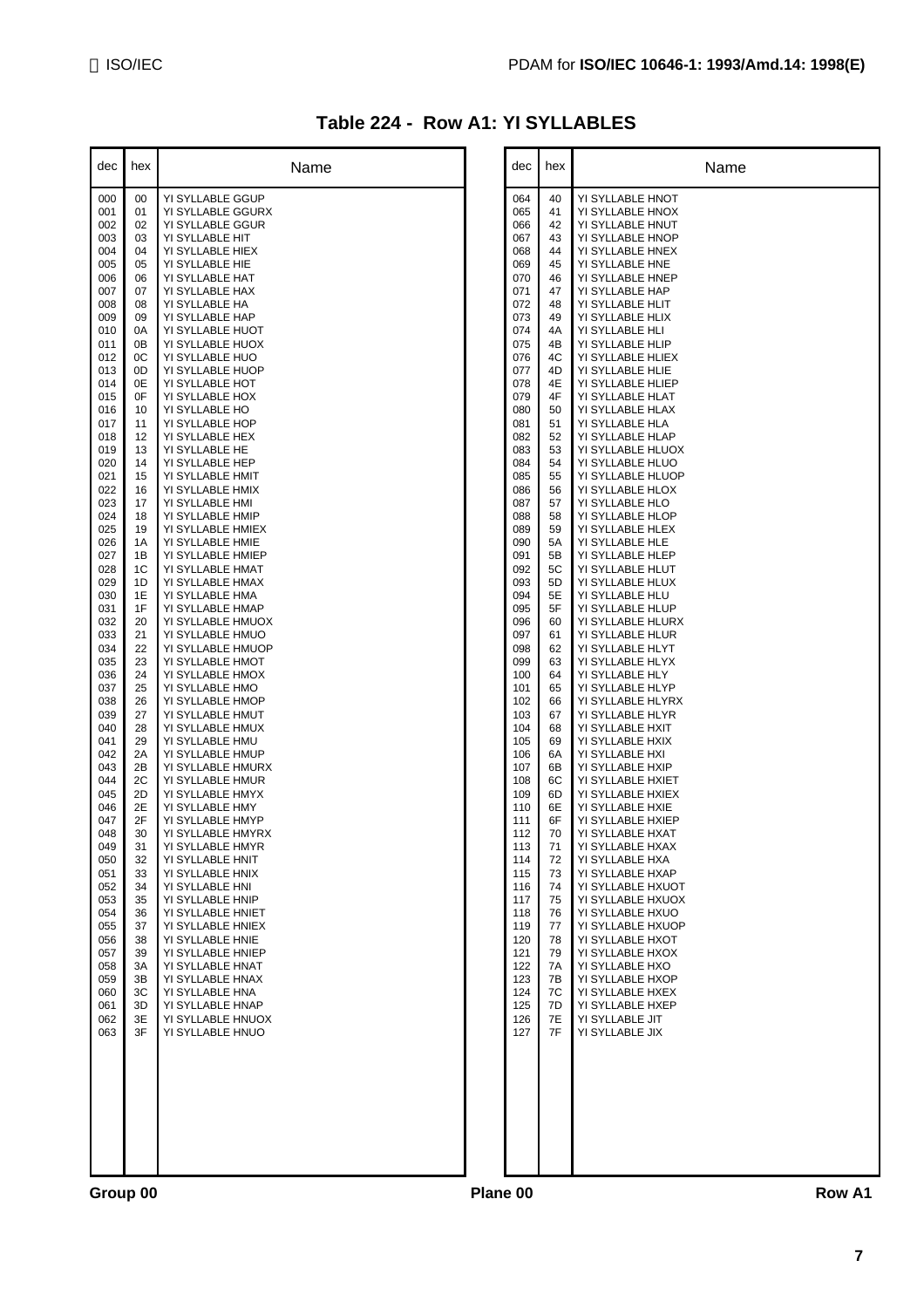| Table 225 - Row A1: YI SYLLABLES |  |  |  |  |
|----------------------------------|--|--|--|--|
|----------------------------------|--|--|--|--|

| $\widehat{E}$<br>$\widehat{\mathfrak{G}}$<br>$\tilde{\mathcal{N}}$<br>Ĵ<br>$\frac{1}{2}$<br>示<br>玘<br>$i=0$<br>0480<br>0464<br>0432<br>0448<br>0416<br>0400<br>0384<br>$\overline{\hat{\mathbf{\mathsf{Y}}}}$<br>ٳۘڔٛ<br>宁<br>Ŕ<br>$\mathfrak{F}$<br>$\overline{\mathsf{C}}$<br>Ņ<br>$\mathbf{1}$<br>0481<br>0433<br>0449<br>0465<br>0417<br>0401<br>0385<br>$\overline{\mathsf{Z}}$ $\overline{\mathsf{S}}$<br>ارا<br>¥<br>弋<br>Ϋ́<br>$\overline{6}$<br>고<br>$\overline{\mathbf{c}}$<br>0482<br>0434<br>0450<br>0466<br>0418<br>0402<br>0386<br>$\frac{1}{26}$<br>$\tilde{f}$<br>$\breve{\mathsf{X}}$<br>$\tilde{\mathbb{U}}$<br>出<br>의<br>轩<br>$\mathbf{3}$<br>0483<br>0467<br>0435<br>0451<br>0419<br>0403<br>0387<br>$\overline{\hat{\mathsf{W}}}$<br>同<br>Hi<br>讣<br>ৡ৻<br>$\overline{\overline{\Xi}}$<br>$\overline{\mathbb{U}}$<br>$\boldsymbol{4}$<br>0484<br>0452<br>0468<br>0436<br>0420<br>0404<br>0388<br>Ĉ<br>$\tilde{\Pi}$<br>Y<br>$\ddot{\mathrm{f}}$<br>4<br>$\frac{1}{2}$<br>부<br>5 | $\hat{a}$<br>0496<br>$\overline{\mathcal{L}}$<br>0497<br>$\oplus$<br>0498<br>$\bar{\textcircled{2}}$<br>0499<br>$\oslash$ |
|------------------------------------------------------------------------------------------------------------------------------------------------------------------------------------------------------------------------------------------------------------------------------------------------------------------------------------------------------------------------------------------------------------------------------------------------------------------------------------------------------------------------------------------------------------------------------------------------------------------------------------------------------------------------------------------------------------------------------------------------------------------------------------------------------------------------------------------------------------------------------------------------------------------------------------------------------------------------------------------------------|---------------------------------------------------------------------------------------------------------------------------|
|                                                                                                                                                                                                                                                                                                                                                                                                                                                                                                                                                                                                                                                                                                                                                                                                                                                                                                                                                                                                      |                                                                                                                           |
|                                                                                                                                                                                                                                                                                                                                                                                                                                                                                                                                                                                                                                                                                                                                                                                                                                                                                                                                                                                                      |                                                                                                                           |
|                                                                                                                                                                                                                                                                                                                                                                                                                                                                                                                                                                                                                                                                                                                                                                                                                                                                                                                                                                                                      |                                                                                                                           |
|                                                                                                                                                                                                                                                                                                                                                                                                                                                                                                                                                                                                                                                                                                                                                                                                                                                                                                                                                                                                      |                                                                                                                           |
|                                                                                                                                                                                                                                                                                                                                                                                                                                                                                                                                                                                                                                                                                                                                                                                                                                                                                                                                                                                                      |                                                                                                                           |
|                                                                                                                                                                                                                                                                                                                                                                                                                                                                                                                                                                                                                                                                                                                                                                                                                                                                                                                                                                                                      | 0500<br>$\frac{1}{2}$                                                                                                     |
| 0485<br>0453<br>0469<br>0437<br>0421<br>0405<br>0389<br>$\overline{\widehat{\mathbb{F}}}$<br>$\forall$<br>≪<br>$\prod_{i=1}^{n}$<br>空<br>妾<br>$\bf 6$                                                                                                                                                                                                                                                                                                                                                                                                                                                                                                                                                                                                                                                                                                                                                                                                                                                | 0501<br>$\mathbb H$                                                                                                       |
| 0486<br>0470<br>0454<br>0422<br>0438<br>0390<br>0406<br>$\hat{\mathsf{X}}$<br>$\hat{\Pi}$<br>守<br>$\hat{\mathrm{H}}$<br>$\overline{L}$<br>ଞ୍ଚ<br>$\overline{\mathbb{X}}$<br>$\overline{\mathcal{U}}$                                                                                                                                                                                                                                                                                                                                                                                                                                                                                                                                                                                                                                                                                                                                                                                                 | 0502<br>م                                                                                                                 |
| 0487<br>0471<br>0439<br>0455<br>0423<br>0391<br>0407                                                                                                                                                                                                                                                                                                                                                                                                                                                                                                                                                                                                                                                                                                                                                                                                                                                                                                                                                 | 0503                                                                                                                      |
| E<br>$\overline{\mathfrak{X}}$<br>$\mathsf{\%}$<br>$\Gamma$<br>$\sharp$<br>$\mathbf{1}$<br>$\mathbb{E}$<br>8<br>0488<br>0472<br>0440<br>0456<br>0408<br>0424<br>0392                                                                                                                                                                                                                                                                                                                                                                                                                                                                                                                                                                                                                                                                                                                                                                                                                                 | 0504                                                                                                                      |
| $\frac{1}{2}$<br>$\overline{\hat{\mathcal{F}}}$<br>Ψ<br>$\bigcup$<br>占<br>Ϋ́<br>$\frac{1}{2}$<br>Ш<br>9<br>0489<br>0473<br>0425<br>0457<br>0441<br>0409<br>0393                                                                                                                                                                                                                                                                                                                                                                                                                                                                                                                                                                                                                                                                                                                                                                                                                                      | $\Psi$<br>0505                                                                                                            |
| $\overline{C}$<br>$\hat{\Phi}$<br>¥<br>ဥ<br>₩<br>$\mathbb{Q}$<br>$\mathfrak{q}$<br>$\cdot$ A<br>0490<br>0474<br>0426<br>0442<br>0458<br>0394<br>0410                                                                                                                                                                                                                                                                                                                                                                                                                                                                                                                                                                                                                                                                                                                                                                                                                                                 | じ<br>0506                                                                                                                 |
| $\overline{\hat{t}}$<br>凸<br>$\mathcal{L}$<br><b>A</b><br>$\Psi$<br>Ж<br>匝<br>禾<br>$\, {\bf B}$<br>0475<br>0491                                                                                                                                                                                                                                                                                                                                                                                                                                                                                                                                                                                                                                                                                                                                                                                                                                                                                      | $\frac{1}{2}$<br>0507                                                                                                     |
| 0427<br>$\frac{0443}{\mathcal{A}}$<br>0459<br>0395<br>U<br>O<br>0396<br>$\begin{array}{c}\n\hline\n\end{array}\n\qquad\n\begin{array}{c}\n\hline\n\end{array}\n\begin{array}{c}\n\hline\n\end{array}$<br>$\mathcal{I}$<br>#<br>上<br>$\mathbf C$                                                                                                                                                                                                                                                                                                                                                                                                                                                                                                                                                                                                                                                                                                                                                      | 守                                                                                                                         |
| $rac{6}{5}$ $rac{47}{9}$ $rac{8}{10}$ $rac{6}{10}$<br>$\frac{0492}{\hat{\zeta}}$<br>0428<br>0444<br>0460<br>0412<br>Y<br>$\uparrow$<br>$\sharp$<br>8<br>$\aleph$<br>$\mathbf D$                                                                                                                                                                                                                                                                                                                                                                                                                                                                                                                                                                                                                                                                                                                                                                                                                      | 0508<br>$\mathbb{G}^{\sharp}$                                                                                             |
| 0493<br>0461<br>0429<br>0445<br>0413<br>$\frac{1}{4}$                                                                                                                                                                                                                                                                                                                                                                                                                                                                                                                                                                                                                                                                                                                                                                                                                                                                                                                                                | 0509                                                                                                                      |
| $\frac{1}{2}$<br>y,<br>S<br>t<br>S<br>丐<br>E<br>0494<br>0414<br>0462<br>0446<br>0398                                                                                                                                                                                                                                                                                                                                                                                                                                                                                                                                                                                                                                                                                                                                                                                                                                                                                                                 | <u>୍</u>                                                                                                                  |
| 玉<br>$\hat{J}$<br>$\frac{4}{\pi}$<br>$\bigoplus$<br>$\frac{44}{5}$<br>Y,<br>$\bigoplus$<br>F<br>0479<br>0495<br>0447<br>0463<br>0431<br>0415<br>0399                                                                                                                                                                                                                                                                                                                                                                                                                                                                                                                                                                                                                                                                                                                                                                                                                                                 | $rac{0510}{20}$                                                                                                           |

 $G = 00$   $P = 00$ 

 $\bf 8$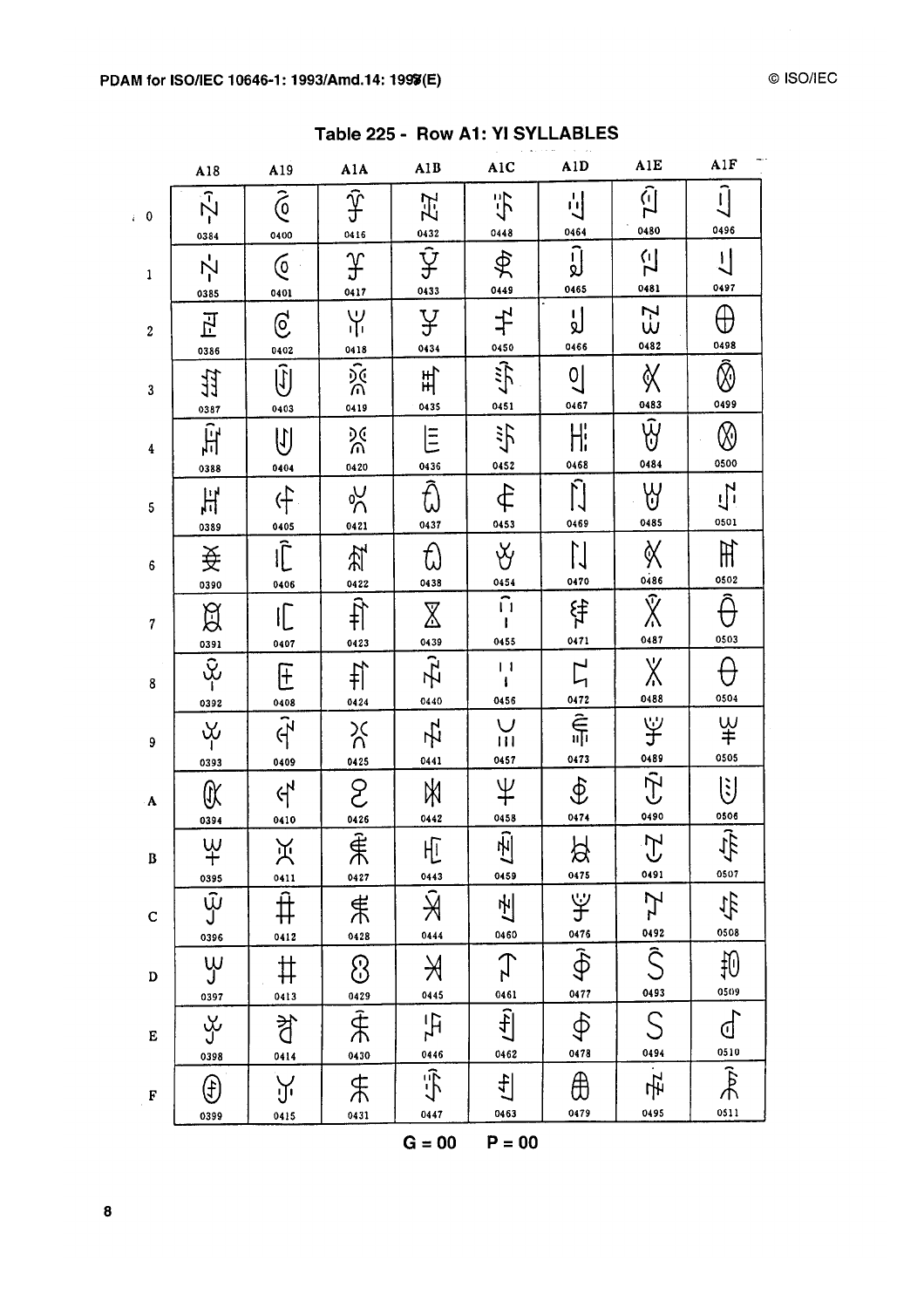## **TABLE 225 - Row A1: YI SYLLABLES**

| dec        | hex                  | Name                                   |
|------------|----------------------|----------------------------------------|
| 128        | 80                   | YI SYLLABLE JI                         |
| 129        | 81                   | YI SYLLABLE JIP                        |
| 130<br>131 | 82<br>83             | YI SYLLABLE JIET<br>YI SYLLABLE JIEX   |
| 132        | 84                   | YI SYLLABLE JIE                        |
| 133        | 85                   | YI SYLLABLE JIEP                       |
| 134        | 86                   | YI SYLLABLE JUOT<br>YI SYLLABLE JUOX   |
| 135<br>136 | 87<br>88             | YI SYLLABLE JUO                        |
| 137        | 89                   | YI SYLLABLE JUOP                       |
| 138        | 8Α                   | YI SYLLABLE JOT<br>YI SYLLABLE JOX     |
| 139<br>140 | 8Β<br>8C             | YI SYLLABLE JO                         |
| 141        | 8D                   | YI SYLLABLE JOP                        |
| 142<br>143 | 8Ε<br>8F             | YI SYLLABLE JUT<br>YI SYLLABLE JUX     |
| 144        | 90                   | YI SYLLABLE JU                         |
| 145        | 91                   | YI SYLLABLE JUP                        |
| 146<br>147 | 92<br>93             | YI SYLLABLE JURX<br>YI SYLLABLE JUR    |
| 148        | 94                   | YI SYLLABLE JYT                        |
| 149        | 95                   | YI SYLLABLE JYX                        |
| 150<br>151 | 96<br>97             | YI SYLLABLE JY<br>YI SYLLABLE JYP      |
| 152        | 98                   | YI SYLLABLE JYRX                       |
| 153        | 99                   | YI SYLLABLE JYR                        |
| 154<br>155 | 9Α<br>9Β             | YI SYLLABLE JJIT<br>YI SYLLABLE JJIX   |
| 156        | 9C                   | YI SYLLABLE JJI                        |
| 157<br>158 | 9D<br>9Ε             | YI SYLLABLE JJIP<br>YI SYLLABLE JJIET  |
| 159        | 9F                   | YI SYLLABLE JJIEX                      |
| 160        | A0                   | YI SYLLABLE JJIE                       |
| 161<br>162 | A1<br>A2             | YI SYLLABLE JJIEP<br>YI SYLLABLE JJUOX |
| 163        | ΑЗ                   | YI SYLLABLE JJUO                       |
| 164        | A4                   | YI SYLLABLE JJUOP                      |
| 165<br>166 | A5<br>A6             | YI SYLLABLE JJOT<br>YI SYLLABLE JJOX   |
| 167        | A7                   | YI SYLLABLE JJO                        |
| 168<br>169 | A8<br>A9             | YI SYLLABLE JJOP<br>YI SYLLABLE JJUT   |
| 170        | AA                   | YI SYLLABLE JJUX                       |
| 171        | AВ                   | YI SYLLABLE JJU                        |
| 172<br>173 | АC<br>AD             | YI SYLLABLE JJUP<br>YI SYLLABLE JJURX  |
| 174        | AЕ                   | YI SYLLABLE JJUR                       |
| 175        | AF                   | YI SYLLABLE JJYT                       |
| 176<br>177 | B0<br>B1             | YI SYLLABLE JJYX<br>YI SYLLABLE JJY    |
| 178        | B <sub>2</sub>       | YI SYLLABLE JJYP                       |
| 179<br>180 | B <sub>3</sub><br>B4 | YI SYLLABLE KIT<br>YI SYLLABLE KIX     |
| 181        | B5                   | YI SYLLABLE KI                         |
| 182        | B6                   | YI SYLLABLE KIP                        |
| 183<br>184 | B7<br>B8             | YI SYLLABLE KIEX<br>YI SYLLABLE KIE    |
| 185        | B9                   | YI SYLLABLE KIEP                       |
| 186        | BA                   | YI SYLLABLE KAT                        |
| 187<br>188 | BB<br>ВC             | YI SYLLABLE KAX<br>YI SYLLABLE KA      |
| 189        | ВD                   | YI SYLLABLE KAP                        |
| 190<br>191 | ВE<br>BF             | YI SYLLABLE KUOX<br>YI SYLLABLE KUO    |
|            |                      |                                        |
|            |                      |                                        |
|            |                      |                                        |
|            |                      |                                        |
|            |                      |                                        |
|            |                      |                                        |
|            |                      |                                        |
|            |                      |                                        |

| dec                                                                                                                                                                                                                                                                                                                                                                                                                                                          | hex                                                                                                                                                                                                                                                                                                                                                                                                                                                                                                                                                          | Name                                                                                                                                                                                                                                                                                                                                                                                                                                                                                                                                                                                                                                                                                                                                                                                                                                                                                                                                                                                                                                                                                                                                                                                                                                                                                         |          | dec                                                                                                                                                                                                                                                                                                                                                                                                                                                           | hex                                                                                                                                                                                                                                                                                                                                                                                                                                                                                                                                                                                                                     | Name                                                                                                                                                                                                                                                                                                                                                                                                                                                                                                                                                                                                                                                                                                                                                                                                                                                                                                                                                                                                                                                                                                                                                                                                                                                               |
|--------------------------------------------------------------------------------------------------------------------------------------------------------------------------------------------------------------------------------------------------------------------------------------------------------------------------------------------------------------------------------------------------------------------------------------------------------------|--------------------------------------------------------------------------------------------------------------------------------------------------------------------------------------------------------------------------------------------------------------------------------------------------------------------------------------------------------------------------------------------------------------------------------------------------------------------------------------------------------------------------------------------------------------|----------------------------------------------------------------------------------------------------------------------------------------------------------------------------------------------------------------------------------------------------------------------------------------------------------------------------------------------------------------------------------------------------------------------------------------------------------------------------------------------------------------------------------------------------------------------------------------------------------------------------------------------------------------------------------------------------------------------------------------------------------------------------------------------------------------------------------------------------------------------------------------------------------------------------------------------------------------------------------------------------------------------------------------------------------------------------------------------------------------------------------------------------------------------------------------------------------------------------------------------------------------------------------------------|----------|---------------------------------------------------------------------------------------------------------------------------------------------------------------------------------------------------------------------------------------------------------------------------------------------------------------------------------------------------------------------------------------------------------------------------------------------------------------|-------------------------------------------------------------------------------------------------------------------------------------------------------------------------------------------------------------------------------------------------------------------------------------------------------------------------------------------------------------------------------------------------------------------------------------------------------------------------------------------------------------------------------------------------------------------------------------------------------------------------|--------------------------------------------------------------------------------------------------------------------------------------------------------------------------------------------------------------------------------------------------------------------------------------------------------------------------------------------------------------------------------------------------------------------------------------------------------------------------------------------------------------------------------------------------------------------------------------------------------------------------------------------------------------------------------------------------------------------------------------------------------------------------------------------------------------------------------------------------------------------------------------------------------------------------------------------------------------------------------------------------------------------------------------------------------------------------------------------------------------------------------------------------------------------------------------------------------------------------------------------------------------------|
| 128<br>129<br>130<br>131<br>132<br>133<br>134<br>135<br>136<br>137<br>138<br>139<br>140<br>141<br>142<br>143<br>144<br>145<br>146<br>147<br>148<br>149<br>150<br>151<br>152<br>153<br>154<br>155<br>156<br>157<br>158<br>159<br>160<br>161<br>162<br>163<br>164<br>165<br>166<br>167<br>168<br>169<br>170<br>171<br>172<br>173<br>174<br>175<br>176<br>177<br>178<br>179<br>180<br>181<br>182<br>183<br>184<br>185<br>186<br>187<br>188<br>189<br>190<br>191 | 80<br>81<br>82<br>83<br>84<br>85<br>86<br>87<br>88<br>89<br>8A<br>8B<br>8C<br>8D<br>8E<br>8F<br>90<br>91<br>92<br>93<br>94<br>95<br>96<br>97<br>98<br>99<br>9A<br>9Β<br>9C<br>9D<br>9E<br>9F<br>A <sub>0</sub><br>A1<br>A2<br>A <sub>3</sub><br>A4<br>A <sub>5</sub><br>A6<br>A7<br>A8<br>A <sub>9</sub><br>AA<br>AB<br>AC<br>AD<br>AE<br>AF<br>B <sub>0</sub><br><b>B1</b><br><b>B2</b><br>B <sub>3</sub><br>B <sub>4</sub><br>B <sub>5</sub><br>B <sub>6</sub><br>B7<br>B <sub>8</sub><br>B <sub>9</sub><br>BA<br>BB<br>ВC<br><b>BD</b><br>BE<br><b>BF</b> | YI SYLLABLE JI<br>YI SYLLABLE JIP<br>YI SYLLABLE JIET<br>YI SYLLABLE JIEX<br>YI SYLLABLE JIE<br>YI SYLLABLE JIEP<br>YI SYLLABLE JUOT<br>YI SYLLABLE JUOX<br>YI SYLLABLE JUO<br>YI SYLLABLE JUOP<br>YI SYLLABLE JOT<br>YI SYLLABLE JOX<br>YI SYLLABLE JO<br>YI SYLLABLE JOP<br>YI SYLLABLE JUT<br>YI SYLLABLE JUX<br>YI SYLLABLE JU<br>YI SYLLABLE JUP<br>YI SYLLABLE JURX<br>YI SYLLABLE JUR<br>YI SYLLABLE JYT<br>YI SYLLABLE JYX<br>YI SYLLABLE JY<br>YI SYLLABLE JYP<br>YI SYLLABLE JYRX<br>YI SYLLABLE JYR<br>YI SYLLABLE JJIT<br>YI SYLLABLE JJIX<br>YI SYLLABLE JJI<br>YI SYLLABLE JJIP<br>YI SYLLABLE JJIET<br>YI SYLLABLE JJIEX<br>YI SYLLABLE JJIE<br>YI SYLLABLE JJIEP<br>YI SYLLABLE JJUOX<br>YI SYLLABLE JJUO<br>YI SYLLABLE JJUOP<br>YI SYLLABLE JJOT<br>YI SYLLABLE JJOX<br>YI SYLLABLE JJO<br>YI SYLLABLE JJOP<br>YI SYLLABLE JJUT<br>YI SYLLABLE JJUX<br>YI SYLLABLE JJU<br>YI SYLLABLE JJUP<br>YI SYLLABLE JJURX<br>YI SYLLABLE JJUR<br>YI SYLLABLE JJYT<br>YI SYLLABLE JJYX<br>YI SYLLABLE JJY<br>YI SYLLABLE JJYP<br>YI SYLLABLE KIT<br>YI SYLLABLE KIX<br>YI SYLLABLE KI<br>YI SYLLABLE KIP<br>YI SYLLABLE KIEX<br>YI SYLLABLE KIE<br>YI SYLLABLE KIEP<br>YI SYLLABLE KAT<br>YI SYLLABLE KAX<br>YI SYLLABLE KA<br>YI SYLLABLE KAP<br>YI SYLLABLE KUOX<br>YI SYLLABLE KUO |          | 192<br>193<br>194<br>195<br>196<br>197<br>198<br>199<br>200<br>201<br>202<br>203<br>204<br>205<br>206<br>207<br>208<br>209<br>210<br>211<br>212<br>213<br>214<br>215<br>216<br>217<br>218<br>219<br>220<br>221<br>222<br>223<br>224<br>225<br>226<br>227<br>228<br>229<br>230<br>231<br>232<br>233<br>234<br>235<br>236<br>237<br>238<br>239<br>240<br>241<br>242<br>243<br>244<br>245<br>246<br>247<br>248<br>249<br>250<br>251<br>252<br>253<br>254<br>255. | C0<br>C <sub>1</sub><br>C <sub>2</sub><br>C <sub>3</sub><br>C4<br>C <sub>5</sub><br>C <sub>6</sub><br>C7<br>C8<br>C <sub>9</sub><br>СA<br>CВ<br>CС<br>CD<br>CЕ<br>СF<br>D <sub>0</sub><br>D1<br>D <sub>2</sub><br>D3<br>D <sub>4</sub><br>D5<br>D6<br>D7<br>D8<br>D9<br>DA<br>DB<br>DC<br>DD<br>DE<br>DF<br>E0<br>E <sub>1</sub><br>E2<br>E <sub>3</sub><br>E4<br>E <sub>5</sub><br>E <sub>6</sub><br>E7<br>E8<br>E9<br>EA<br>EB<br>EC<br>ED<br>EE<br>EF<br>F <sub>0</sub><br>F <sub>1</sub><br>F <sub>2</sub><br>F <sub>3</sub><br>F4<br>F5<br>F6<br>F7<br>F8<br>F9<br>FA<br>FB<br>FC<br><b>FD</b><br>FE.<br><b>FF</b> | YI SYLLABLE KUOP<br>YI SYLLABLE KOT<br>YI SYLLABLE KOX<br>YI SYLLABLE KO<br>YI SYLLABLE KOP<br>YI SYLLABLE KET<br>YI SYLLABLE KEX<br>YI SYLLABLE KE<br>YI SYLLABLE KEP<br>YI SYLLABLE KUT<br>YI SYLLABLE KUX<br>YI SYLLABLE KU<br>YI SYLLABLE KUP<br>YI SYLLABLE KURX<br>YI SYLLABLE KUR<br>YI SYLLABLE LIET<br>YI SYLLABLE LIEX<br>YI SYLLABLE LIE<br>YI SYLLABLE LIEP<br>YI SYLLABLE LAT<br>YI SYLLABLE LAX<br>YI SYLLABLE LA<br>YI SYLLABLE LAP<br>YI SYLLABLE LUOT<br>YI SYLLABLE LUOX<br>YI SYLLABLE LUO<br>YI SYLLABLE LUOP<br>YI SYLLABLE LOT<br>YI SYLLABLE LOX<br>YI SYLLABLE LO<br>YI SYLLABLE LOP<br>YI SYLLABLE LEX<br>YI SYLLABLE LE<br>YI SYLLABLE LEP<br>YI SYLLABLE LUP<br>YI SYLLABLE LUX<br>YI SYLLABLE LU<br>YI SYLLABLE LURP<br>YI SYLLABLE LURX<br>YI SYLLABLE LUR<br>YI SYLLABLE LURT<br>YI SYLLABLE LYX<br>YI SYLLABLE LY<br>YI SYLLABLE LYP<br>YI SYLLABLE LYRX<br>YI SYLLABLE LYR<br>YI SYLLABLE LIT<br>YI SYLLABLE LIX<br>YI SYLLABLE LI<br>YI SYLLABLE LIP<br>YI SYLLABLE MIEX<br>YI SYLLABLE MIE<br>YI SYLLABLE MIEP<br>YI SYLLABLE MAT<br>YI SYLLABLE MAX<br>YI SYLLABLE MA<br>YI SYLLABLE MAP<br>YI SYLLABLE MUOT<br>YI SYLLABLE MUOX<br>YI SYLLABLE MUO<br>YI SYLLABLE MUOP<br>YI SYLLABLE MOT<br>YI SYLLABLE MOX<br>YI SYLLABLE MO |
| Group 00                                                                                                                                                                                                                                                                                                                                                                                                                                                     |                                                                                                                                                                                                                                                                                                                                                                                                                                                                                                                                                              |                                                                                                                                                                                                                                                                                                                                                                                                                                                                                                                                                                                                                                                                                                                                                                                                                                                                                                                                                                                                                                                                                                                                                                                                                                                                                              | Plane 00 |                                                                                                                                                                                                                                                                                                                                                                                                                                                               |                                                                                                                                                                                                                                                                                                                                                                                                                                                                                                                                                                                                                         | Row A1                                                                                                                                                                                                                                                                                                                                                                                                                                                                                                                                                                                                                                                                                                                                                                                                                                                                                                                                                                                                                                                                                                                                                                                                                                                             |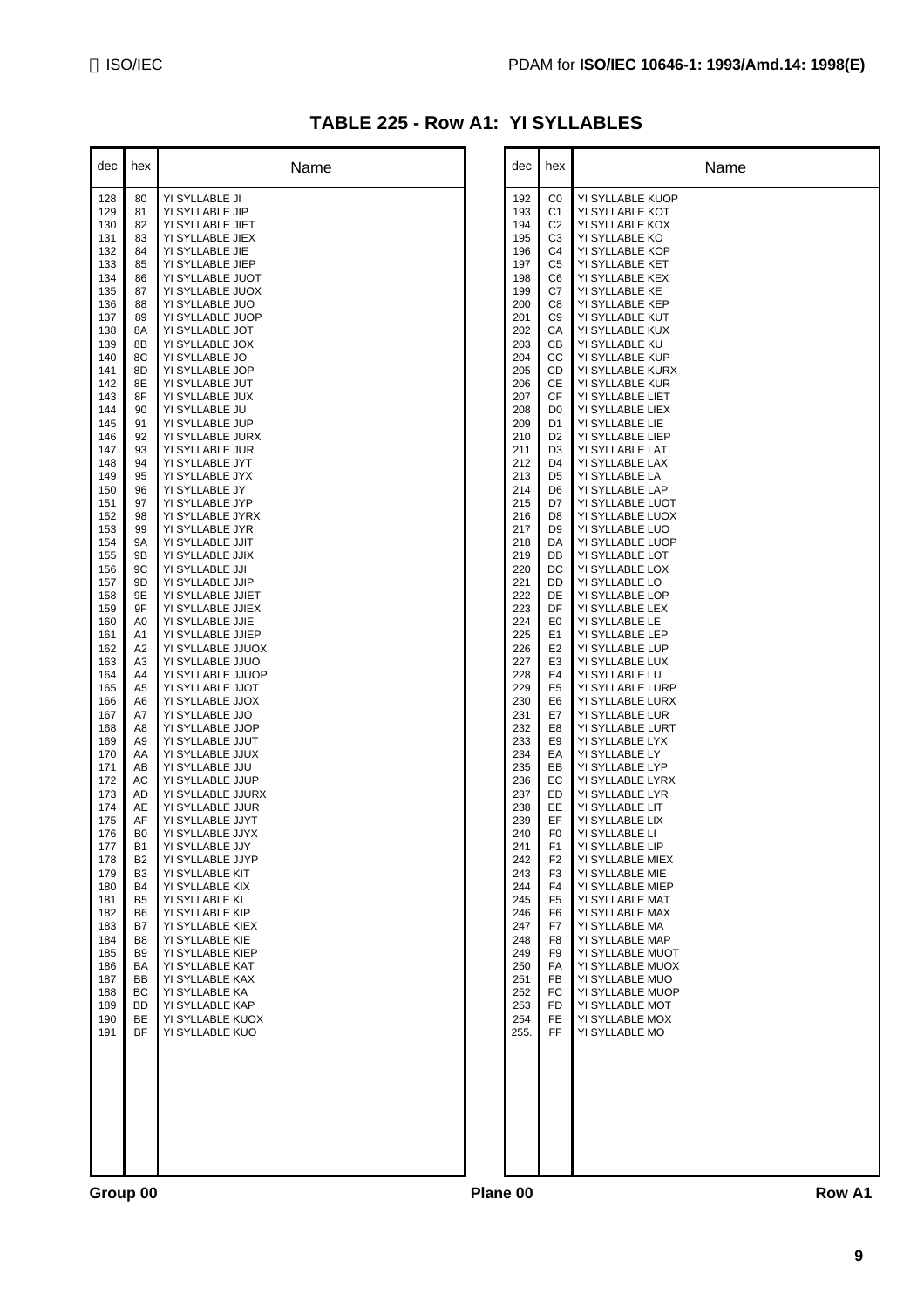$\frac{1}{4}$  .

| Table 226 - Row A2: YI SYLLABLES |  |  |  |
|----------------------------------|--|--|--|
|----------------------------------|--|--|--|

|                  | A20                                             | A21                                            | A22                                       | A23                                   | A24                                   | A25                                   | A26                                                                                                       | A27                                   |
|------------------|-------------------------------------------------|------------------------------------------------|-------------------------------------------|---------------------------------------|---------------------------------------|---------------------------------------|-----------------------------------------------------------------------------------------------------------|---------------------------------------|
| $\pmb{0}$        | $\frac{1}{2}$<br>0512                           | 0528                                           | 关<br>0544                                 | ਸ਼ਿ<br>0560                           | 佯<br>0576                             | $\widehat{H}$<br>0592                 | 악<br>0608                                                                                                 | 忠<br>0624                             |
| $\mathbf{1}$     | C <sub>z</sub>                                  | $\hat{H}$<br>0529                              | $\frac{1}{2}$<br>0545                     | $7(\frac{1}{2})$<br>0561              | $\overline{\hat{\hat{\mp}}}$<br>0577  | 000<br>0593                           | ᢞ<br>0609                                                                                                 | $\frac{1}{2}$<br>0625                 |
| $\boldsymbol{2}$ | $rac{0513}{10}$<br>0514                         | $\mathbb{H}$<br>0530                           | $\overline{\tilde{\mathfrak{y}}}$<br>0546 | $\frac{1}{2}$<br>0562                 | $\overline{\ddagger}$<br>0578         | Œ<br>0594                             | #<br>0610                                                                                                 | $\theta$                              |
| 3                | $\frac{1}{2}$<br>0515                           | $\lambda_{\mathsf{Y}}$<br>0531                 | $\biguplus$<br>0547                       | $= 25$                                | $\ddagger$<br>0579                    | $\hat{\mathbb{H}}$<br>0595            | $\frac{1}{2}$<br>0611                                                                                     | $\frac{1}{2}$<br>0627                 |
| 4                | 导<br>0516                                       | $\frac{1}{\bigoplus_{0.532}^{0.5}}$            | ⊕                                         | $\frac{0563}{2}$<br>0564              | Qн<br>0580                            | 山<br>0596                             | $2\overline{C}$<br>0612                                                                                   | ł<br>0628                             |
| 5                | $\hat{\mathsf{H}}$<br>0517                      | $\bigoplus$<br>0533                            | $\frac{0548}{0549}$                       | Щ,<br>0565                            | $\overline{\hat{\mathsf{X}}}$<br>0581 | $\tilde{\mathbb{R}}$<br>0597          | E <sub>2</sub>                                                                                            | $\overline{\ddot{\psi}}$<br>0629      |
| $\boldsymbol{6}$ | H<br>0518                                       | $\mathcal{R}$<br>0534                          | $\sum_{\text{osso}}$                      | TЛ<br>0566                            | $\cancel{\chi}$<br>0582               | $\overline{\hat{\mathbb{R}}}$<br>0598 | $rac{0613}{9}$<br>0614                                                                                    | $\mathcal{S}$<br>0630                 |
| 7                | 在。宋                                             | $\frac{\Theta}{\Theta}$                        | $+1$                                      | $\prod_{i=1}^{n}$<br>0567             | X <br>0583                            | $\frac{1}{2}$<br>0599                 | 9°<br>0615                                                                                                | $\hat{\vec{\mathsf{X}}}$<br>0631      |
| $\boldsymbol{8}$ | 0520                                            | $rac{0535}{0}$<br>0536                         | $\frac{0551}{\sqrt{1}}$<br>0552           | $L \leq C$<br>0568                    | $\vec{r}$<br>0584                     | $\overline{L}$<br>щj<br>0600          | 49<br>0616                                                                                                | $\frac{\partial}{\partial x}$<br>0632 |
| 9                | 中<br>0521                                       | ይ<br>0537                                      | $\overline{\theta}$<br>0553               | $rac{1}{2}$<br>0569                   | $\overline{\hat{\Psi}}$<br>0585       | $\overline{\hat{H}}$<br>0601          | Ķ                                                                                                         | 0633                                  |
| A                | 区                                               | €                                              | $\oint$                                   | 少                                     | $\frac{\omega}{\omega}$<br>0586       | 0602                                  | $\begin{array}{c}\n\overbrace{\phantom{0}}^{0617} \\ \overbrace{\phantom{0}}^{0617}\n\end{array}$<br>0618 | Â<br>0634                             |
| B                | $\frac{0522}{\sqrt{2}}$<br>$\mathbf{1}$<br>0523 | 0538<br>0539                                   | $\frac{0554}{111}$<br>0555                | $\frac{0570}{2}$<br>0571              | V<br>V<br>0587                        | $\hat{\omega}$<br>0603                | $\overline{\mathsf{L}}$<br>0619                                                                           | $\hat{\Theta}$<br>0635                |
| $\mathbf C$      | $\bigcup$<br>$\mathbf{I}$<br>0524               | $\mathbb{C}^{\mathbb{C}}_{\mathbb{C}}$<br>0540 | 守論                                        | 小<br>0572                             | $\overline{\mathbb{G}}$<br>0588       | 序<br>0604                             | $rac{1}{2}$<br>0620                                                                                       | 永<br>0636                             |
| $\mathbf D$      | 十<br>0525                                       | $\mathbb{Q}$<br>0541                           | 0557                                      | 闸<br>0573                             | $\widehat{\theta}$<br>0589            | 法<br>0605                             | $\frac{1}{2}$<br>0621                                                                                     | $\overline{\hat{H}}$<br>0637          |
| E                | 0526                                            | 兆                                              | グ<br>0558                                 | $\overline{\widehat{\oplus}}$<br>0574 | ှ<br>(၂)<br>0590                      | 52<br>0606                            | $\frac{1}{\sqrt{1}}$                                                                                      | $\frac{1}{2}$<br>0638                 |
| F                | ST)<br>0527                                     | $\frac{0542}{7}$<br>0543                       | 10<br>0559                                | $\bigoplus$<br>0575                   | $\boldsymbol{\varphi}$<br>0591        | 49<br>0607                            | $\frac{0622}{\sqrt{1}}$<br>0623                                                                           | ਉ੦<br>0639                            |
|                  |                                                 |                                                |                                           | $G = 00$                              | $P = 00$                              |                                       |                                                                                                           |                                       |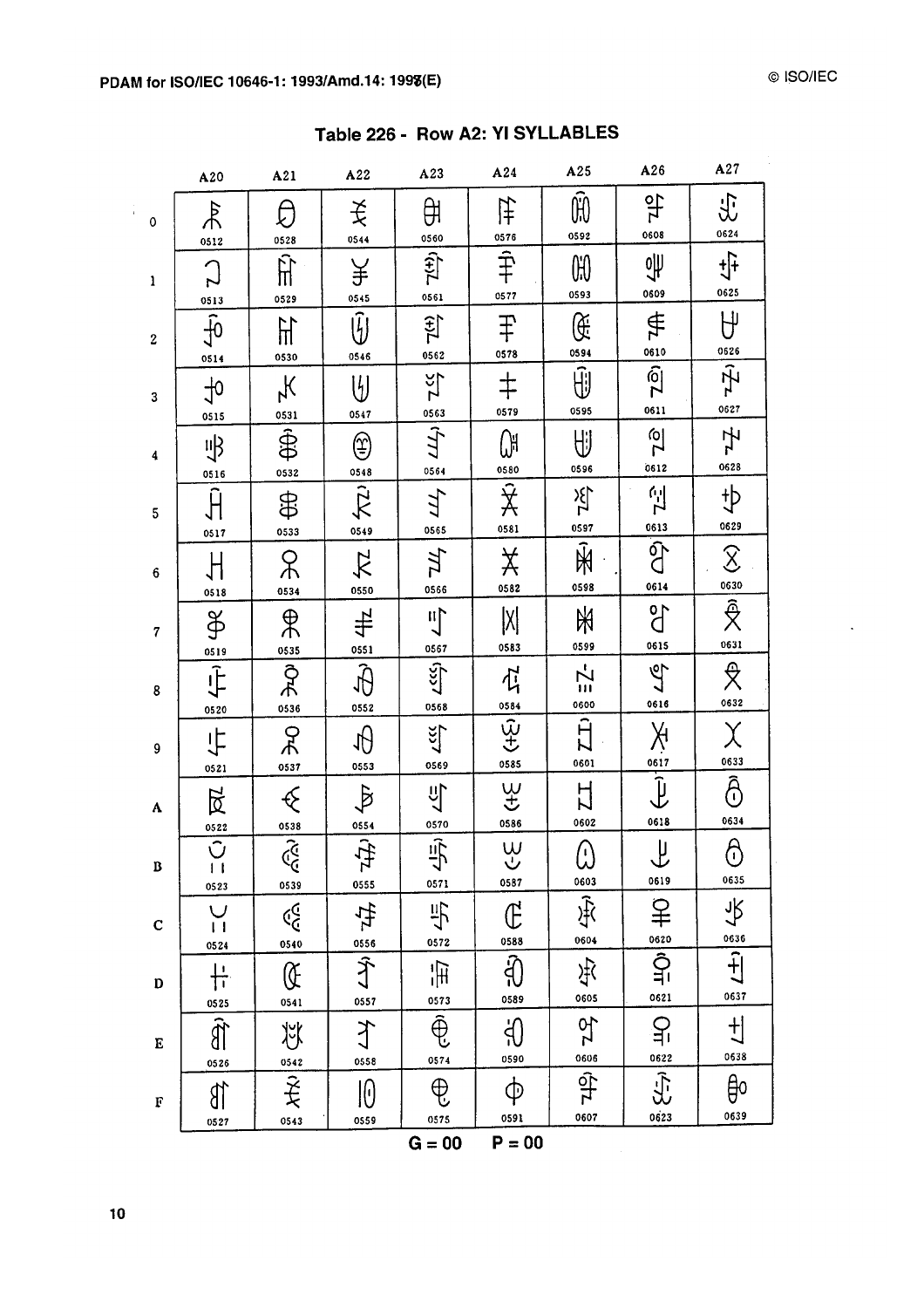### **Table 226 - Row A2: YI SYLLABLES**

| 000<br>00<br>YI SYLLABLE MOP<br>001<br>YI SYLLABLE MEX<br>01<br>YI SYLLABLE ME<br>002<br>02<br>YI SYLLABLE MUT<br>003<br>03<br>004<br>04<br>YI SYLLABLE MUX<br>YI SYLLABLE MU<br>005<br>05<br>YI SYLLABLE MUP<br>006<br>06<br>07<br>YI SYLLABLE MURX<br>007<br>YI SYLLABLE MUR<br>008<br>08<br>YI SYLLABLE MYT<br>009<br>09<br>YI SYLLABLE MYX<br>010<br>0A<br>0Β<br>YI SYLLABLE MY<br>011<br>0C<br>YI SYLLABLE MYP<br>012<br>013<br>0D<br>YI SYLLABLE MGIEX<br>0Ε<br>YI SYLLABLE MGIE<br>014<br>0F<br>YI SYLLABLE MGAT<br>015<br>YI SYLLABLE MGAX<br>016<br>10<br>YI SYLLABLE MGA<br>017<br>11<br>12<br>YI SYLLABLE MGAP<br>018<br>13<br>YI SYLLABLE MGUOX<br>019<br>020<br>YI SYLLABLE MGUO<br>14<br>YI SYLLABLE MGUOP<br>021<br>15<br>YI SYLLABLE MGOT<br>022<br>16<br>YI SYLLABLE MGOX<br>023<br>17<br>YI SYLLABLE MGO<br>024<br>18<br>19<br>YI SYLLABLE MGOP<br>025<br>YI SYLLABLE MGEX<br>026<br>1Α<br>1B<br>YI SYLLABLE MGE<br>027<br>1C<br>YI SYLLABLE MGEP<br>028<br>1D<br>YI SYLLABLE MGUT<br>029<br>030<br>1Ε<br>YI SYLLABLE MGUX<br>1F<br>YI SYLLABLE MGU<br>031<br>032<br>YI SYLLABLE MGUP<br>20<br>033<br>21<br>YI SYLLABLE MGURX<br>22<br>YI SYLLABLE MGUR<br>034<br>035<br>23<br>YI SYLLABLE MIT<br>YI SYLLABLE MIX<br>036<br>24<br>037<br>25<br>YI SYLLABLE MI<br>26<br>YI SYLLABLE MIP<br>038<br>039<br>YI SYLLABLE NIEX<br>27<br>YI SYLLABLE NIE<br>040<br>28<br>29<br>YI SYLLABLE NIEP<br>041<br>2A<br>YI SYLLABLE NAX<br>042<br>2Β<br>YI SYLLABLE NA<br>043<br>044<br>2C<br>YI SYLLABLE NUOX<br>2D<br>YI SYLLABLE NUO<br>045<br>2Ε<br>YI SYLLABLE NUOP<br>046<br>2F<br>YI SYLLABLE NOT<br>047<br>048<br>30<br>YI SYLLABLE NOX<br>049<br>31<br>YI SYI LABI E NO<br>050<br>32<br>YI SYLLABLE NOP<br>051<br>33<br>YI SYLLABLE NEX<br>052<br>34<br>YI SYLLABLE NE<br>YI SYLLABLE NEP<br>053<br>35<br>054<br>36<br>YI SYLLABLE NUT<br>37<br>YI SYLLABLE NUX<br>055<br>YI SYLLABLE NU<br>056<br>38<br>YI SYLLABLE NUP<br>057<br>39<br>058<br>ЗA<br>YI SYLLABLE NURX<br>3B<br>059<br>YI SYLLABLE NUR<br>ЗC<br>YI SYLLABLE NBIT<br>060<br>061<br>3D<br>YI SYLLABLE NBIX<br>062<br>3E<br>YI SYLLABLE NBI<br>3F<br>063<br>YI SYLLABLE NBIP | dec | hex | Name |  |
|-------------------------------------------------------------------------------------------------------------------------------------------------------------------------------------------------------------------------------------------------------------------------------------------------------------------------------------------------------------------------------------------------------------------------------------------------------------------------------------------------------------------------------------------------------------------------------------------------------------------------------------------------------------------------------------------------------------------------------------------------------------------------------------------------------------------------------------------------------------------------------------------------------------------------------------------------------------------------------------------------------------------------------------------------------------------------------------------------------------------------------------------------------------------------------------------------------------------------------------------------------------------------------------------------------------------------------------------------------------------------------------------------------------------------------------------------------------------------------------------------------------------------------------------------------------------------------------------------------------------------------------------------------------------------------------------------------------------------------------------------------------------------------------------------------------------------------------------------------------------------------------------------------------------------------------------------------------------------------------------------------------------------------------------------------------------------------------------------------------------------------------------------------|-----|-----|------|--|
|                                                                                                                                                                                                                                                                                                                                                                                                                                                                                                                                                                                                                                                                                                                                                                                                                                                                                                                                                                                                                                                                                                                                                                                                                                                                                                                                                                                                                                                                                                                                                                                                                                                                                                                                                                                                                                                                                                                                                                                                                                                                                                                                                       |     |     |      |  |
|                                                                                                                                                                                                                                                                                                                                                                                                                                                                                                                                                                                                                                                                                                                                                                                                                                                                                                                                                                                                                                                                                                                                                                                                                                                                                                                                                                                                                                                                                                                                                                                                                                                                                                                                                                                                                                                                                                                                                                                                                                                                                                                                                       |     |     |      |  |
|                                                                                                                                                                                                                                                                                                                                                                                                                                                                                                                                                                                                                                                                                                                                                                                                                                                                                                                                                                                                                                                                                                                                                                                                                                                                                                                                                                                                                                                                                                                                                                                                                                                                                                                                                                                                                                                                                                                                                                                                                                                                                                                                                       |     |     |      |  |
|                                                                                                                                                                                                                                                                                                                                                                                                                                                                                                                                                                                                                                                                                                                                                                                                                                                                                                                                                                                                                                                                                                                                                                                                                                                                                                                                                                                                                                                                                                                                                                                                                                                                                                                                                                                                                                                                                                                                                                                                                                                                                                                                                       |     |     |      |  |
|                                                                                                                                                                                                                                                                                                                                                                                                                                                                                                                                                                                                                                                                                                                                                                                                                                                                                                                                                                                                                                                                                                                                                                                                                                                                                                                                                                                                                                                                                                                                                                                                                                                                                                                                                                                                                                                                                                                                                                                                                                                                                                                                                       |     |     |      |  |
|                                                                                                                                                                                                                                                                                                                                                                                                                                                                                                                                                                                                                                                                                                                                                                                                                                                                                                                                                                                                                                                                                                                                                                                                                                                                                                                                                                                                                                                                                                                                                                                                                                                                                                                                                                                                                                                                                                                                                                                                                                                                                                                                                       |     |     |      |  |
|                                                                                                                                                                                                                                                                                                                                                                                                                                                                                                                                                                                                                                                                                                                                                                                                                                                                                                                                                                                                                                                                                                                                                                                                                                                                                                                                                                                                                                                                                                                                                                                                                                                                                                                                                                                                                                                                                                                                                                                                                                                                                                                                                       |     |     |      |  |
|                                                                                                                                                                                                                                                                                                                                                                                                                                                                                                                                                                                                                                                                                                                                                                                                                                                                                                                                                                                                                                                                                                                                                                                                                                                                                                                                                                                                                                                                                                                                                                                                                                                                                                                                                                                                                                                                                                                                                                                                                                                                                                                                                       |     |     |      |  |
|                                                                                                                                                                                                                                                                                                                                                                                                                                                                                                                                                                                                                                                                                                                                                                                                                                                                                                                                                                                                                                                                                                                                                                                                                                                                                                                                                                                                                                                                                                                                                                                                                                                                                                                                                                                                                                                                                                                                                                                                                                                                                                                                                       |     |     |      |  |
|                                                                                                                                                                                                                                                                                                                                                                                                                                                                                                                                                                                                                                                                                                                                                                                                                                                                                                                                                                                                                                                                                                                                                                                                                                                                                                                                                                                                                                                                                                                                                                                                                                                                                                                                                                                                                                                                                                                                                                                                                                                                                                                                                       |     |     |      |  |
|                                                                                                                                                                                                                                                                                                                                                                                                                                                                                                                                                                                                                                                                                                                                                                                                                                                                                                                                                                                                                                                                                                                                                                                                                                                                                                                                                                                                                                                                                                                                                                                                                                                                                                                                                                                                                                                                                                                                                                                                                                                                                                                                                       |     |     |      |  |
|                                                                                                                                                                                                                                                                                                                                                                                                                                                                                                                                                                                                                                                                                                                                                                                                                                                                                                                                                                                                                                                                                                                                                                                                                                                                                                                                                                                                                                                                                                                                                                                                                                                                                                                                                                                                                                                                                                                                                                                                                                                                                                                                                       |     |     |      |  |
|                                                                                                                                                                                                                                                                                                                                                                                                                                                                                                                                                                                                                                                                                                                                                                                                                                                                                                                                                                                                                                                                                                                                                                                                                                                                                                                                                                                                                                                                                                                                                                                                                                                                                                                                                                                                                                                                                                                                                                                                                                                                                                                                                       |     |     |      |  |
|                                                                                                                                                                                                                                                                                                                                                                                                                                                                                                                                                                                                                                                                                                                                                                                                                                                                                                                                                                                                                                                                                                                                                                                                                                                                                                                                                                                                                                                                                                                                                                                                                                                                                                                                                                                                                                                                                                                                                                                                                                                                                                                                                       |     |     |      |  |
|                                                                                                                                                                                                                                                                                                                                                                                                                                                                                                                                                                                                                                                                                                                                                                                                                                                                                                                                                                                                                                                                                                                                                                                                                                                                                                                                                                                                                                                                                                                                                                                                                                                                                                                                                                                                                                                                                                                                                                                                                                                                                                                                                       |     |     |      |  |
|                                                                                                                                                                                                                                                                                                                                                                                                                                                                                                                                                                                                                                                                                                                                                                                                                                                                                                                                                                                                                                                                                                                                                                                                                                                                                                                                                                                                                                                                                                                                                                                                                                                                                                                                                                                                                                                                                                                                                                                                                                                                                                                                                       |     |     |      |  |
|                                                                                                                                                                                                                                                                                                                                                                                                                                                                                                                                                                                                                                                                                                                                                                                                                                                                                                                                                                                                                                                                                                                                                                                                                                                                                                                                                                                                                                                                                                                                                                                                                                                                                                                                                                                                                                                                                                                                                                                                                                                                                                                                                       |     |     |      |  |
|                                                                                                                                                                                                                                                                                                                                                                                                                                                                                                                                                                                                                                                                                                                                                                                                                                                                                                                                                                                                                                                                                                                                                                                                                                                                                                                                                                                                                                                                                                                                                                                                                                                                                                                                                                                                                                                                                                                                                                                                                                                                                                                                                       |     |     |      |  |
|                                                                                                                                                                                                                                                                                                                                                                                                                                                                                                                                                                                                                                                                                                                                                                                                                                                                                                                                                                                                                                                                                                                                                                                                                                                                                                                                                                                                                                                                                                                                                                                                                                                                                                                                                                                                                                                                                                                                                                                                                                                                                                                                                       |     |     |      |  |
|                                                                                                                                                                                                                                                                                                                                                                                                                                                                                                                                                                                                                                                                                                                                                                                                                                                                                                                                                                                                                                                                                                                                                                                                                                                                                                                                                                                                                                                                                                                                                                                                                                                                                                                                                                                                                                                                                                                                                                                                                                                                                                                                                       |     |     |      |  |
|                                                                                                                                                                                                                                                                                                                                                                                                                                                                                                                                                                                                                                                                                                                                                                                                                                                                                                                                                                                                                                                                                                                                                                                                                                                                                                                                                                                                                                                                                                                                                                                                                                                                                                                                                                                                                                                                                                                                                                                                                                                                                                                                                       |     |     |      |  |
|                                                                                                                                                                                                                                                                                                                                                                                                                                                                                                                                                                                                                                                                                                                                                                                                                                                                                                                                                                                                                                                                                                                                                                                                                                                                                                                                                                                                                                                                                                                                                                                                                                                                                                                                                                                                                                                                                                                                                                                                                                                                                                                                                       |     |     |      |  |
|                                                                                                                                                                                                                                                                                                                                                                                                                                                                                                                                                                                                                                                                                                                                                                                                                                                                                                                                                                                                                                                                                                                                                                                                                                                                                                                                                                                                                                                                                                                                                                                                                                                                                                                                                                                                                                                                                                                                                                                                                                                                                                                                                       |     |     |      |  |
|                                                                                                                                                                                                                                                                                                                                                                                                                                                                                                                                                                                                                                                                                                                                                                                                                                                                                                                                                                                                                                                                                                                                                                                                                                                                                                                                                                                                                                                                                                                                                                                                                                                                                                                                                                                                                                                                                                                                                                                                                                                                                                                                                       |     |     |      |  |
|                                                                                                                                                                                                                                                                                                                                                                                                                                                                                                                                                                                                                                                                                                                                                                                                                                                                                                                                                                                                                                                                                                                                                                                                                                                                                                                                                                                                                                                                                                                                                                                                                                                                                                                                                                                                                                                                                                                                                                                                                                                                                                                                                       |     |     |      |  |
|                                                                                                                                                                                                                                                                                                                                                                                                                                                                                                                                                                                                                                                                                                                                                                                                                                                                                                                                                                                                                                                                                                                                                                                                                                                                                                                                                                                                                                                                                                                                                                                                                                                                                                                                                                                                                                                                                                                                                                                                                                                                                                                                                       |     |     |      |  |
|                                                                                                                                                                                                                                                                                                                                                                                                                                                                                                                                                                                                                                                                                                                                                                                                                                                                                                                                                                                                                                                                                                                                                                                                                                                                                                                                                                                                                                                                                                                                                                                                                                                                                                                                                                                                                                                                                                                                                                                                                                                                                                                                                       |     |     |      |  |
|                                                                                                                                                                                                                                                                                                                                                                                                                                                                                                                                                                                                                                                                                                                                                                                                                                                                                                                                                                                                                                                                                                                                                                                                                                                                                                                                                                                                                                                                                                                                                                                                                                                                                                                                                                                                                                                                                                                                                                                                                                                                                                                                                       |     |     |      |  |
|                                                                                                                                                                                                                                                                                                                                                                                                                                                                                                                                                                                                                                                                                                                                                                                                                                                                                                                                                                                                                                                                                                                                                                                                                                                                                                                                                                                                                                                                                                                                                                                                                                                                                                                                                                                                                                                                                                                                                                                                                                                                                                                                                       |     |     |      |  |
|                                                                                                                                                                                                                                                                                                                                                                                                                                                                                                                                                                                                                                                                                                                                                                                                                                                                                                                                                                                                                                                                                                                                                                                                                                                                                                                                                                                                                                                                                                                                                                                                                                                                                                                                                                                                                                                                                                                                                                                                                                                                                                                                                       |     |     |      |  |
|                                                                                                                                                                                                                                                                                                                                                                                                                                                                                                                                                                                                                                                                                                                                                                                                                                                                                                                                                                                                                                                                                                                                                                                                                                                                                                                                                                                                                                                                                                                                                                                                                                                                                                                                                                                                                                                                                                                                                                                                                                                                                                                                                       |     |     |      |  |
|                                                                                                                                                                                                                                                                                                                                                                                                                                                                                                                                                                                                                                                                                                                                                                                                                                                                                                                                                                                                                                                                                                                                                                                                                                                                                                                                                                                                                                                                                                                                                                                                                                                                                                                                                                                                                                                                                                                                                                                                                                                                                                                                                       |     |     |      |  |
|                                                                                                                                                                                                                                                                                                                                                                                                                                                                                                                                                                                                                                                                                                                                                                                                                                                                                                                                                                                                                                                                                                                                                                                                                                                                                                                                                                                                                                                                                                                                                                                                                                                                                                                                                                                                                                                                                                                                                                                                                                                                                                                                                       |     |     |      |  |
|                                                                                                                                                                                                                                                                                                                                                                                                                                                                                                                                                                                                                                                                                                                                                                                                                                                                                                                                                                                                                                                                                                                                                                                                                                                                                                                                                                                                                                                                                                                                                                                                                                                                                                                                                                                                                                                                                                                                                                                                                                                                                                                                                       |     |     |      |  |
|                                                                                                                                                                                                                                                                                                                                                                                                                                                                                                                                                                                                                                                                                                                                                                                                                                                                                                                                                                                                                                                                                                                                                                                                                                                                                                                                                                                                                                                                                                                                                                                                                                                                                                                                                                                                                                                                                                                                                                                                                                                                                                                                                       |     |     |      |  |
|                                                                                                                                                                                                                                                                                                                                                                                                                                                                                                                                                                                                                                                                                                                                                                                                                                                                                                                                                                                                                                                                                                                                                                                                                                                                                                                                                                                                                                                                                                                                                                                                                                                                                                                                                                                                                                                                                                                                                                                                                                                                                                                                                       |     |     |      |  |
|                                                                                                                                                                                                                                                                                                                                                                                                                                                                                                                                                                                                                                                                                                                                                                                                                                                                                                                                                                                                                                                                                                                                                                                                                                                                                                                                                                                                                                                                                                                                                                                                                                                                                                                                                                                                                                                                                                                                                                                                                                                                                                                                                       |     |     |      |  |
|                                                                                                                                                                                                                                                                                                                                                                                                                                                                                                                                                                                                                                                                                                                                                                                                                                                                                                                                                                                                                                                                                                                                                                                                                                                                                                                                                                                                                                                                                                                                                                                                                                                                                                                                                                                                                                                                                                                                                                                                                                                                                                                                                       |     |     |      |  |
|                                                                                                                                                                                                                                                                                                                                                                                                                                                                                                                                                                                                                                                                                                                                                                                                                                                                                                                                                                                                                                                                                                                                                                                                                                                                                                                                                                                                                                                                                                                                                                                                                                                                                                                                                                                                                                                                                                                                                                                                                                                                                                                                                       |     |     |      |  |
|                                                                                                                                                                                                                                                                                                                                                                                                                                                                                                                                                                                                                                                                                                                                                                                                                                                                                                                                                                                                                                                                                                                                                                                                                                                                                                                                                                                                                                                                                                                                                                                                                                                                                                                                                                                                                                                                                                                                                                                                                                                                                                                                                       |     |     |      |  |
|                                                                                                                                                                                                                                                                                                                                                                                                                                                                                                                                                                                                                                                                                                                                                                                                                                                                                                                                                                                                                                                                                                                                                                                                                                                                                                                                                                                                                                                                                                                                                                                                                                                                                                                                                                                                                                                                                                                                                                                                                                                                                                                                                       |     |     |      |  |
|                                                                                                                                                                                                                                                                                                                                                                                                                                                                                                                                                                                                                                                                                                                                                                                                                                                                                                                                                                                                                                                                                                                                                                                                                                                                                                                                                                                                                                                                                                                                                                                                                                                                                                                                                                                                                                                                                                                                                                                                                                                                                                                                                       |     |     |      |  |
|                                                                                                                                                                                                                                                                                                                                                                                                                                                                                                                                                                                                                                                                                                                                                                                                                                                                                                                                                                                                                                                                                                                                                                                                                                                                                                                                                                                                                                                                                                                                                                                                                                                                                                                                                                                                                                                                                                                                                                                                                                                                                                                                                       |     |     |      |  |
|                                                                                                                                                                                                                                                                                                                                                                                                                                                                                                                                                                                                                                                                                                                                                                                                                                                                                                                                                                                                                                                                                                                                                                                                                                                                                                                                                                                                                                                                                                                                                                                                                                                                                                                                                                                                                                                                                                                                                                                                                                                                                                                                                       |     |     |      |  |
|                                                                                                                                                                                                                                                                                                                                                                                                                                                                                                                                                                                                                                                                                                                                                                                                                                                                                                                                                                                                                                                                                                                                                                                                                                                                                                                                                                                                                                                                                                                                                                                                                                                                                                                                                                                                                                                                                                                                                                                                                                                                                                                                                       |     |     |      |  |
|                                                                                                                                                                                                                                                                                                                                                                                                                                                                                                                                                                                                                                                                                                                                                                                                                                                                                                                                                                                                                                                                                                                                                                                                                                                                                                                                                                                                                                                                                                                                                                                                                                                                                                                                                                                                                                                                                                                                                                                                                                                                                                                                                       |     |     |      |  |
|                                                                                                                                                                                                                                                                                                                                                                                                                                                                                                                                                                                                                                                                                                                                                                                                                                                                                                                                                                                                                                                                                                                                                                                                                                                                                                                                                                                                                                                                                                                                                                                                                                                                                                                                                                                                                                                                                                                                                                                                                                                                                                                                                       |     |     |      |  |
|                                                                                                                                                                                                                                                                                                                                                                                                                                                                                                                                                                                                                                                                                                                                                                                                                                                                                                                                                                                                                                                                                                                                                                                                                                                                                                                                                                                                                                                                                                                                                                                                                                                                                                                                                                                                                                                                                                                                                                                                                                                                                                                                                       |     |     |      |  |
|                                                                                                                                                                                                                                                                                                                                                                                                                                                                                                                                                                                                                                                                                                                                                                                                                                                                                                                                                                                                                                                                                                                                                                                                                                                                                                                                                                                                                                                                                                                                                                                                                                                                                                                                                                                                                                                                                                                                                                                                                                                                                                                                                       |     |     |      |  |
|                                                                                                                                                                                                                                                                                                                                                                                                                                                                                                                                                                                                                                                                                                                                                                                                                                                                                                                                                                                                                                                                                                                                                                                                                                                                                                                                                                                                                                                                                                                                                                                                                                                                                                                                                                                                                                                                                                                                                                                                                                                                                                                                                       |     |     |      |  |
|                                                                                                                                                                                                                                                                                                                                                                                                                                                                                                                                                                                                                                                                                                                                                                                                                                                                                                                                                                                                                                                                                                                                                                                                                                                                                                                                                                                                                                                                                                                                                                                                                                                                                                                                                                                                                                                                                                                                                                                                                                                                                                                                                       |     |     |      |  |

| dec                                                                                                                                                                                                                                                                                                                                                                                                                                                          | hex                                                                                                                                                                                                                                                                                                                                                                                          | Name                                                                                                                                                                                                                                                                                                                                                                                                                                                                                                                                                                                                                                                                                                                                                                                                                                                                                                                                                                                                                                                                                                                                                                                                                                                                                |          | dec                                                                                                                                                                                                                                                                                                                                                                                                                                                          | hex                                                                                                                                                                                                                                                                                                                                                                                          | Name                                                                                                                                                                                                                                                                                                                                                                                                                                                                                                                                                                                                                                                                                                                                                                                                                                                                                                                                                                                                                                                                                                                                                                                                                                                                                                                       |
|--------------------------------------------------------------------------------------------------------------------------------------------------------------------------------------------------------------------------------------------------------------------------------------------------------------------------------------------------------------------------------------------------------------------------------------------------------------|----------------------------------------------------------------------------------------------------------------------------------------------------------------------------------------------------------------------------------------------------------------------------------------------------------------------------------------------------------------------------------------------|-------------------------------------------------------------------------------------------------------------------------------------------------------------------------------------------------------------------------------------------------------------------------------------------------------------------------------------------------------------------------------------------------------------------------------------------------------------------------------------------------------------------------------------------------------------------------------------------------------------------------------------------------------------------------------------------------------------------------------------------------------------------------------------------------------------------------------------------------------------------------------------------------------------------------------------------------------------------------------------------------------------------------------------------------------------------------------------------------------------------------------------------------------------------------------------------------------------------------------------------------------------------------------------|----------|--------------------------------------------------------------------------------------------------------------------------------------------------------------------------------------------------------------------------------------------------------------------------------------------------------------------------------------------------------------------------------------------------------------------------------------------------------------|----------------------------------------------------------------------------------------------------------------------------------------------------------------------------------------------------------------------------------------------------------------------------------------------------------------------------------------------------------------------------------------------|----------------------------------------------------------------------------------------------------------------------------------------------------------------------------------------------------------------------------------------------------------------------------------------------------------------------------------------------------------------------------------------------------------------------------------------------------------------------------------------------------------------------------------------------------------------------------------------------------------------------------------------------------------------------------------------------------------------------------------------------------------------------------------------------------------------------------------------------------------------------------------------------------------------------------------------------------------------------------------------------------------------------------------------------------------------------------------------------------------------------------------------------------------------------------------------------------------------------------------------------------------------------------------------------------------------------------|
| 000<br>001<br>002<br>003<br>004<br>005<br>006<br>007<br>008<br>009<br>010<br>011<br>012<br>013<br>014<br>015<br>016<br>017<br>018<br>019<br>020<br>021<br>022<br>023<br>024<br>025<br>026<br>027<br>028<br>029<br>030<br>031<br>032<br>033<br>034<br>035<br>036<br>037<br>038<br>039<br>040<br>041<br>042<br>043<br>044<br>045<br>046<br>047<br>048<br>049<br>050<br>051<br>052<br>053<br>054<br>055<br>056<br>057<br>058<br>059<br>060<br>061<br>062<br>063 | 00<br>01<br>02<br>03<br>04<br>05<br>06<br>07<br>08<br>09<br>0A<br>0B<br>0C<br>0D<br>0E<br>0F<br>10<br>11<br>12<br>13<br>14<br>15<br>16<br>17<br>18<br>19<br>1A<br>1B<br>1C<br>1D<br>1E<br>1F<br>20<br>21<br>22<br>23<br>24<br>25<br>26<br>27<br>28<br>29<br>2A<br>2B<br>2C<br>2D<br>2E<br>2F<br>30<br>31<br>32<br>33<br>34<br>35<br>36<br>37<br>38<br>39<br>3A<br>3B<br>3C<br>3D<br>3E<br>3F | YI SYLLABLE MOP<br>YI SYLLABLE MEX<br>YI SYLLABLE ME<br>YI SYLLABLE MUT<br>YI SYLLABLE MUX<br>YI SYLLABLE MU<br>YI SYLLABLE MUP<br>YI SYLLABLE MURX<br>YI SYLLABLE MUR<br>YI SYLLABLE MYT<br>YI SYLLABLE MYX<br>YI SYLLABLE MY<br>YI SYLLABLE MYP<br>YI SYLLABLE MGIEX<br>YI SYLLABLE MGIE<br>YI SYLLABLE MGAT<br>YI SYLLABLE MGAX<br>YI SYLLABLE MGA<br>YI SYLLABLE MGAP<br>YI SYLLABLE MGUOX<br>YI SYLLABLE MGUO<br>YI SYLLABLE MGUOP<br>YI SYLLABLE MGOT<br>YI SYLLABLE MGOX<br>YI SYLLABLE MGO<br>YI SYLLABLE MGOP<br>YI SYLLABLE MGEX<br>YI SYLLABLE MGE<br>YI SYLLABLE MGEP<br>YI SYLLABLE MGUT<br>YI SYLLABLE MGUX<br>YI SYLLABLE MGU<br>YI SYLLABLE MGUP<br>YI SYLLABLE MGURX<br>YI SYLLABLE MGUR<br>YI SYLLABLE MIT<br>YI SYLLABLE MIX<br>YI SYLLABLE MI<br>YI SYLLABLE MIP<br>YI SYLLABLE NIEX<br>YI SYLLABLE NIE<br>YI SYLLABLE NIEP<br>YI SYLLABLE NAX<br>YI SYLLABLE NA<br>YI SYLLABLE NUOX<br>YI SYLLABLE NUO<br>YI SYLLABLE NUOP<br>YI SYLLABLE NOT<br>YI SYLLABLE NOX<br>YI SYLLABLE NO<br>YI SYLLABLE NOP<br>YI SYLLABLE NEX<br>YI SYLLABLE NE<br>YI SYLLABLE NEP<br>YI SYLLABLE NUT<br>YI SYLLABLE NUX<br>YI SYLLABLE NU<br>YI SYLLABLE NUP<br>YI SYLLABLE NURX<br>YI SYLLABLE NUR<br>YI SYLLABLE NBIT<br>YI SYLLABLE NBIX<br>YI SYLLABLE NBI<br>YI SYLLABLE NBIP |          | 064<br>065<br>066<br>067<br>068<br>069<br>070<br>071<br>072<br>073<br>074<br>075<br>076<br>077<br>078<br>079<br>080<br>081<br>082<br>083<br>084<br>085<br>086<br>087<br>088<br>089<br>090<br>091<br>092<br>093<br>094<br>095<br>096<br>097<br>098<br>099<br>100<br>101<br>102<br>103<br>104<br>105<br>106<br>107<br>108<br>109<br>110<br>111<br>112<br>113<br>114<br>115<br>116<br>117<br>118<br>119<br>120<br>121<br>122<br>123<br>124<br>125<br>126<br>127 | 40<br>41<br>42<br>43<br>44<br>45<br>46<br>47<br>48<br>49<br>4A<br>4B<br>4C<br>4D<br>4E<br>4F<br>50<br>51<br>52<br>53<br>54<br>55<br>56<br>57<br>58<br>59<br>5A<br>5B<br>5C<br>5D<br>5E<br>5F<br>60<br>61<br>62<br>63<br>64<br>65<br>66<br>67<br>68<br>69<br>6A<br>6B<br>6C<br>6D<br>6E<br>6F<br>70<br>71<br>72<br>73<br>74<br>75<br>76<br>77<br>78<br>79<br>7Α<br>7B<br>7C<br>7D<br>7E<br>7F | YI SYLLABLE NBIEX<br>YI SYLLABLE NBIE<br>YI SYLLABLE NBIEP<br>YI SYLLABLE NBAT<br>YI SYLLABLE NBAX<br>YI SYLLABLE NBA<br>YI SYLLABLE NBAP<br>YI SYLLABLE NBOT<br>YI SYLLABLE NBOX<br>YI SYLLABLE NBO<br>YI SYLLABLE NBOP<br>YI SYLLABLE NBUT<br>YI SYLLABLE NBUX<br>YI SYLLABLE NBU<br>YI SYLLABLE NBUP<br>YI SYLLABLE NBURX<br>YI SYLLABLE NBUR<br>YI SYLLABLE NBYT<br>YI SYLLABLE NBYX<br>YI SYLLABLE NBY<br>YI SYLLABLE NBYP<br>YI SYLLABLE NBYRX<br>YI SYLLABLE NBYR<br>YI SYLLABLE NDIT<br>YI SYLLABLE NDIX<br>YI SYLLABLE NDI<br>YI SYLLABLE NDIP<br>YI SYLLABLE NDIEX<br>YI SYLLABLE NDIE<br>YI SYLLABLE NDAT<br>YI SYLLABLE NDAX<br>YI SYLLABLE NDA<br>YI SYLLABLE NDAP<br>YI SYLLABLE NDOT<br>YI SYLLABLE NDOX<br>YI SYLLABLE NDO<br>YI SYLLABLE NDOP<br>YI SYLLABLE NDEX<br>YI SYLLABLE NDE<br>YI SYLLABLE NDEP<br>YI SYLLABLE NDUT<br>YI SYLLABLE NDUX<br>YI SYLLABLE NDU<br>YI SYLLABLE NDUP<br>YI SYLLABLE NDURX<br>YI SYLLABLE NDUR<br>YI SYLLABLE NGIEX<br>YI SYLLABLE NGIE<br>YI SYLLABLE NGIEP<br>YI SYLLABLE NGAT<br>YI SYLLABLE NGAX<br>YI SYLLABLE NGA<br>YI SYLLABLE NGAP<br>YI SYLLABLE NGUOT<br>YI SYLLABLE NGUOX<br>YI SYLLABLE NGUO<br>YI SYLLABLE NGOT<br>YI SYLLABLE NGOX<br>YI SYLLABLE NGO<br>YI SYLLABLE NGOP<br>YI SYLLABLE NGEX<br>YI SYLLABLE NGE<br>YI SYLLABLE NGEP<br>YI SYLLABLE NZIT |
| Group 00                                                                                                                                                                                                                                                                                                                                                                                                                                                     |                                                                                                                                                                                                                                                                                                                                                                                              |                                                                                                                                                                                                                                                                                                                                                                                                                                                                                                                                                                                                                                                                                                                                                                                                                                                                                                                                                                                                                                                                                                                                                                                                                                                                                     | Plane 00 |                                                                                                                                                                                                                                                                                                                                                                                                                                                              |                                                                                                                                                                                                                                                                                                                                                                                              | Row A2                                                                                                                                                                                                                                                                                                                                                                                                                                                                                                                                                                                                                                                                                                                                                                                                                                                                                                                                                                                                                                                                                                                                                                                                                                                                                                                     |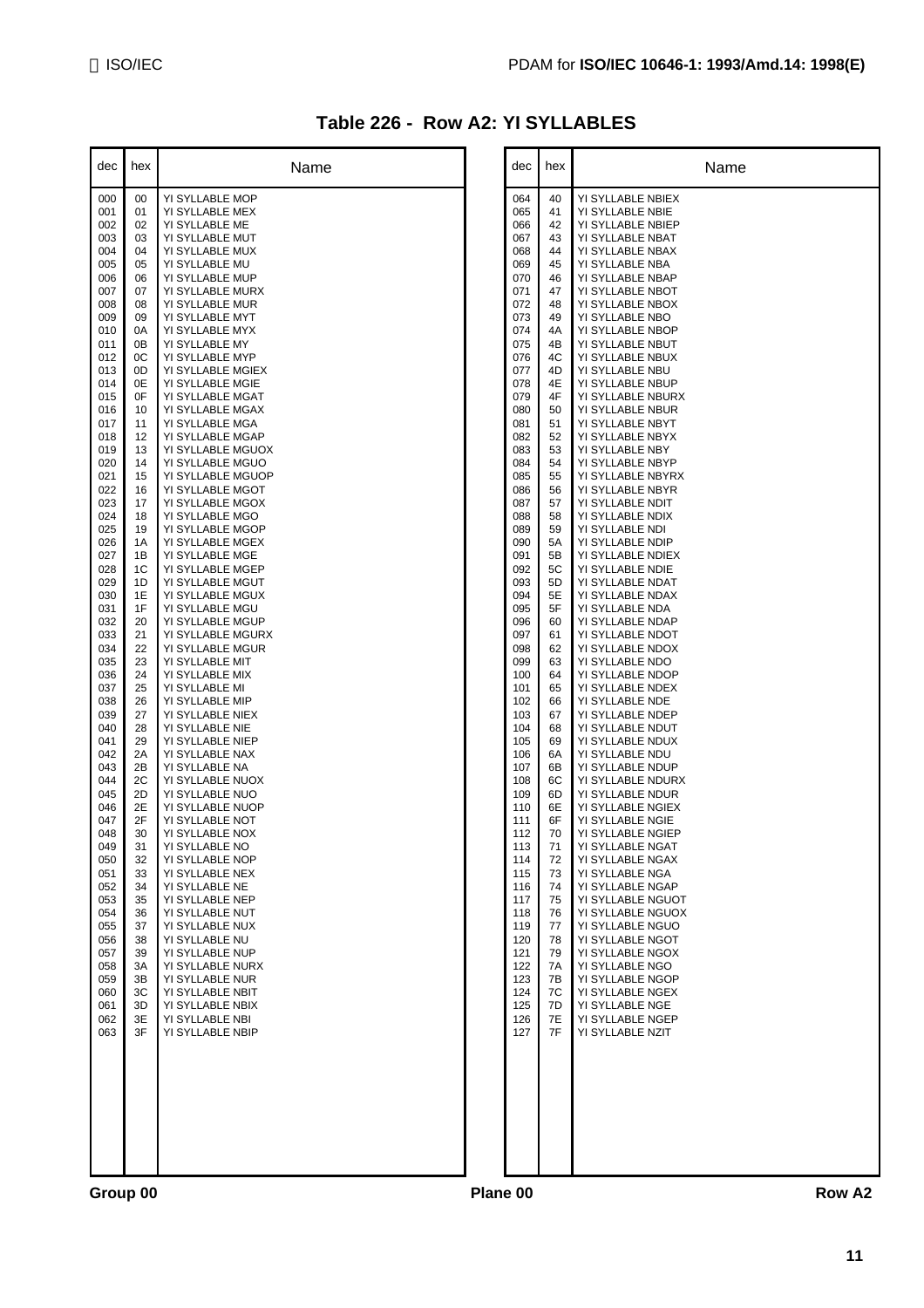$\frac{1}{2}$ 

|                          | A28                                                   | A29                                       | A2A                               | A2B                                       | A2C                                      | A2D                                                              | A2E                                         | A2F                                                |
|--------------------------|-------------------------------------------------------|-------------------------------------------|-----------------------------------|-------------------------------------------|------------------------------------------|------------------------------------------------------------------|---------------------------------------------|----------------------------------------------------|
| 0                        | $\overline{\mathcal{L}}$<br>0640                      | 卞<br>0656                                 | $\widehat{t}$<br>0672             | Η<br>0688                                 | 咬<br>0704                                | Ж<br>0720                                                        | $\frac{1}{4}$<br>0736                       | ≨<br>0752                                          |
| $\mathbf{1}$             | $\hat{\mathbf{u}}$<br>$\overline{\mathsf{H}}$<br>0641 | $\overline{\hat{\Psi}}$<br>0657           | $\overline{H}$<br>0673            | $\sqrt{2}$<br>0689                        | $\overline{\hat{f}}$<br>0705             | 瓜<br>0721                                                        | 쀠<br>0737                                   | $\overline{L}$<br>0753                             |
| $\boldsymbol{2}$         | $\mathbf{H}$<br>$\overline{\mathsf{H}}$<br>0642       | $\frac{1}{4}$<br>0658                     | $\tilde{\Sigma}$<br>0674          | $\overline{\phi}$<br>0690                 | $\overline{\mathfrak{S}}$<br>0706        | 买<br>0722                                                        | 0738                                        | ā<br>0754                                          |
| 3                        | $\mathbb{R}$<br>0643                                  | ى <del>ن</del><br>#<br>0659               | 뉴<br>0675                         | F<br>0691                                 | $\breve{\Theta}$<br>0707                 | Ж<br>0723                                                        | Ąπ<br>0739                                  | 8<br>0755                                          |
| 4                        | ₩Ĥ<br>0644                                            | $\widehat{\mathrm{d}}$<br>0660            | Ĥ<br>0676                         | $\tilde{\Psi}$<br>0692                    | $\frac{1}{\sqrt{1-\frac{1}{2}}}$<br>0708 | $\overline{\hat{\mathbb{Q}}}% _{k}$<br>0724                      | $\theta$<br>0740                            | $\mathbb{Q}$<br>0756                               |
| 5                        | 出<br>0645                                             | 0661                                      | H,<br>0677                        | Ψ<br>0693                                 | 七<br>0709                                | $\mathbf{Q}$<br>0725                                             | $\mathcal{L}$<br>0741                       | $\overline{\widehat{\mathbb{G}}^{\sharp}}$<br>0757 |
| 6                        | l B<br>0646                                           | B<br>0662                                 | $\hat{\mathbf{r}}$<br>0678        | 0694                                      | $\mathcal{S}$<br>0710                    | ¥<br>0726                                                        | 0742                                        | ⊮<br>0758                                          |
| $\overline{\mathcal{U}}$ | $\ddot{\tau}$                                         | $\overline{\widehat{\mathsf{R}}}$<br>0663 | டு<br>0679                        | $\frac{1}{2}$<br>0695                     | Ÿ<br>0711                                | )(<br>0727                                                       | ₩<br>0743                                   | 0759                                               |
| 8                        | $\frac{0647}{7}$<br>0648                              | Ŕ<br>0664                                 | ञ्जी<br>0680                      | Ŵ<br>0696                                 | $\divideontimes$<br>0712                 | 0728                                                             | $\bigoplus$<br>0744                         | M<br>0760                                          |
| 9                        | $\ddagger$<br>0649                                    | ⊕<br>0665                                 | 8q<br>0681                        | फ़ी<br>0697                               | デ<br>0713                                | 0729                                                             | UH<br>0745                                  | 0761                                               |
| A                        | 邻<br>0650                                             | (i)<br>0666                               | 솼<br>0682                         | 오<br>군<br>0698                            | 宁<br>0714                                | 0730                                                             | $\widehat{\widehat{\widehat{\Pi}}}$<br>0746 | 讥<br>0762                                          |
| $\pmb B$                 | $\overline{Q}$<br>℀<br>0651                           | $\biguplus$<br>0667                       | $\overline{\hat{O}}$<br>J<br>0683 | $ \hat{\pi}$<br>0699                      | $\frac{1}{7}$<br>0715                    | $\Theta$<br>0731                                                 | $\bigoplus_{i\in I}$<br>0747                | $\overline{\hat{d}^{\prime}}$<br>0763              |
| C                        | ₩                                                     | θ<br>0668                                 | 0684                              | $E_3$<br>0700                             | Ж                                        | $\hat{\mathbb{H}}$<br>0732                                       | $\bigoplus$<br>0748                         | ď<br>0764                                          |
| $\mathbf D$              | $\frac{0652}{C}$<br>0653                              | $\overline{\hat{\theta}}$<br>0669         | 圣<br>0685                         | Mi<br>0701                                | $rac{0716}{7}$<br>0717                   | $\frac{1}{2}$<br>0733                                            | ∯                                           | ਥ੍ਰੇ<br>$rac{0765}{2}$                             |
| ${\bf E}$                | $\beta$                                               | ₩<br>0670                                 | Ĥ<br>0686                         | $\overline{\widehat{\mathsf{R}}}$<br>0702 | 0718                                     | $+$<br>$+$<br>$-$<br>$-$<br>$-$<br>$-$<br>$-$<br><br>$-$<br><br> | $rac{0749}{1}$<br>0750                      | $\hat{\theta}$<br>0766                             |
| $\mathbf{F}$             | 0654<br>下门                                            | ١ŀ                                        | 片<br>0687                         | ₩<br>0703                                 | 0719                                     | idi<br>0735                                                      | $\underline{\underline{\Psi}}$<br>0751      | Ę<br>0767                                          |
|                          | 0655                                                  | 0671                                      |                                   | $G = 00$                                  | $P = 00$                                 |                                                                  |                                             |                                                    |

Table 227 - Row A2: YI SYLLABLES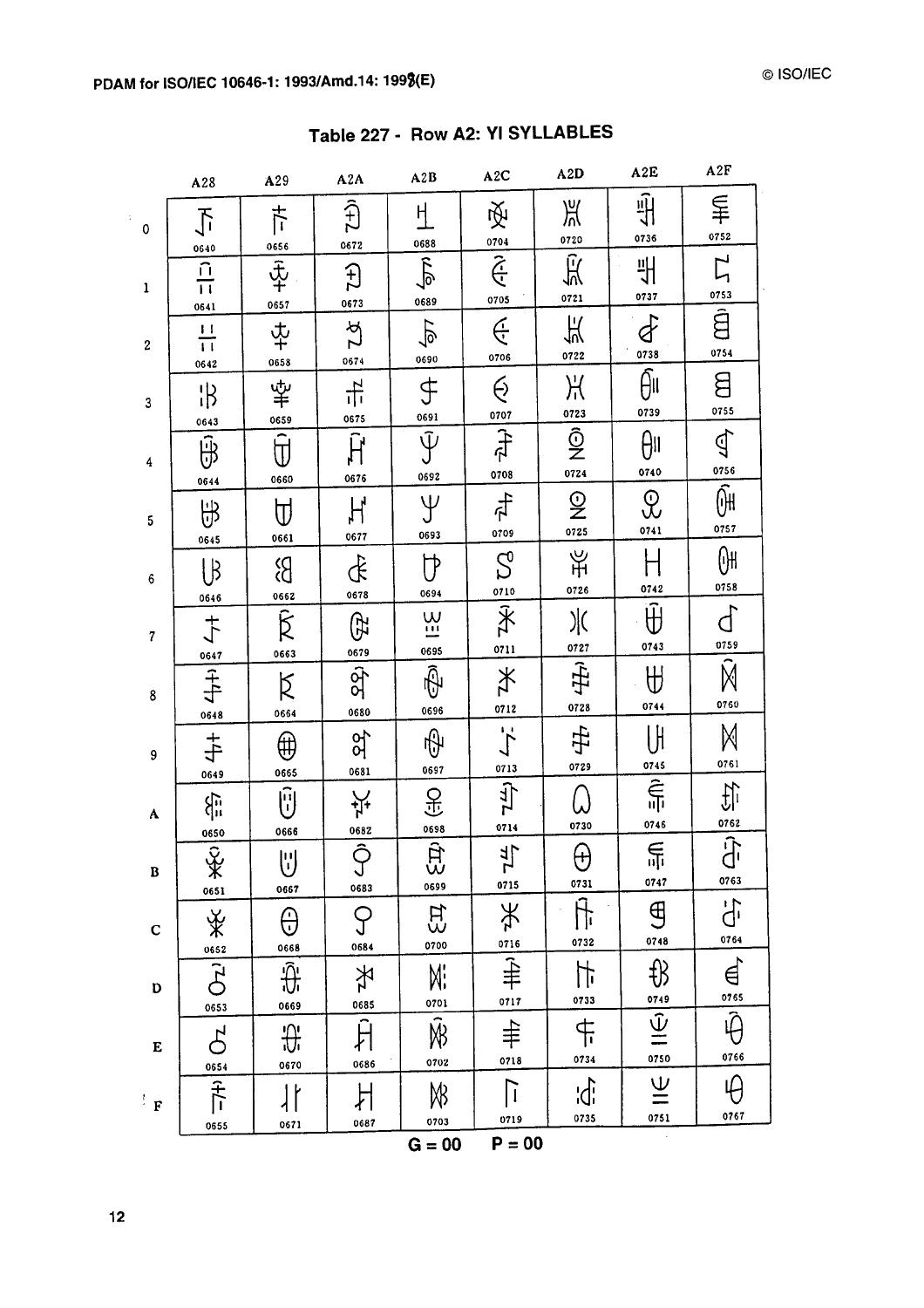### **TABLE 227 - Row A2: YI SYLLABLES**

| YI SYLLABLE NZIX<br>128<br>80<br>129<br>81<br>YI SYLLABLE NZI<br>130<br>82<br>YI SYLLABLE NZIP<br>YI SYLLABLE NZIEX<br>131<br>83<br>YI SYLLABLE NZIE<br>132<br>84<br>YI SYLLABLE NZIEP<br>133<br>85<br>YI SYLLABLE NZAT<br>134<br>86<br>135<br>YI SYLLABLE NZAX<br>87<br>88<br>YI SYLLABLE NZA<br>136<br>YI SYLLABLE NZAP<br>137<br>89<br>8A<br>YI SYLLABLE NZUOX<br>138<br>8B<br>YI SYLLABLE NZUO<br>139<br>8C<br>YI SYLLABLE NZOX<br>140<br>YI SYLLABLE NZOP<br>8D<br>141<br>YI SYLLABLE NZEX<br>142<br>8Ε<br>143<br>8F<br>YI SYLLABLE NZE<br>144<br>YI SYLLABLE NZUX<br>90<br>YI SYLLABLE NZU<br>145<br>91<br>YI SYLLABLE NZUP<br>146<br>92<br>93<br>YI SYLLABLE NZURX<br>147<br>148<br>94<br>YI SYLLABLE NZUR<br>YI SYLLABLE NZYT<br>149<br>95<br>YI SYLLABLE NZYX<br>96<br>150<br>YI SYLLABLE NZY<br>151<br>97<br>YI SYLLABLE NZYP<br>152<br>98<br>YI SYLLABLE NZYRX<br>153<br>99<br>154<br>9Α<br>YI SYLLABLE NZYR<br>9Β<br>YI SYLLABLE NRAT<br>155<br>9C<br>YI SYLLABLE NRAX<br>156<br>YI SYLLABLE NRA<br>157<br>9D<br>158<br>9Ε<br>YI SYLLABLE NRAP<br>9F<br>YI SYLLABLE NROX<br>159<br>YI SYLLABLE NRO<br>160<br>A0<br>161<br>YI SYLLABLE NROP<br>A1<br>A2<br>YI SYLLABLE NRET<br>162<br>A3<br>YI SYLLABLE NREX<br>163<br>A4<br>YI SYLLABLE NRE<br>164<br>YI SYLLABLE NREP<br>A5<br>165<br>YI SYLLABLE NRUT<br>166<br>A6<br>A7<br>YI SYLLABLE NRUX<br>167<br>168<br>A8<br>YI SYLLABLE NRU<br>A9<br>YI SYLLABLE NRUNR<br>169<br>AA<br>YI SYLLABLE NRURX<br>170<br>AB<br>YI SYLLABLE NRUR<br>171<br>AC<br>YI SYLLABLE NRYT<br>172<br>173<br>AD<br>YI SYLLABLE NRYX<br>174<br>AЕ<br>YI SYLLABLE NRY<br>AF<br>YI SYLLABLE NRYP<br>175<br>176<br>B0<br>YI SYLLABLE NRYRX<br>177<br>B1<br>YI SYLLABLE NRYR<br>B <sub>2</sub><br>YI SYLLABLE NJIT<br>178<br>179<br>B3<br>YI SYLLABLE NJIX<br>180<br>B4<br>YI SYLLABLE NJI<br>YI SYLLABLE NJIP<br>B5<br>181<br>YI SYLLABLE NJIET<br>182<br>B6<br>183<br>B7<br>YI SYLLABLE NJIEX<br>YI SYLLABLE NJIE<br>184<br>B8<br>B9<br>185<br>YI SYLLABLE NJIEP<br>BA<br>YI SYLLABLE NJUOX<br>186<br>BB<br>YI SYLLABLE NJUO<br>187<br>ВC<br>YI SYLLABLE NJOT<br>188<br>YI SYLLABLE NJOX<br>189<br>BD<br><b>BE</b><br>YI SYLLABLE NJO<br>190<br>BF<br>191<br>YI SYLLABLE NJOP | dec | hex | Name |
|-----------------------------------------------------------------------------------------------------------------------------------------------------------------------------------------------------------------------------------------------------------------------------------------------------------------------------------------------------------------------------------------------------------------------------------------------------------------------------------------------------------------------------------------------------------------------------------------------------------------------------------------------------------------------------------------------------------------------------------------------------------------------------------------------------------------------------------------------------------------------------------------------------------------------------------------------------------------------------------------------------------------------------------------------------------------------------------------------------------------------------------------------------------------------------------------------------------------------------------------------------------------------------------------------------------------------------------------------------------------------------------------------------------------------------------------------------------------------------------------------------------------------------------------------------------------------------------------------------------------------------------------------------------------------------------------------------------------------------------------------------------------------------------------------------------------------------------------------------------------------------------------------------------------------------------------------------------------------------------------------------------------------------------------------------------------------------------------------------------------------------------------------------------------------------------------------------------------|-----|-----|------|
|                                                                                                                                                                                                                                                                                                                                                                                                                                                                                                                                                                                                                                                                                                                                                                                                                                                                                                                                                                                                                                                                                                                                                                                                                                                                                                                                                                                                                                                                                                                                                                                                                                                                                                                                                                                                                                                                                                                                                                                                                                                                                                                                                                                                                 |     |     |      |
|                                                                                                                                                                                                                                                                                                                                                                                                                                                                                                                                                                                                                                                                                                                                                                                                                                                                                                                                                                                                                                                                                                                                                                                                                                                                                                                                                                                                                                                                                                                                                                                                                                                                                                                                                                                                                                                                                                                                                                                                                                                                                                                                                                                                                 |     |     |      |
|                                                                                                                                                                                                                                                                                                                                                                                                                                                                                                                                                                                                                                                                                                                                                                                                                                                                                                                                                                                                                                                                                                                                                                                                                                                                                                                                                                                                                                                                                                                                                                                                                                                                                                                                                                                                                                                                                                                                                                                                                                                                                                                                                                                                                 |     |     |      |
|                                                                                                                                                                                                                                                                                                                                                                                                                                                                                                                                                                                                                                                                                                                                                                                                                                                                                                                                                                                                                                                                                                                                                                                                                                                                                                                                                                                                                                                                                                                                                                                                                                                                                                                                                                                                                                                                                                                                                                                                                                                                                                                                                                                                                 |     |     |      |
|                                                                                                                                                                                                                                                                                                                                                                                                                                                                                                                                                                                                                                                                                                                                                                                                                                                                                                                                                                                                                                                                                                                                                                                                                                                                                                                                                                                                                                                                                                                                                                                                                                                                                                                                                                                                                                                                                                                                                                                                                                                                                                                                                                                                                 |     |     |      |
|                                                                                                                                                                                                                                                                                                                                                                                                                                                                                                                                                                                                                                                                                                                                                                                                                                                                                                                                                                                                                                                                                                                                                                                                                                                                                                                                                                                                                                                                                                                                                                                                                                                                                                                                                                                                                                                                                                                                                                                                                                                                                                                                                                                                                 |     |     |      |
|                                                                                                                                                                                                                                                                                                                                                                                                                                                                                                                                                                                                                                                                                                                                                                                                                                                                                                                                                                                                                                                                                                                                                                                                                                                                                                                                                                                                                                                                                                                                                                                                                                                                                                                                                                                                                                                                                                                                                                                                                                                                                                                                                                                                                 |     |     |      |
|                                                                                                                                                                                                                                                                                                                                                                                                                                                                                                                                                                                                                                                                                                                                                                                                                                                                                                                                                                                                                                                                                                                                                                                                                                                                                                                                                                                                                                                                                                                                                                                                                                                                                                                                                                                                                                                                                                                                                                                                                                                                                                                                                                                                                 |     |     |      |
|                                                                                                                                                                                                                                                                                                                                                                                                                                                                                                                                                                                                                                                                                                                                                                                                                                                                                                                                                                                                                                                                                                                                                                                                                                                                                                                                                                                                                                                                                                                                                                                                                                                                                                                                                                                                                                                                                                                                                                                                                                                                                                                                                                                                                 |     |     |      |
|                                                                                                                                                                                                                                                                                                                                                                                                                                                                                                                                                                                                                                                                                                                                                                                                                                                                                                                                                                                                                                                                                                                                                                                                                                                                                                                                                                                                                                                                                                                                                                                                                                                                                                                                                                                                                                                                                                                                                                                                                                                                                                                                                                                                                 |     |     |      |
|                                                                                                                                                                                                                                                                                                                                                                                                                                                                                                                                                                                                                                                                                                                                                                                                                                                                                                                                                                                                                                                                                                                                                                                                                                                                                                                                                                                                                                                                                                                                                                                                                                                                                                                                                                                                                                                                                                                                                                                                                                                                                                                                                                                                                 |     |     |      |
|                                                                                                                                                                                                                                                                                                                                                                                                                                                                                                                                                                                                                                                                                                                                                                                                                                                                                                                                                                                                                                                                                                                                                                                                                                                                                                                                                                                                                                                                                                                                                                                                                                                                                                                                                                                                                                                                                                                                                                                                                                                                                                                                                                                                                 |     |     |      |
|                                                                                                                                                                                                                                                                                                                                                                                                                                                                                                                                                                                                                                                                                                                                                                                                                                                                                                                                                                                                                                                                                                                                                                                                                                                                                                                                                                                                                                                                                                                                                                                                                                                                                                                                                                                                                                                                                                                                                                                                                                                                                                                                                                                                                 |     |     |      |
|                                                                                                                                                                                                                                                                                                                                                                                                                                                                                                                                                                                                                                                                                                                                                                                                                                                                                                                                                                                                                                                                                                                                                                                                                                                                                                                                                                                                                                                                                                                                                                                                                                                                                                                                                                                                                                                                                                                                                                                                                                                                                                                                                                                                                 |     |     |      |
|                                                                                                                                                                                                                                                                                                                                                                                                                                                                                                                                                                                                                                                                                                                                                                                                                                                                                                                                                                                                                                                                                                                                                                                                                                                                                                                                                                                                                                                                                                                                                                                                                                                                                                                                                                                                                                                                                                                                                                                                                                                                                                                                                                                                                 |     |     |      |
|                                                                                                                                                                                                                                                                                                                                                                                                                                                                                                                                                                                                                                                                                                                                                                                                                                                                                                                                                                                                                                                                                                                                                                                                                                                                                                                                                                                                                                                                                                                                                                                                                                                                                                                                                                                                                                                                                                                                                                                                                                                                                                                                                                                                                 |     |     |      |
|                                                                                                                                                                                                                                                                                                                                                                                                                                                                                                                                                                                                                                                                                                                                                                                                                                                                                                                                                                                                                                                                                                                                                                                                                                                                                                                                                                                                                                                                                                                                                                                                                                                                                                                                                                                                                                                                                                                                                                                                                                                                                                                                                                                                                 |     |     |      |
|                                                                                                                                                                                                                                                                                                                                                                                                                                                                                                                                                                                                                                                                                                                                                                                                                                                                                                                                                                                                                                                                                                                                                                                                                                                                                                                                                                                                                                                                                                                                                                                                                                                                                                                                                                                                                                                                                                                                                                                                                                                                                                                                                                                                                 |     |     |      |
|                                                                                                                                                                                                                                                                                                                                                                                                                                                                                                                                                                                                                                                                                                                                                                                                                                                                                                                                                                                                                                                                                                                                                                                                                                                                                                                                                                                                                                                                                                                                                                                                                                                                                                                                                                                                                                                                                                                                                                                                                                                                                                                                                                                                                 |     |     |      |
|                                                                                                                                                                                                                                                                                                                                                                                                                                                                                                                                                                                                                                                                                                                                                                                                                                                                                                                                                                                                                                                                                                                                                                                                                                                                                                                                                                                                                                                                                                                                                                                                                                                                                                                                                                                                                                                                                                                                                                                                                                                                                                                                                                                                                 |     |     |      |
|                                                                                                                                                                                                                                                                                                                                                                                                                                                                                                                                                                                                                                                                                                                                                                                                                                                                                                                                                                                                                                                                                                                                                                                                                                                                                                                                                                                                                                                                                                                                                                                                                                                                                                                                                                                                                                                                                                                                                                                                                                                                                                                                                                                                                 |     |     |      |
|                                                                                                                                                                                                                                                                                                                                                                                                                                                                                                                                                                                                                                                                                                                                                                                                                                                                                                                                                                                                                                                                                                                                                                                                                                                                                                                                                                                                                                                                                                                                                                                                                                                                                                                                                                                                                                                                                                                                                                                                                                                                                                                                                                                                                 |     |     |      |
|                                                                                                                                                                                                                                                                                                                                                                                                                                                                                                                                                                                                                                                                                                                                                                                                                                                                                                                                                                                                                                                                                                                                                                                                                                                                                                                                                                                                                                                                                                                                                                                                                                                                                                                                                                                                                                                                                                                                                                                                                                                                                                                                                                                                                 |     |     |      |
|                                                                                                                                                                                                                                                                                                                                                                                                                                                                                                                                                                                                                                                                                                                                                                                                                                                                                                                                                                                                                                                                                                                                                                                                                                                                                                                                                                                                                                                                                                                                                                                                                                                                                                                                                                                                                                                                                                                                                                                                                                                                                                                                                                                                                 |     |     |      |
|                                                                                                                                                                                                                                                                                                                                                                                                                                                                                                                                                                                                                                                                                                                                                                                                                                                                                                                                                                                                                                                                                                                                                                                                                                                                                                                                                                                                                                                                                                                                                                                                                                                                                                                                                                                                                                                                                                                                                                                                                                                                                                                                                                                                                 |     |     |      |
|                                                                                                                                                                                                                                                                                                                                                                                                                                                                                                                                                                                                                                                                                                                                                                                                                                                                                                                                                                                                                                                                                                                                                                                                                                                                                                                                                                                                                                                                                                                                                                                                                                                                                                                                                                                                                                                                                                                                                                                                                                                                                                                                                                                                                 |     |     |      |
|                                                                                                                                                                                                                                                                                                                                                                                                                                                                                                                                                                                                                                                                                                                                                                                                                                                                                                                                                                                                                                                                                                                                                                                                                                                                                                                                                                                                                                                                                                                                                                                                                                                                                                                                                                                                                                                                                                                                                                                                                                                                                                                                                                                                                 |     |     |      |
|                                                                                                                                                                                                                                                                                                                                                                                                                                                                                                                                                                                                                                                                                                                                                                                                                                                                                                                                                                                                                                                                                                                                                                                                                                                                                                                                                                                                                                                                                                                                                                                                                                                                                                                                                                                                                                                                                                                                                                                                                                                                                                                                                                                                                 |     |     |      |
|                                                                                                                                                                                                                                                                                                                                                                                                                                                                                                                                                                                                                                                                                                                                                                                                                                                                                                                                                                                                                                                                                                                                                                                                                                                                                                                                                                                                                                                                                                                                                                                                                                                                                                                                                                                                                                                                                                                                                                                                                                                                                                                                                                                                                 |     |     |      |
|                                                                                                                                                                                                                                                                                                                                                                                                                                                                                                                                                                                                                                                                                                                                                                                                                                                                                                                                                                                                                                                                                                                                                                                                                                                                                                                                                                                                                                                                                                                                                                                                                                                                                                                                                                                                                                                                                                                                                                                                                                                                                                                                                                                                                 |     |     |      |
|                                                                                                                                                                                                                                                                                                                                                                                                                                                                                                                                                                                                                                                                                                                                                                                                                                                                                                                                                                                                                                                                                                                                                                                                                                                                                                                                                                                                                                                                                                                                                                                                                                                                                                                                                                                                                                                                                                                                                                                                                                                                                                                                                                                                                 |     |     |      |
|                                                                                                                                                                                                                                                                                                                                                                                                                                                                                                                                                                                                                                                                                                                                                                                                                                                                                                                                                                                                                                                                                                                                                                                                                                                                                                                                                                                                                                                                                                                                                                                                                                                                                                                                                                                                                                                                                                                                                                                                                                                                                                                                                                                                                 |     |     |      |
|                                                                                                                                                                                                                                                                                                                                                                                                                                                                                                                                                                                                                                                                                                                                                                                                                                                                                                                                                                                                                                                                                                                                                                                                                                                                                                                                                                                                                                                                                                                                                                                                                                                                                                                                                                                                                                                                                                                                                                                                                                                                                                                                                                                                                 |     |     |      |
|                                                                                                                                                                                                                                                                                                                                                                                                                                                                                                                                                                                                                                                                                                                                                                                                                                                                                                                                                                                                                                                                                                                                                                                                                                                                                                                                                                                                                                                                                                                                                                                                                                                                                                                                                                                                                                                                                                                                                                                                                                                                                                                                                                                                                 |     |     |      |
|                                                                                                                                                                                                                                                                                                                                                                                                                                                                                                                                                                                                                                                                                                                                                                                                                                                                                                                                                                                                                                                                                                                                                                                                                                                                                                                                                                                                                                                                                                                                                                                                                                                                                                                                                                                                                                                                                                                                                                                                                                                                                                                                                                                                                 |     |     |      |
|                                                                                                                                                                                                                                                                                                                                                                                                                                                                                                                                                                                                                                                                                                                                                                                                                                                                                                                                                                                                                                                                                                                                                                                                                                                                                                                                                                                                                                                                                                                                                                                                                                                                                                                                                                                                                                                                                                                                                                                                                                                                                                                                                                                                                 |     |     |      |
|                                                                                                                                                                                                                                                                                                                                                                                                                                                                                                                                                                                                                                                                                                                                                                                                                                                                                                                                                                                                                                                                                                                                                                                                                                                                                                                                                                                                                                                                                                                                                                                                                                                                                                                                                                                                                                                                                                                                                                                                                                                                                                                                                                                                                 |     |     |      |
|                                                                                                                                                                                                                                                                                                                                                                                                                                                                                                                                                                                                                                                                                                                                                                                                                                                                                                                                                                                                                                                                                                                                                                                                                                                                                                                                                                                                                                                                                                                                                                                                                                                                                                                                                                                                                                                                                                                                                                                                                                                                                                                                                                                                                 |     |     |      |
|                                                                                                                                                                                                                                                                                                                                                                                                                                                                                                                                                                                                                                                                                                                                                                                                                                                                                                                                                                                                                                                                                                                                                                                                                                                                                                                                                                                                                                                                                                                                                                                                                                                                                                                                                                                                                                                                                                                                                                                                                                                                                                                                                                                                                 |     |     |      |
|                                                                                                                                                                                                                                                                                                                                                                                                                                                                                                                                                                                                                                                                                                                                                                                                                                                                                                                                                                                                                                                                                                                                                                                                                                                                                                                                                                                                                                                                                                                                                                                                                                                                                                                                                                                                                                                                                                                                                                                                                                                                                                                                                                                                                 |     |     |      |
|                                                                                                                                                                                                                                                                                                                                                                                                                                                                                                                                                                                                                                                                                                                                                                                                                                                                                                                                                                                                                                                                                                                                                                                                                                                                                                                                                                                                                                                                                                                                                                                                                                                                                                                                                                                                                                                                                                                                                                                                                                                                                                                                                                                                                 |     |     |      |
|                                                                                                                                                                                                                                                                                                                                                                                                                                                                                                                                                                                                                                                                                                                                                                                                                                                                                                                                                                                                                                                                                                                                                                                                                                                                                                                                                                                                                                                                                                                                                                                                                                                                                                                                                                                                                                                                                                                                                                                                                                                                                                                                                                                                                 |     |     |      |
|                                                                                                                                                                                                                                                                                                                                                                                                                                                                                                                                                                                                                                                                                                                                                                                                                                                                                                                                                                                                                                                                                                                                                                                                                                                                                                                                                                                                                                                                                                                                                                                                                                                                                                                                                                                                                                                                                                                                                                                                                                                                                                                                                                                                                 |     |     |      |
|                                                                                                                                                                                                                                                                                                                                                                                                                                                                                                                                                                                                                                                                                                                                                                                                                                                                                                                                                                                                                                                                                                                                                                                                                                                                                                                                                                                                                                                                                                                                                                                                                                                                                                                                                                                                                                                                                                                                                                                                                                                                                                                                                                                                                 |     |     |      |
|                                                                                                                                                                                                                                                                                                                                                                                                                                                                                                                                                                                                                                                                                                                                                                                                                                                                                                                                                                                                                                                                                                                                                                                                                                                                                                                                                                                                                                                                                                                                                                                                                                                                                                                                                                                                                                                                                                                                                                                                                                                                                                                                                                                                                 |     |     |      |
|                                                                                                                                                                                                                                                                                                                                                                                                                                                                                                                                                                                                                                                                                                                                                                                                                                                                                                                                                                                                                                                                                                                                                                                                                                                                                                                                                                                                                                                                                                                                                                                                                                                                                                                                                                                                                                                                                                                                                                                                                                                                                                                                                                                                                 |     |     |      |
|                                                                                                                                                                                                                                                                                                                                                                                                                                                                                                                                                                                                                                                                                                                                                                                                                                                                                                                                                                                                                                                                                                                                                                                                                                                                                                                                                                                                                                                                                                                                                                                                                                                                                                                                                                                                                                                                                                                                                                                                                                                                                                                                                                                                                 |     |     |      |
|                                                                                                                                                                                                                                                                                                                                                                                                                                                                                                                                                                                                                                                                                                                                                                                                                                                                                                                                                                                                                                                                                                                                                                                                                                                                                                                                                                                                                                                                                                                                                                                                                                                                                                                                                                                                                                                                                                                                                                                                                                                                                                                                                                                                                 |     |     |      |
|                                                                                                                                                                                                                                                                                                                                                                                                                                                                                                                                                                                                                                                                                                                                                                                                                                                                                                                                                                                                                                                                                                                                                                                                                                                                                                                                                                                                                                                                                                                                                                                                                                                                                                                                                                                                                                                                                                                                                                                                                                                                                                                                                                                                                 |     |     |      |
|                                                                                                                                                                                                                                                                                                                                                                                                                                                                                                                                                                                                                                                                                                                                                                                                                                                                                                                                                                                                                                                                                                                                                                                                                                                                                                                                                                                                                                                                                                                                                                                                                                                                                                                                                                                                                                                                                                                                                                                                                                                                                                                                                                                                                 |     |     |      |
|                                                                                                                                                                                                                                                                                                                                                                                                                                                                                                                                                                                                                                                                                                                                                                                                                                                                                                                                                                                                                                                                                                                                                                                                                                                                                                                                                                                                                                                                                                                                                                                                                                                                                                                                                                                                                                                                                                                                                                                                                                                                                                                                                                                                                 |     |     |      |
|                                                                                                                                                                                                                                                                                                                                                                                                                                                                                                                                                                                                                                                                                                                                                                                                                                                                                                                                                                                                                                                                                                                                                                                                                                                                                                                                                                                                                                                                                                                                                                                                                                                                                                                                                                                                                                                                                                                                                                                                                                                                                                                                                                                                                 |     |     |      |
|                                                                                                                                                                                                                                                                                                                                                                                                                                                                                                                                                                                                                                                                                                                                                                                                                                                                                                                                                                                                                                                                                                                                                                                                                                                                                                                                                                                                                                                                                                                                                                                                                                                                                                                                                                                                                                                                                                                                                                                                                                                                                                                                                                                                                 |     |     |      |
|                                                                                                                                                                                                                                                                                                                                                                                                                                                                                                                                                                                                                                                                                                                                                                                                                                                                                                                                                                                                                                                                                                                                                                                                                                                                                                                                                                                                                                                                                                                                                                                                                                                                                                                                                                                                                                                                                                                                                                                                                                                                                                                                                                                                                 |     |     |      |
|                                                                                                                                                                                                                                                                                                                                                                                                                                                                                                                                                                                                                                                                                                                                                                                                                                                                                                                                                                                                                                                                                                                                                                                                                                                                                                                                                                                                                                                                                                                                                                                                                                                                                                                                                                                                                                                                                                                                                                                                                                                                                                                                                                                                                 |     |     |      |
|                                                                                                                                                                                                                                                                                                                                                                                                                                                                                                                                                                                                                                                                                                                                                                                                                                                                                                                                                                                                                                                                                                                                                                                                                                                                                                                                                                                                                                                                                                                                                                                                                                                                                                                                                                                                                                                                                                                                                                                                                                                                                                                                                                                                                 |     |     |      |
|                                                                                                                                                                                                                                                                                                                                                                                                                                                                                                                                                                                                                                                                                                                                                                                                                                                                                                                                                                                                                                                                                                                                                                                                                                                                                                                                                                                                                                                                                                                                                                                                                                                                                                                                                                                                                                                                                                                                                                                                                                                                                                                                                                                                                 |     |     |      |
|                                                                                                                                                                                                                                                                                                                                                                                                                                                                                                                                                                                                                                                                                                                                                                                                                                                                                                                                                                                                                                                                                                                                                                                                                                                                                                                                                                                                                                                                                                                                                                                                                                                                                                                                                                                                                                                                                                                                                                                                                                                                                                                                                                                                                 |     |     |      |

| dec                                                                                                                                                                                                                                                                                                                                                                                                                                                          | hex                                                                                                                                                                                                                                                                                                                                                                                                                                                                                                                                                   | Name                                                                                                                                                                                                                                                                                                                                                                                                                                                                                                                                                                                                                                                                                                                                                                                                                                                                                                                                                                                                                                                                                                                                                                                                                                                                                                                         |          | dec                                                                                                                                                                                                                                                                                                                                                                                                                                                           | hex                                                                                                                                                                                                                                                                                                                                                                                                                                                                                                                                                                                                                                          | Name                                                                                                                                                                                                                                                                                                                                                                                                                                                                                                                                                                                                                                                                                                                                                                                                                                                                                                                                                                                                                                                                                                                                                                                                                                                                                         |
|--------------------------------------------------------------------------------------------------------------------------------------------------------------------------------------------------------------------------------------------------------------------------------------------------------------------------------------------------------------------------------------------------------------------------------------------------------------|-------------------------------------------------------------------------------------------------------------------------------------------------------------------------------------------------------------------------------------------------------------------------------------------------------------------------------------------------------------------------------------------------------------------------------------------------------------------------------------------------------------------------------------------------------|------------------------------------------------------------------------------------------------------------------------------------------------------------------------------------------------------------------------------------------------------------------------------------------------------------------------------------------------------------------------------------------------------------------------------------------------------------------------------------------------------------------------------------------------------------------------------------------------------------------------------------------------------------------------------------------------------------------------------------------------------------------------------------------------------------------------------------------------------------------------------------------------------------------------------------------------------------------------------------------------------------------------------------------------------------------------------------------------------------------------------------------------------------------------------------------------------------------------------------------------------------------------------------------------------------------------------|----------|---------------------------------------------------------------------------------------------------------------------------------------------------------------------------------------------------------------------------------------------------------------------------------------------------------------------------------------------------------------------------------------------------------------------------------------------------------------|----------------------------------------------------------------------------------------------------------------------------------------------------------------------------------------------------------------------------------------------------------------------------------------------------------------------------------------------------------------------------------------------------------------------------------------------------------------------------------------------------------------------------------------------------------------------------------------------------------------------------------------------|----------------------------------------------------------------------------------------------------------------------------------------------------------------------------------------------------------------------------------------------------------------------------------------------------------------------------------------------------------------------------------------------------------------------------------------------------------------------------------------------------------------------------------------------------------------------------------------------------------------------------------------------------------------------------------------------------------------------------------------------------------------------------------------------------------------------------------------------------------------------------------------------------------------------------------------------------------------------------------------------------------------------------------------------------------------------------------------------------------------------------------------------------------------------------------------------------------------------------------------------------------------------------------------------|
| 128<br>129<br>130<br>131<br>132<br>133<br>134<br>135<br>136<br>137<br>138<br>139<br>140<br>141<br>142<br>143<br>144<br>145<br>146<br>147<br>148<br>149<br>150<br>151<br>152<br>153<br>154<br>155<br>156<br>157<br>158<br>159<br>160<br>161<br>162<br>163<br>164<br>165<br>166<br>167<br>168<br>169<br>170<br>171<br>172<br>173<br>174<br>175<br>176<br>177<br>178<br>179<br>180<br>181<br>182<br>183<br>184<br>185<br>186<br>187<br>188<br>189<br>190<br>191 | 80<br>81<br>82<br>83<br>84<br>85<br>86<br>87<br>88<br>89<br>8A<br>8B<br>8C<br>8D<br>8E<br>8F<br>90<br>91<br>92<br>93<br>94<br>95<br>96<br>97<br>98<br>99<br>9A<br>9Β<br>9C<br>9D<br>9E<br>9F<br>A <sub>0</sub><br>A <sub>1</sub><br>A2<br>A <sub>3</sub><br>A4<br>A5<br>A <sub>6</sub><br>A7<br>A8<br>A <sub>9</sub><br>AA<br>AB<br>AC<br>AD<br>AE<br>AF<br>B <sub>0</sub><br>B1<br>B <sub>2</sub><br>B <sub>3</sub><br>B4<br>B <sub>5</sub><br><b>B6</b><br>B7<br>B <sub>8</sub><br>B <sub>9</sub><br>BA<br>BB<br>BC<br><b>BD</b><br>BE<br><b>BF</b> | YI SYLLABLE NZIX<br>YI SYLLABLE NZI<br>YI SYLLABLE NZIP<br>YI SYLLABLE NZIEX<br>YI SYLLABLE NZIE<br>YI SYLLABLE NZIEP<br>YI SYLLABLE NZAT<br>YI SYLLABLE NZAX<br>YI SYLLABLE NZA<br>YI SYLLABLE NZAP<br>YI SYLLABLE NZUOX<br>YI SYLLABLE NZUO<br>YI SYLLABLE NZOX<br>YI SYLLABLE NZOP<br>YI SYLLABLE NZEX<br>YI SYLLABLE NZE<br>YI SYLLABLE NZUX<br>YI SYLLABLE NZU<br>YI SYLLABLE NZUP<br>YI SYLLABLE NZURX<br>YI SYLLABLE NZUR<br>YI SYLLABLE NZYT<br>YI SYLLABLE NZYX<br>YI SYLLABLE NZY<br>YI SYLLABLE NZYP<br>YI SYLLABLE NZYRX<br>YI SYLLABLE NZYR<br>YI SYLLABLE NRAT<br>YI SYLLABLE NRAX<br>YI SYLLABLE NRA<br>YI SYLLABLE NRAP<br>YI SYLLABLE NROX<br>YI SYLLABLE NRO<br>YI SYLLABLE NROP<br>YI SYLLABLE NRET<br>YI SYLLABLE NREX<br>YI SYLLABLE NRE<br>YI SYLLABLE NREP<br>YI SYLLABLE NRUT<br>YI SYLLABLE NRUX<br>YI SYLLABLE NRU<br>YI SYLLABLE NRUNR<br>YI SYLLABLE NRURX<br>YI SYLLABLE NRUR<br>YI SYLLABLE NRYT<br>YI SYLLABLE NRYX<br>YI SYLLABLE NRY<br>YI SYLLABLE NRYP<br>YI SYLLABLE NRYRX<br>YI SYLLABLE NRYR<br>YI SYLLABLE NJIT<br>YI SYLLABLE NJIX<br>YI SYLLABLE NJI<br>YI SYLLABLE NJIP<br>YI SYLLABLE NJIET<br>YI SYLLABLE NJIEX<br>YI SYLLABLE NJIE<br>YI SYLLABLE NJIEP<br>YI SYLLABLE NJUOX<br>YI SYLLABLE NJUO<br>YI SYLLABLE NJOT<br>YI SYLLABLE NJOX<br>YI SYLLABLE NJO<br>YI SYLLABLE NJOP |          | 192<br>193<br>194<br>195<br>196<br>197<br>198<br>199<br>200<br>201<br>202<br>203<br>204<br>205<br>206<br>207<br>208<br>209<br>210<br>211<br>212<br>213<br>214<br>215<br>216<br>217<br>218<br>219<br>220<br>221<br>222<br>223<br>224<br>225<br>226<br>227<br>228<br>229<br>230<br>231<br>232<br>233<br>234<br>235<br>236<br>237<br>238<br>239<br>240<br>241<br>242<br>243<br>244<br>245<br>246<br>247<br>248<br>249<br>250<br>251<br>252<br>253<br>254<br>255. | C <sub>0</sub><br>C <sub>1</sub><br>C <sub>2</sub><br>C <sub>3</sub><br>C <sub>4</sub><br>C <sub>5</sub><br>C6<br>C7<br>C8<br>C9<br>СA<br>CВ<br>CС<br>CD<br>CЕ<br>СF<br>D <sub>0</sub><br>D1<br>D <sub>2</sub><br>D3<br>D4<br>D5<br>D6<br>D7<br>D8<br>D9<br>DA<br>DB<br>DC<br>DD<br>DE<br>DF<br>E <sub>0</sub><br>E <sub>1</sub><br>E <sub>2</sub><br>E <sub>3</sub><br>E4<br>E5<br>E <sub>6</sub><br>E7<br>E8<br>E <sub>9</sub><br>EA<br>EB<br>EC<br>ED<br>EE<br>EF<br>F <sub>0</sub><br>F1<br>F <sub>2</sub><br>F <sub>3</sub><br>F4<br>F <sub>5</sub><br>F <sub>6</sub><br>F7<br>F8<br>F <sub>9</sub><br>FA<br>FB<br>FC<br>FD<br>FE<br>FF | YI SYLLABLE NJUX<br>YI SYLLABLE NJU<br>YI SYLLABLE NJUP<br>YI SYLLABLE NJURX<br>YI SYLLABLE NJUR<br>YI SYLLABLE NJYT<br>YI SYLLABLE NJYX<br>YI SYLLABLE NJY<br>YI SYLLABLE NJYP<br>YI SYLLABLE NJYRX<br>YI SYLLABLE NJYR<br>YI SYLLABLE NYIT<br>YI SYLLABLE NYIX<br>YI SYLLABLE NYI<br>YI SYLLABLE NYIP<br>YI SYLLABLE NYIET<br>YI SYLLABLE NYIEX<br>YI SYLLABLE NYIE<br>YI SYLLABLE NYIEP<br>YI SYLLABLE NYUOX<br>YI SYLLABLE NYUO<br>YI SYLLABLE NYUOP<br>YI SYLLABLE NYOT<br>YI SYLLABLE NYOX<br>YI SYLLABLE NYO<br>YI SYLLABLE NYOP<br>YI SYLLABLE NYUT<br>YI SYLLABLE NYUX<br>YI SYLLABLE NYU<br>YI SYLLABLE NYUP<br>YI SYLLABLE NIT<br>YI SYLLABLE NIX<br>YI SYLLABLE NI<br>YI SYLLABLE NIP<br>YI SYLLABLE PIEX<br>YI SYLLABLE PIE<br>YI SYLLABLE PIEP<br>YI SYLLABLE PAT<br>YI SYLLABLE PAX<br>YI SYLLABLE PA<br>YI SYLLABLE PAP<br>YI SYLLABLE PUOX<br>YI SYLLABLE PUO<br>YI SYLLABLE PUOP<br>YI SYLLABLE POT<br>YI SYLLABLE POX<br>YI SYLLABLE PO<br>YI SYLLABLE POP<br>YI SYLLABLE PUT<br>YI SYLLABLE PUX<br>YI SYLLABLE PU<br>YI SYLLABLE PUP<br>YI SYLLABLE PURX<br>YI SYLLABLE PUR<br>YI SYLLABLE PYT<br>YI SYLLABLE PYX<br>YI SYLLABLE PY<br>YI SYLLABLE PYP<br>YI SYLLABLE PYRX<br>YI SYLLABLE PYR<br>YI SYLLABLE PIT<br>YI SYLLABLE PIX<br>YI SYLLABLE PI<br>YI SYLLABLE PIP |
|                                                                                                                                                                                                                                                                                                                                                                                                                                                              |                                                                                                                                                                                                                                                                                                                                                                                                                                                                                                                                                       |                                                                                                                                                                                                                                                                                                                                                                                                                                                                                                                                                                                                                                                                                                                                                                                                                                                                                                                                                                                                                                                                                                                                                                                                                                                                                                                              |          |                                                                                                                                                                                                                                                                                                                                                                                                                                                               |                                                                                                                                                                                                                                                                                                                                                                                                                                                                                                                                                                                                                                              |                                                                                                                                                                                                                                                                                                                                                                                                                                                                                                                                                                                                                                                                                                                                                                                                                                                                                                                                                                                                                                                                                                                                                                                                                                                                                              |
| Group 00                                                                                                                                                                                                                                                                                                                                                                                                                                                     |                                                                                                                                                                                                                                                                                                                                                                                                                                                                                                                                                       |                                                                                                                                                                                                                                                                                                                                                                                                                                                                                                                                                                                                                                                                                                                                                                                                                                                                                                                                                                                                                                                                                                                                                                                                                                                                                                                              | Plane 00 |                                                                                                                                                                                                                                                                                                                                                                                                                                                               |                                                                                                                                                                                                                                                                                                                                                                                                                                                                                                                                                                                                                                              | Row A2                                                                                                                                                                                                                                                                                                                                                                                                                                                                                                                                                                                                                                                                                                                                                                                                                                                                                                                                                                                                                                                                                                                                                                                                                                                                                       |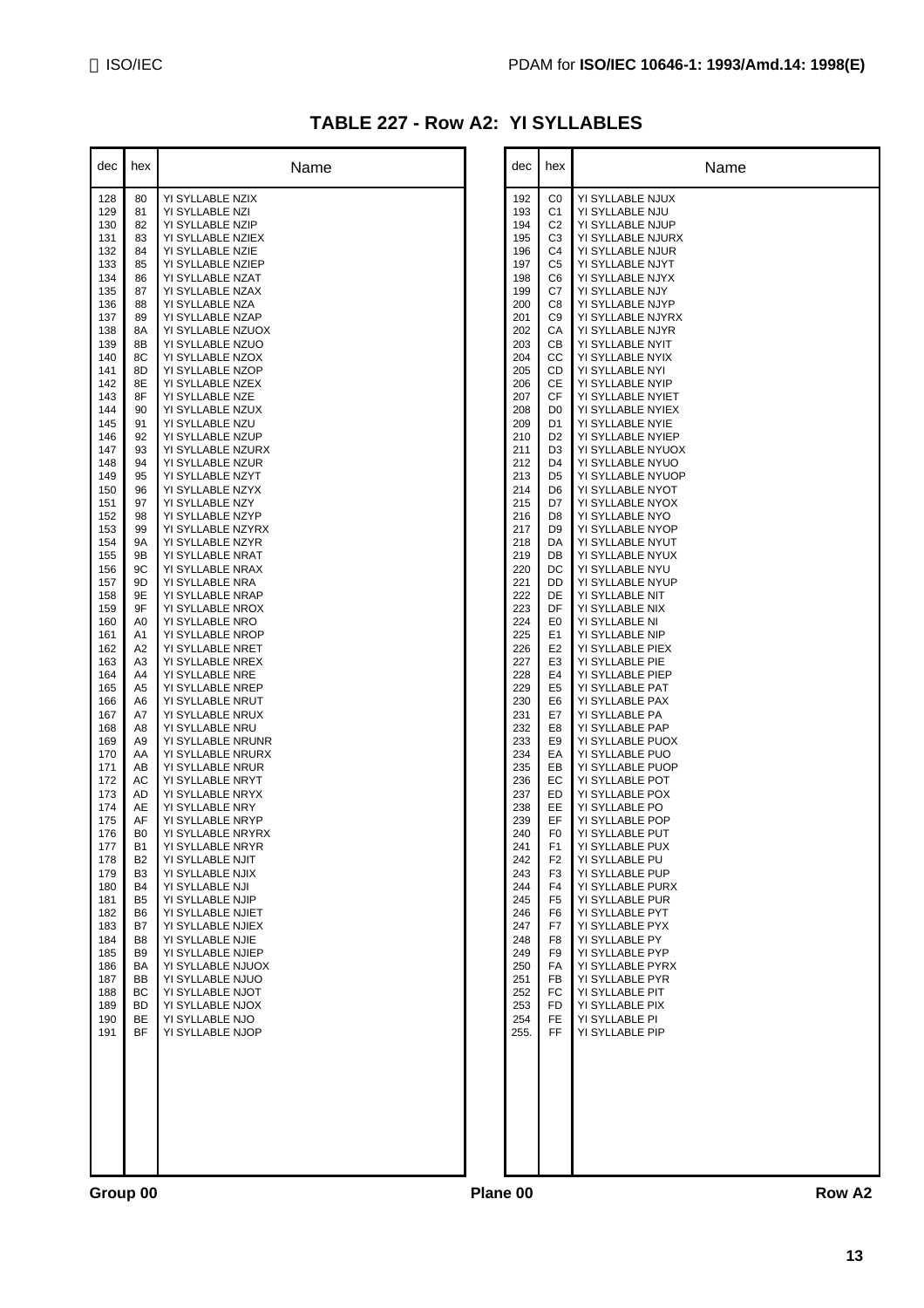|                  | A30                             | A31                                                        | A32                                                        | A33                                                                                      | A34                            | A35                             | A36                                     | A37                           |
|------------------|---------------------------------|------------------------------------------------------------|------------------------------------------------------------|------------------------------------------------------------------------------------------|--------------------------------|---------------------------------|-----------------------------------------|-------------------------------|
| $\mathbf 0$      | Xн<br>0768                      | 생<br>0784                                                  | 0800                                                       | $\mathcal{\Sigma}% _{G}^{X\left( t\right) }=\mathcal{E}_{G}^{X\left( t\right) }$<br>0816 | 斑<br>0832                      | $\overline{\mathbf{H}}$<br>0848 | 0864                                    | 35<br>Su<br>0880              |
| $\mathbf{1}$     | ж<br>0769                       | 0785                                                       | ☆<br>0801                                                  | $\hat{\mathbb{I}}$<br>0817                                                               | $\hat{\odot}$<br>0833          | 坾<br>0849                       | 小<br>$-0865$                            | Ŝ<br>0881                     |
| $\boldsymbol{2}$ | $\overline{\mathbb{R}}$<br>0770 | 0786                                                       | S<br>《<br>0802                                             | $\frac{1}{\sqrt{2}}$<br>0818                                                             | ৌ<br>0834                      | Ŝ<br>0850                       | 쀿<br>0866                               | $\mathbb{E}$<br>0882          |
| 3 <sub>l</sub>   | $\frac{1}{2}$                   | $\aleph$<br>0787                                           | S<br>次<br>0803                                             | $\frac{2}{\sqrt{1}}$<br>0819                                                             | $H_{\mathsf{A}}$<br>0835       | $\hat{\mathbb{D}}$<br>0851      | $\frac{1}{1}$<br>0867                   | $\mathfrak{B}$<br>0883        |
| 4                | 0771<br>∦                       | $\tilde{C}$                                                | $\bigcirc \hspace{-0.75mm}\delta$                          | $\frac{1}{2}$<br>0820                                                                    | $\overline{\hat{J}}$ l<br>0836 | $\overline{\mathbb{I}}$<br>0852 | $\hat{S}$<br>0868                       | $H^{\prime}$<br>0884          |
| 5                | 0772<br>딐                       | 0788                                                       | 0804<br>举                                                  | 六                                                                                        | 0837                           | $\overline{\mathsf{x}}$<br>0853 | 0869                                    | ℿ<br>0885                     |
| $\boldsymbol{6}$ | 0773<br>Ĥ                       | 0789<br>ЪÁ                                                 | 0805<br>示                                                  | 0821<br>ê<br>0822                                                                        | ျ<br>0838                      | $\mathbb{S}$<br>0854            | $\pm$<br>0870                           | ₩<br>0886                     |
| $7 -$            | 0774<br>け                       | 0790<br>$\rtimes$                                          | 0806<br>吊                                                  | Ê<br>0823                                                                                | 穴<br>0839                      | 0855                            | $\overline{\tilde{\mathbf{C}}}$<br>0871 | <u>lol</u><br>0887            |
| 8                | 0775<br>ゖ                       | 0791<br>$\mathbb{X}$                                       | 0807<br>氺                                                  | $\Xi$                                                                                    | 戈<br>0840                      | 小<br>0856                       | 0872                                    | $\tilde{R}$<br>0888           |
| 9                | 0776<br>  <br>                  | 0792<br>$\mathbb{Z}$                                       | 0808<br>禾                                                  | 0824<br><u>א</u><br>치                                                                    | ጡ                              | <u>ු</u><br>0857                | 빇<br>0873                               | 0889                          |
| A                | 0777<br>မြဲ                     | 0793<br>$\overline{\tilde{\mathsf{X}}}%{\mathsf{X}}$       | 0809<br>浠                                                  | 0825<br>$\hat{=}$                                                                        | 0841<br>ÛX                     | Ĥ                               | $\overline{\tilde{H}^2}$                | Þ<br>0890                     |
| $\, {\bf B}$     | 0778<br>ပ္ပါ၀                   | 0794<br>Ņ                                                  | 0810<br>$\frac{1}{2}$                                      | 0826<br>$\Box$                                                                           | 0842<br>$\int \mathsf{R}$      | 0858<br>台<br>5                  | 0874<br>$\overline{H}$                  | 1H                            |
| $\mathbf C$      | 0779<br>ᠿ                       | 0795<br>$\left(\!\!\left\langle 0\right\rangle\!\!\right)$ | 0811<br>$\left  \frac{1}{1} \right $                       | 0827<br>Ŧ                                                                                | 0843<br>Œ                      | 0859<br>$\frac{1}{2}$           | 0875<br>놖                               | 0891<br>$\frac{1}{2}$<br>0892 |
| $\mathbf D$      | 0780<br>Œ                       | 0796<br>$\overline{\mathsf{R}}$                            | 0812<br>ĦZ                                                 | 0828<br>$\mathbb{N}$                                                                     | 0844<br>$\tilde{Q}$            | 0860                            | 0876<br>$\overline{\vec{r}}$            | Fr                            |
| $\bf E$          | 0781                            | 0797<br>x                                                  | 0813<br>$\overline{\mathscr{K}}$                           | 0829<br>$\overline{\mathbb{Q}}$                                                          | 0845<br>$\overline{q}$         | $rac{6861}{1-25}$               | 0877<br>ĒŹ                              | 0893<br>柒                     |
|                  | 0782<br>(,)                     | $\widehat{\textcircled{\scriptsize{0}}}$                   | 0814<br>$\overline{\widetilde{\mathcal{K}}}_{\text{onis}}$ | 0830<br>8                                                                                | 0846<br>卡                      | 0862<br>뉴                       | 0878<br>卫                               | 0894<br>邯                     |
|                  | 0783                            | 0799                                                       |                                                            | 0831<br>$G = 00$                                                                         | 0847<br>$P = 00$               | 0863                            | 0879                                    | 0895                          |

Table 228 - Row A3: YI SYLLABLES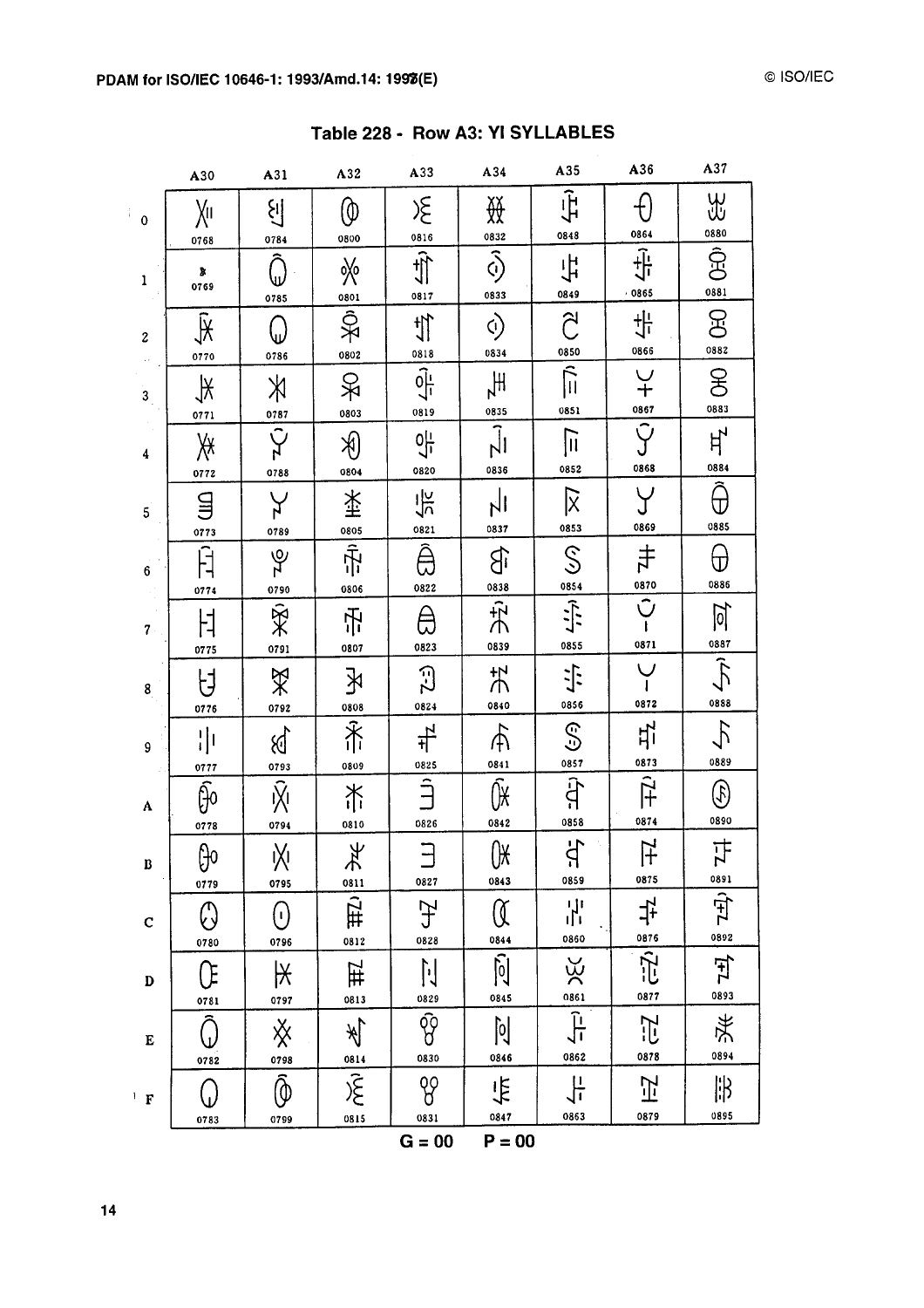### **Table 228 - Row A3: YI SYLLABLES**

| dec        | hex      | Name                                 |          | dec        | hex      | Name                                  |
|------------|----------|--------------------------------------|----------|------------|----------|---------------------------------------|
| 000        | 00       | YI SYLLABLE QIET                     |          | 064        | 40       | YI SYLLABLE RRURX                     |
| 001        | 01       | YI SYLLABLE QIEX                     |          | 065        | 41       | YI SYLLABLE RRUR                      |
| 002        | 02       | YI SYLLABLE QIE                      |          | 066        | 42       | YI SYLLABLE RRYT                      |
| 003        | 03       | YI SYLLABLE QIEP                     |          | 067        | 43       | YI SYLLABLE RRYX                      |
| 004<br>005 | 04<br>05 | YI SYLLABLE QUOT<br>YI SYLLABLE QUOX |          | 068<br>069 | 44<br>45 | YI SYLLABLE RRY<br>YI SYLLABLE RRYP   |
| 006        | 06       | YI SYLLABLE QUO                      |          | 070        | 46       | YI SYLLABLE RRYRX                     |
| 007        | 07       | YI SYLLABLE QUOP                     |          | 071        | 47       | YI SYLLABLE RRYR                      |
| 008        | 08       | YI SYLLABLE QOT                      |          | 072        | 48       | YI SYLLABLE RAT                       |
| 009<br>010 | 09<br>0A | YI SYLLABLE QOX<br>YI SYLLABLE QO    |          | 073<br>074 | 49<br>4A | YI SYLLABLE RAX<br>YI SYLLABLE RA     |
| 011        | 0B       | YI SYLLABLE QOP                      |          | 075        | 4B       | YI SYLLABLE RAP                       |
| 012        | 0C       | YI SYLLABLE QUT                      |          | 076        | 4C       | YI SYLLABLE RUOX                      |
| 013        | 0D       | YI SYLLABLE QUX                      |          | 077        | 4D       | YI SYLLABLE RUO                       |
| 014        | 0E       | YI SYLLABLE QU                       |          | 078        | 4E       | YI SYLLABLE SAT                       |
| 015<br>016 | 0F<br>10 | YI SYLLABLE QUP<br>YI SYLLABLE QURX  |          | 079<br>080 | 4F<br>50 | YI SYLLABLE SAX<br>YI SYLLABLE SA     |
| 017        | 11       | YI SYLLABLE QUR                      |          | 081        | 51       | YI SYLLABLE SAP                       |
| 018        | 12       | YI SYLLABLE QYT                      |          | 082        | 52       | YI SYLLABLE SUOX                      |
| 019        | 13       | YI SYLLABLE QYX                      |          | 083        | 53       | YI SYLLABLE SUO                       |
| 020        | 14       | YI SYLLABLE QY                       |          | 084        | 54       | YI SYLLABLE SUOP                      |
| 021<br>022 | 15<br>16 | YI SYLLABLE QYP<br>YI SYLLABLE QYRX  |          | 085<br>086 | 55<br>56 | YI SYLLABLE SOT<br>YI SYLLABLE SOX    |
| 023        | 17       | YI SYLLABLE QYR                      |          | 087        | 57       | YI SYLLABLE SO                        |
| 024        | 18       | YI SYLLABLE QIT                      |          | 088        | 58       | YI SYLLABLE SOP                       |
| 025        | 19       | YI SYLLABLE QIX                      |          | 089        | 59       | YI SYLLABLE SEX                       |
| 026        | 1A       | YI SYLLABLE QI                       |          | 090        | 5A       | YI SYLLABLE SE                        |
| 027<br>028 | 1B<br>1C | YI SYLLABLE QIP<br>YI SYLLABLE RUOP  |          | 091<br>092 | 5B<br>5C | YI SYLLABLE SEP<br>YI SYLLABLE SUT    |
| 029        | 1D       | YI SYLLABLE ROT                      |          | 093        | 5D       | YI SYLLABLE SUX                       |
| 030        | 1E       | YI SYLLABLE ROX                      |          | 094        | 5E       | YI SYLLABLE SU                        |
| 031        | 1F       | YI SYLLABLE RO                       |          | 095        | 5F       | YI SYLLABLE SUP                       |
| 032<br>033 | 20<br>21 | YI SYLLABLE ROP<br>YI SYLLABLE REX   |          | 096<br>097 | 60<br>61 | YI SYLLABLE SURX<br>YI SYLLABLE SUR   |
| 034        | 22       | YI SYLLABLE RE                       |          | 098        | 62       | YI SYLLABLE SYT                       |
| 035        | 23       | YI SYLLABLE REP                      |          | 099        | 63       | YI SYLLABLE SYX                       |
| 036        | 24       | YI SYLLABLE RUT                      |          | 100        | 64       | YI SYLLABLE SY                        |
| 037        | 25       | YI SYLLABLE RUX                      |          | 101        | 65       | YI SYLLABLE SYP                       |
| 038<br>039 | 26<br>27 | YI SYLLABLE RU<br>YI SYLLABLE RUP    |          | 102<br>103 | 66<br>67 | YI SYLLABLE SYRX<br>YI SYLLABLE SYR   |
| 040        | 28       | YI SYLLABLE RURX                     |          | 104        | 68       | YI SYLLABLE SSIT                      |
| 041        | 29       | YI SYLLABLE RUR                      |          | 105        | 69       | YI SYLLABLE SSIX                      |
| 042        | 2A       | YI SYLLABLE RYT                      |          | 106        | 6A       | YI SYLLABLE SSI                       |
| 043<br>044 | 2B<br>2C | YI SYLLABLE RYX<br>YI SYLLABLE RY    |          | 107<br>108 | 6B<br>6C | YI SYLLABLE SSIP<br>YI SYLLABLE SSIEX |
| 045        | 2D       | YI SYLLABLE RYP                      |          | 109        | 6D       | YI SYLLABLE SSIE                      |
| 046        | 2E       | YI SYLLABLE RYRX                     |          | 110        | 6E       | YI SYLLABLE SSIEP                     |
| 047        | 2F       | YI SYLLABLE RYR                      |          | 111        | 6F       | YI SYLLABLE SSAT                      |
| 048<br>049 | 30<br>31 | YI SYLLABLE RRAX<br>YI SYLLABLE RRA  |          | 112<br>113 | 70<br>71 | YI SYLLABLE SSAX<br>YI SYLLABLE SSA   |
| 050        | 32       | YI SYLLABLE RRUOX                    |          | 114        | 72       | YI SYLLABLE SSAP                      |
| 051        | 33       | YI SYLLABLE RRUO                     |          | 115        | 73       | YI SYLLABLE SSOT                      |
| 052        | 34       | YI SYLLABLE RROT                     |          | 116        | 74       | YI SYLLABLE SSOX                      |
| 053<br>054 | 35<br>36 | YI SYLLABLE RROX<br>YI SYLLABLE RRO  |          | 117<br>118 | 75<br>76 | YI SYLLABLE SSO<br>YI SYLLABLE SSOP   |
| 055        | 37       | YI SYLLABLE RROP                     |          | 119        | 77       | YI SYLLABLE SSEX                      |
| 056        | 38       | YI SYLLABLE RRET                     |          | 120        | 78       | YI SYLLABLE SSE                       |
| 057        | 39       | YI SYLLABLE RREX                     |          | 121        | 79       | YI SYLLABLE SSEP                      |
| 058        | 3A       | YI SYLLABLE RRE                      |          | 122        | 7A       | YI SYLLABLE SSUT                      |
| 059<br>060 | 3B<br>3C | YI SYLLABLE RREP<br>YI SYLLABLE RRUT |          | 123<br>124 | 7B<br>7C | YI SYLLABLE SSUX<br>YI SYLLABLE SSU   |
| 061        | 3D       | YI SYLLABLE RRUX                     |          | 125        | 7D       | YI SYLLABLE SSUP                      |
| 062        | 3E       | YI SYLLABLE RRU                      |          | 126        | 7E       | YI SYLLABLE SSYT                      |
| 063        | 3F       | YI SYLLABLE RRUP                     |          | 127        | 7F       | YI SYLLABLE SSYX                      |
|            |          |                                      |          |            |          |                                       |
|            |          |                                      |          |            |          |                                       |
|            |          |                                      |          |            |          |                                       |
|            |          |                                      |          |            |          |                                       |
|            |          |                                      |          |            |          |                                       |
|            |          |                                      |          |            |          |                                       |
|            |          |                                      |          |            |          |                                       |
|            |          |                                      |          |            |          |                                       |
| Group 00   |          |                                      | Plane 00 |            |          | Row A3                                |
|            |          |                                      |          |            |          |                                       |

| dec        | hex      | Name                                  |
|------------|----------|---------------------------------------|
| 064        | 40       | YI SYLLABLE RRURX                     |
| 065<br>066 | 41<br>42 | YI SYLLABLE RRUR<br>YI SYLLABLE RRYT  |
| 067        | 43       | YI SYLLABLE RRYX                      |
| 068        | 44       | YI SYLLABLE RRY                       |
| 069<br>070 | 45<br>46 | YI SYLLABLE RRYP<br>YI SYLLABLE RRYRX |
| 071        | 47       | YI SYLLABLE RRYR                      |
| 072        | 48       | YI SYLLABLE RAT                       |
| 073<br>074 | 49<br>4A | YI SYLLABLE RAX<br>YI SYLLABLE RA     |
| 075        | 4B       | YI SYLLABLE RAP                       |
| 076        | 4C       | YI SYLLABLE RUOX                      |
| 077<br>078 | 4D<br>4E | YI SYLLABLE RUO<br>YI SYLLABLE SAT    |
| 079        | 4F       | YI SYLLABLE SAX                       |
| 080<br>081 | 50<br>51 | YI SYLLABLE SA<br>YI SYLLABLE SAP     |
| 082        | 52       | YI SYLLABLE SUOX                      |
| 083        | 53       | YI SYLLABLE SUO                       |
| 084<br>085 | 54<br>55 | YI SYLLABLE SUOP<br>YI SYLLABLE SOT   |
| 086        | 56       | YI SYLLABLE SOX                       |
| 087<br>088 | 57<br>58 | YI SYLLABLE SO<br>YI SYLLABLE SOP     |
| 089        | 59       | YI SYLLABLE SEX                       |
| 090        | 5A       | YI SYLLABLE SE                        |
| 091<br>092 | 5В<br>5С | YI SYLLABLE SEP<br>YI SYLLABLE SUT    |
| 093        | 5D       | YI SYLLABLE SUX                       |
| 094<br>095 | 5Е<br>5F | YI SYLLABLE SU<br>YI SYLLABLE SUP     |
| 096        | 60       | YI SYLLABLE SURX                      |
| 097        | 61       | YI SYLLABLE SUR                       |
| 098<br>099 | 62<br>63 | YI SYLLABLE SYT<br>YI SYLLABLE SYX    |
| 100        | 64       | YI SYLLABLE SY                        |
| 101<br>102 | 65<br>66 | YI SYLLABLE SYP<br>YI SYLLABLE SYRX   |
| 103        | 67       | YI SYLLABLE SYR                       |
| 104        | 68<br>69 | YI SYLLABLE SSIT                      |
| 105<br>106 | 6A       | YI SYLLABLE SSIX<br>YI SYLLABLE SSI   |
| 107        | 6B       | YI SYLLABLE SSIP                      |
| 108<br>109 | 6C<br>6D | YI SYLLABLE SSIEX<br>YI SYLLABLE SSIE |
| 110        | 6E       | YI SYLLABLE SSIEP                     |
| 111<br>112 | 6F<br>70 | YI SYLLABLE SSAT<br>YI SYLLABLE SSAX  |
| 113        | 71       | YI SYLLABLE SSA                       |
| 114        | 72       | YI SYLLABLE SSAP                      |
| 115<br>116 | 73<br>74 | YI SYLLABLE SSOT<br>YI SYLLABLE SSOX  |
| 117        | 75       | YI SYLLABLE SSO                       |
| 118        | 76<br>77 | YI SYLLABLE SSOP<br>YI SYLLABLE SSEX  |
| 119<br>120 | 78       | YI SYLLABLE SSE                       |
| 121        | 79       | YI SYLLABLE SSEP                      |
| 122<br>123 | 7A<br>7В | YI SYLLABLE SSUT<br>YI SYLLABLE SSUX  |
| 124        | 7C       | YI SYLLABLE SSU                       |
| 125<br>126 | 7D<br>7E | YI SYLLABLE SSUP<br>YI SYLLABLE SSYT  |
| 127        | 7F       | YI SYLLABLE SSYX                      |
|            |          |                                       |
|            |          |                                       |
|            |          |                                       |
|            |          |                                       |
|            |          |                                       |
|            |          |                                       |
|            |          |                                       |
|            |          |                                       |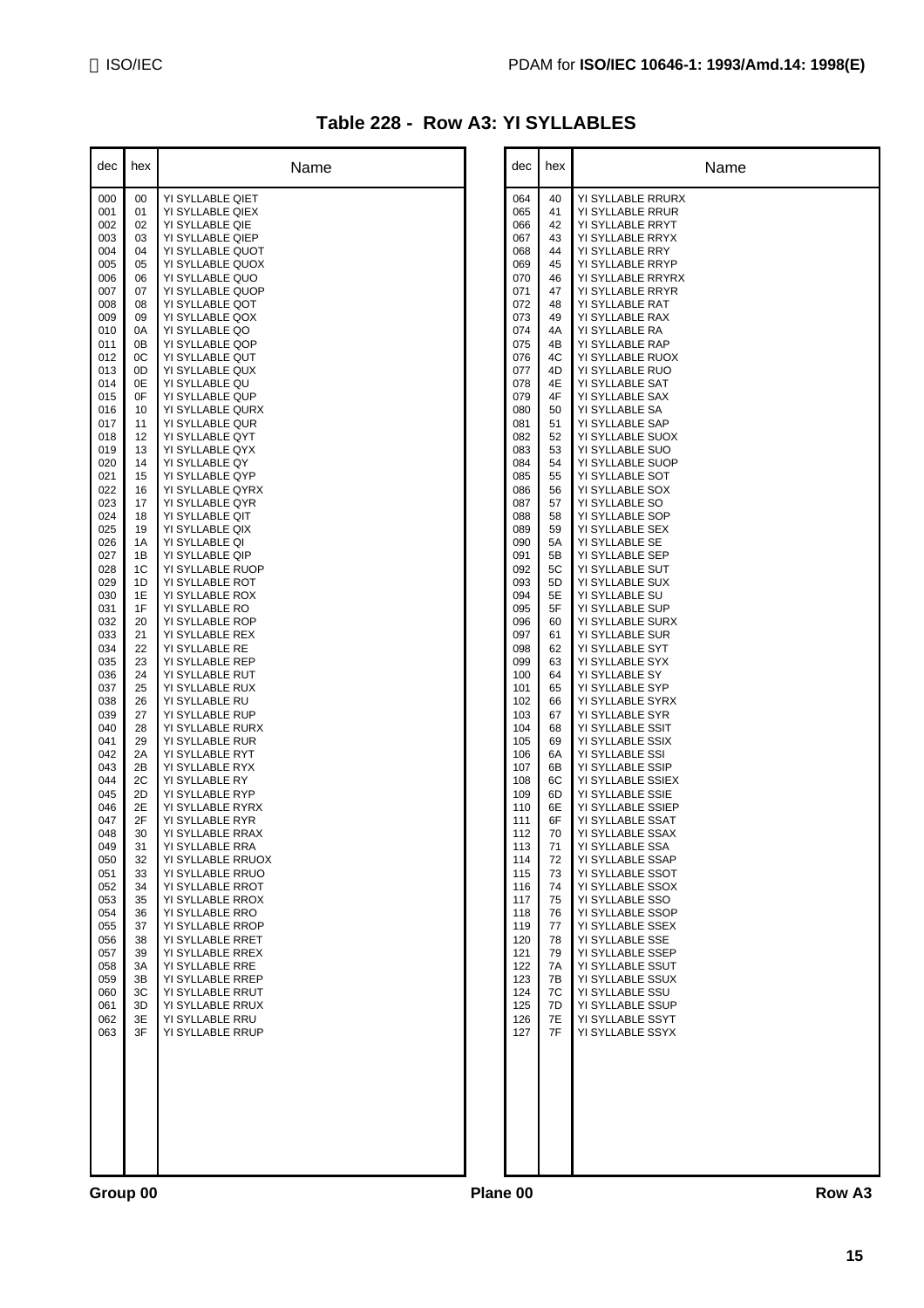$\mathcal{L}^{\pm}$ 

| $\mathbf{r} \neq \mathbf{r}$ | A38                                                                     | A39                                                         | A3A                             | A3B                                          | A3C                             | A3D                                 | A3E                               | A3F                                      |
|------------------------------|-------------------------------------------------------------------------|-------------------------------------------------------------|---------------------------------|----------------------------------------------|---------------------------------|-------------------------------------|-----------------------------------|------------------------------------------|
| $\pmb 0$                     | क्री<br>0896                                                            | 斗<br>0912                                                   | $\frac{1}{2}$<br>0928           | $\tilde{4}$<br>0944                          | 乎<br>0960                       | $\tilde{\Psi}$<br>0976              | 玉<br>0992                         | Ж<br>1008                                |
| 1                            | क्ी<br>0897                                                             | 吞<br>0913                                                   | 良<br>0929                       | $4\frac{1}{2}$<br>0945                       | 45<br>0961                      | $\sqrt{6}$<br>0977                  | Ą<br>0993                         | $\frac{1}{2}$<br>1009                    |
| $\boldsymbol{2}$             | Ĵ.<br>0898                                                              | 芟<br>0914                                                   | 皃<br>0930                       | $\S$<br>0946                                 | $\frac{25}{2}$<br>0962          | βł                                  | $\vert$<br>0994                   | Ψ                                        |
| 3                            | $\frac{\hat{\gamma}}{\ln}$<br>0899                                      | 孕<br>0915                                                   | $\prod_{i=1}^{n}$<br>0931       | $L \times 1$<br>0947                         | 0963                            | $\frac{0978}{\hat{\zeta}}$<br>0979  | $\overline{11}$<br>0995           | $\frac{1010}{\sqrt{1}}$<br>1011          |
| 4                            | $\frac{1}{111}$                                                         | ₩                                                           | $\tilde{\psi}$<br>0932          | 判<br>0948                                    | $\tilde{\aleph}$<br>0964        | $\varsigma$<br>0980                 | $\overline{1}$<br>0996            | Y<br>1012                                |
| 5                            | 0900<br>Χ                                                               | 0916<br>$\widetilde{\downarrow \hspace*{-0.1cm}\downarrow}$ | Y<br>J                          | $\frac{1}{2}$<br>0949                        | K<br>0965                       | 灯<br>0981                           | $\tilde{\chi}$<br>0997            | Жŧ<br>$\frac{1013}{2}$                   |
| 6                            | 0901<br>$\hat{H}$                                                       | 0917<br>$\frac{1}{2}$                                       | 0933<br>$\frac{\psi}{\lambda}$  | Œ                                            | $\vec{P}$<br>0966               | $\frac{1}{2}$                       | 义<br>0998                         | $\overline{\mathfrak{B}}$<br>1014        |
| $\boldsymbol{7}$             | 0902<br>$\sharp \hspace{-0.5mm} \uparrow$                               | 0918<br>Ş                                                   | 0934<br>$\overline{C}$          | 0950                                         | 屮                               | $\boldsymbol{\mathfrak{P}}$<br>0983 | 未                                 | Ř                                        |
| 8                            | 0903<br>丰                                                               | 0919<br>$\overline{\hat{g}}$                                | 0935<br>$\frac{1}{2}$           | 0951                                         | 0967<br>$\hat{\mathbb{X}}$      | ≵                                   | $rac{0999}{97}$                   | 1015                                     |
| 9                            | 0904<br>$\hat{\ddot{\ddot{\mathbf{X}}}}$                                | 0920<br>$\alpha$                                            | 0936<br>$\frac{11}{11}$         | 0952<br>مي<br>أ                              | 0968<br>茶                       | 0984<br>$\overline{\hat{A}}$        | 1000<br>$\frac{\alpha}{\beta}$    | Bilite                                   |
| A                            | 0905<br>汞                                                               | 0921<br>Ҹ                                                   | 0937<br>$\Xi$                   | 0953<br>गुंी⊦                                | 0969<br>$\overline{\mathbb{P}}$ | 0985<br>€                           | 1001<br>χί                        | 1017<br>$\bigcirc \!\!\! \varphi$        |
| B                            | 0906<br>$\star$                                                         | $\frac{0922}{\widehat{\mathbf{C}}}$<br>と                    | 0938<br>$\chi^2_{\rm h}$        | 0954<br>$\ddot{\vec{F}}$                     | 0970<br>$\Delta$                | 0986<br>头                           | 1002<br>$\tilde{\mathbf{r}}$<br>ሐ | 1018<br>体                                |
| $\mathbf C$                  | 0907<br>$\mathcal{E}$                                                   | 0923<br>$\epsilon$                                          | 0939<br>山                       | 0955<br>千                                    | 0971<br>Ŵ                       | 0987<br>$\overline{C}$              | 1003<br>訃                         | 1019<br>牙                                |
| D                            | 0908<br>$\overline{\tilde{\mathcal{X}}}% _{M_{1},M_{2}}^{\prime\prime}$ | 0924<br>Ψ                                                   | 0940<br>$\overline{\mathbb{H}}$ | 0956<br>$\overline{\overline{\overline{H}}}$ | 0972<br>þ                       | 0988<br>Ņ                           | 1004<br>占                         | 1020<br>$\overline{\tilde{\mathcal{W}}}$ |
| E                            | 0909<br>Ÿ                                                               | $\frac{0925}{1}$                                            | 0941                            | 0957<br>中                                    | 0973<br>夕                       | 0989<br>戈                           | 1005<br>Ψ                         | 1021<br>卟                                |
| $\cdot$ F                    | 0910<br>$\frac{\alpha}{\alpha}$                                         | 0926<br>$\frac{1}{2}$                                       | 0942<br>$\tau_{\mathcal{T}}$    | 0958<br>上                                    | 0974<br>屮                       | 0990<br>₩                           | 1006<br>Ŵ                         | 1022<br>火                                |
|                              | 0911                                                                    | 0927                                                        | 0943                            | 0959<br>$G = 00$                             | 0975<br>$P = 00$                | 0991                                | 1007                              | 1023                                     |

Table 229 - Row A3: YI SYLLABLES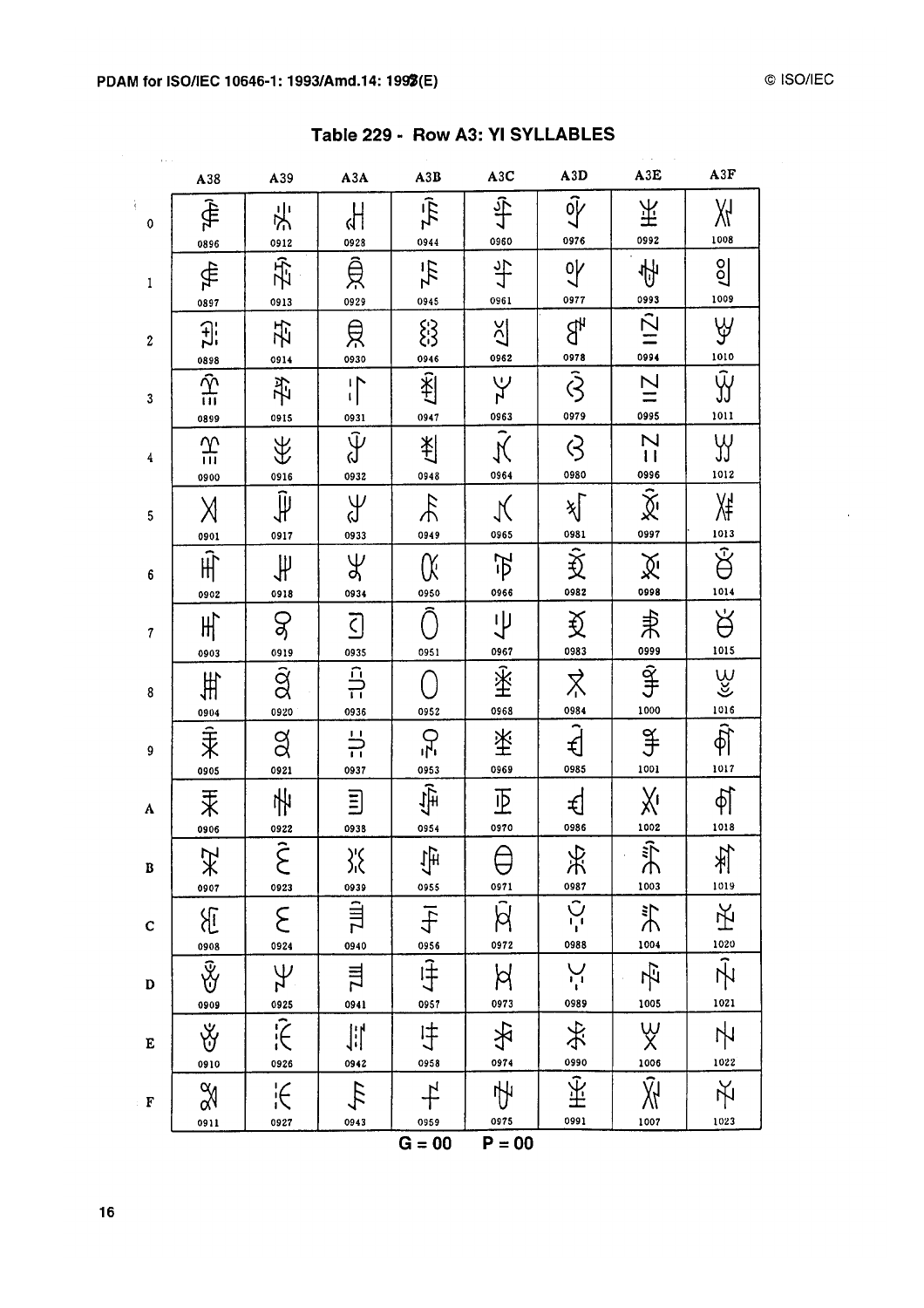#### **TABLE 229 - Row A3: YI SYLLABLES**

| dec        | hex                              | Name                                  |          | dec        | hex                              | Name                                |
|------------|----------------------------------|---------------------------------------|----------|------------|----------------------------------|-------------------------------------|
| 128        | 80                               | YI SYLLABLE SSY                       |          | 192        | C0                               | YI SYLLABLE TIE                     |
| 129        | 81                               | YI SYLLABLE SSYP                      |          | 193        | C <sub>1</sub>                   | YI SYLLABLE TIEP                    |
| 130        | 82                               | YI SYLLABLE SSYRX                     |          | 194        | C <sub>2</sub>                   | YI SYLLABLE VIT                     |
| 131<br>132 | 83<br>84                         | YI SYLLABLE SSYR<br>YI SYLLABLE SHAT  |          | 195<br>196 | C <sub>3</sub><br>C4             | YI SYLLABLE VIX<br>YI SYLLABLE VI   |
| 133        | 85                               | YI SYLLABLE SHAX                      |          | 197        | C <sub>5</sub>                   | YI SYLLABLE VIP                     |
| 134        | 86                               | YI SYLLABLE SHA                       |          | 198        | C <sub>6</sub>                   | YI SYLLABLE VIET                    |
| 135        | 87                               | YI SYLLABLE SHAP                      |          | 199        | C7                               | YI SYLLABLE VIEX                    |
| 136<br>137 | 88<br>89                         | YI SYLLABLE SHUOX<br>YI SYLLABLE SHUO |          | 200<br>201 | C8<br>C <sub>9</sub>             | YI SYLLABLE VIE<br>YI SYLLABLE VIEP |
| 138        | 8A                               | YI SYLLABLE SHUOP                     |          | 202        | CA                               | YI SYLLABLE VAT                     |
| 139        | 8Β                               | YI SYLLABLE SHOT                      |          | 203        | CВ                               | YI SYLLABLE VAX                     |
| 140        | 8C                               | YI SYLLABLE SHOX                      |          | 204        | CC                               | YI SYLLABLE VA                      |
| 141<br>142 | 8D<br>8E                         | YI SYLLABLE SHO                       |          | 205<br>206 | CD<br>СE                         | YI SYLLABLE VAP                     |
| 143        | 8F                               | YI SYLLABLE SHOP<br>YI SYLLABLE SHET  |          | 207        | СF                               | YI SYLLABLE VOT<br>YI SYLLABLE VOX  |
| 144        | 90                               | YI SYLLABLE SHEX                      |          | 208        | D <sub>0</sub>                   | YI SYLLABLE VO                      |
| 145        | 91                               | YI SYLLABLE SHE                       |          | 209        | D <sub>1</sub>                   | YI SYLLABLE VOP                     |
| 146        | 92                               | YI SYLLABLE SHEP                      |          | 210        | D <sub>2</sub>                   | YI SYLLABLE HXE<br>$[?\,?\]$        |
| 147<br>148 | 93<br>94                         | YI SYLLABLE SHUT<br>YI SYLLABLE SHUX  |          | 211<br>212 | D <sub>3</sub><br>D4             | YI SYLLABLE VEX<br>YI SYLLABLE VEP  |
| 149        | 95                               | YI SYLLABLE SHU                       |          | 213        | D <sub>5</sub>                   | YI SYLLABLE VUT                     |
| 150        | 96                               | YI SYLLABLE SHUP                      |          | 214        | D <sub>6</sub>                   | YI SYLLABLE VUX                     |
| 151        | 97                               | YI SYLLABLE SHURX                     |          | 215        | D7                               | YI SYLLABLE VU                      |
| 152        | 98                               | YI SYLLABLE SHUR                      |          | 216        | D8                               | YI SYLLABLE VUP                     |
| 153<br>154 | 99<br><b>9A</b>                  | YI SYLLABLE SHYT<br>YI SYLLABLE SHYX  |          | 217<br>218 | D <sub>9</sub><br>DA             | YI SYLLABLE VURX<br>YI SYLLABLE VUR |
| 155        | 9B                               | YI SYLLABLE SHY                       |          | 219        | DB                               | YI SYLLABLE VYT                     |
| 156        | 9C                               | YI SYLLABLE SHYP                      |          | 220        | DC                               | YI SYLLABLE VYX                     |
| 157        | 9D                               | YI SYLLABLE SHYRX                     |          | 221        | DD                               | YI SYLLABLE VY                      |
| 158<br>159 | 9E<br>9F                         | YI SYLLABLE SHYR<br>YI SYLLABLE SIT   |          | 222<br>223 | DE<br>DF                         | YI SYLLABLE VYP<br>YI SYLLABLE VYRX |
| 160        | A0                               | YI SYLLABLE SIX                       |          | 224        | E <sub>0</sub>                   | YI SYLLABLE VYR                     |
| 161        | A1                               | YI SYLLABLE SI                        |          | 225        | E <sub>1</sub>                   | YI SYLLABLE WAT                     |
| 162        | A2                               | YI SYLLABLE SIP                       |          | 226        | E <sub>2</sub>                   | YI SYLLABLE WAX                     |
| 163<br>164 | A <sub>3</sub><br>A4             | YI SYLLABLE SIEX<br>YI SYLLABLE SIE   |          | 227<br>228 | E <sub>3</sub><br>E4             | YI SYLLABLE WA<br>YI SYLLABLE WAP   |
| 165        | A5                               | YI SYLLABLE SIEP                      |          | 229        | E <sub>5</sub>                   | YI SYLLABLE WUOX                    |
| 166        | A6                               | YI SYLLABLE TAT                       |          | 230        | E <sub>6</sub>                   | YI SYLLABLE WUO                     |
| 167        | A7                               | YI SYLLABLE TAX                       |          | 231        | E7                               | YI SYLLABLE WUOP                    |
| 168<br>169 | A8<br>A9                         | YI SYLLABLE TA                        |          | 232<br>233 | E8<br>E9                         | YI SYLLABLE WOX                     |
| 170        | AA                               | YI SYLLABLE TAP<br>YI SYLLABLE TUOT   |          | 234        | EA                               | YI SYLLABLE WO<br>YI SYLLABLE WOP   |
| 171        | AB                               | YI SYLLABLE TUOX                      |          | 235        | EB                               | YI SYLLABLE WEX                     |
| 172        | AC                               | YI SYLLABLE TUO                       |          | 236        | EC                               | YI SYLLABLE WE                      |
| 173        | AD                               | YI SYLLABLE TUOP                      |          | 237        | ED                               | YI SYLLABLE WEP                     |
| 174<br>175 | AE<br>AF                         | YI SYLLABLE TOT<br>YI SYLLABLE TOX    |          | 238<br>239 | EE<br>EF                         | YI SYLLABLE XIT<br>YI SYLLABLE XIX  |
| 176        | B <sub>0</sub>                   | YI SYLLABLE TO                        |          | 240        | F <sub>0</sub>                   | YI SYLLABLE XI                      |
| 177        | B <sub>1</sub>                   | YI SYLLABLE TOP                       |          | 241        | F <sub>1</sub>                   | YI SYLLABLE XIP                     |
| 178        | <b>B2</b>                        | YI SYLLABLE TEX                       |          | 242        | F <sub>2</sub>                   | YI SYLLABLE XIET                    |
| 179<br>180 | B <sub>3</sub><br><b>B4</b>      | YI SYLLABLE TE<br>YI SYLLABLE TEP     |          | 243<br>244 | F <sub>3</sub><br>F <sub>4</sub> | YI SYLLABLE XIEX<br>YI SYLLABLE XIE |
| 181        | <b>B5</b>                        | YI SYLLABLE TUT                       |          | 245        | F <sub>5</sub>                   | YI SYLLABLE XIEP                    |
| 182        | B6                               | YI SYLLABLE TUX                       |          | 246        | F6                               | YI SYLLABLE XUOX                    |
| 183        | B7                               | YI SYLLABLE TU                        |          | 247        | F7                               | YI SYLLABLE XUO                     |
| 184<br>185 | B <sub>8</sub><br>B <sub>9</sub> | YI SYLLABLE TUP<br>YI SYLLABLE TURX   |          | 248<br>249 | F <sub>8</sub><br>F <sub>9</sub> | YI SYLLABLE XOT<br>YI SYLLABLE XOX  |
| 186        | BA                               | YI SYLLABLE TUR                       |          | 250        | FA                               | YI SYLLABLE XO                      |
| 187        | <b>BB</b>                        | YI SYLLABLE TIT                       |          | 251        | FB                               | YI SYLLABLE XOP                     |
| 188        | BС                               | YI SYLLABLE TIX                       |          | 252        | FC                               | YI SYLLABLE XYT                     |
| 189<br>190 | <b>BD</b><br><b>BE</b>           | YI SYLLABLE TI<br>YI SYLLABLE TIP     |          | 253<br>254 | FD<br>FE                         | YI SYLLABLE XYX<br>YI SYLLABLE XY   |
| 191        | BF                               | YI SYLLABLE TIEX                      |          | 255.       | <b>FF</b>                        | YI SYLLABLE XYP                     |
|            |                                  |                                       |          |            |                                  |                                     |
|            |                                  |                                       |          |            |                                  |                                     |
|            |                                  |                                       |          |            |                                  |                                     |
|            |                                  |                                       |          |            |                                  |                                     |
|            |                                  |                                       |          |            |                                  |                                     |
|            |                                  |                                       |          |            |                                  |                                     |
|            |                                  |                                       |          |            |                                  |                                     |
|            |                                  |                                       |          |            |                                  |                                     |
|            |                                  |                                       |          |            |                                  |                                     |
| Group 00   |                                  |                                       | Plane 00 |            |                                  | Row A3                              |

| dec                                                                                                                                                                                                                                                                                                                                                                                                                                                           | hex                                                                                                                                                                                                                                                                                                                                                                                                                                                                                     | Name                                                                                                                                                                                                                                                                                                                                                                                                                                                                                                                                                                                                                                                                                                                                                                                                                                                                                                                                                                                                                                                                                                                                                                                                                                                                  |
|---------------------------------------------------------------------------------------------------------------------------------------------------------------------------------------------------------------------------------------------------------------------------------------------------------------------------------------------------------------------------------------------------------------------------------------------------------------|-----------------------------------------------------------------------------------------------------------------------------------------------------------------------------------------------------------------------------------------------------------------------------------------------------------------------------------------------------------------------------------------------------------------------------------------------------------------------------------------|-----------------------------------------------------------------------------------------------------------------------------------------------------------------------------------------------------------------------------------------------------------------------------------------------------------------------------------------------------------------------------------------------------------------------------------------------------------------------------------------------------------------------------------------------------------------------------------------------------------------------------------------------------------------------------------------------------------------------------------------------------------------------------------------------------------------------------------------------------------------------------------------------------------------------------------------------------------------------------------------------------------------------------------------------------------------------------------------------------------------------------------------------------------------------------------------------------------------------------------------------------------------------|
| 192<br>193<br>194<br>195<br>196<br>197<br>198<br>199<br>200<br>201<br>202<br>203<br>204<br>205<br>206<br>207<br>208<br>209<br>210<br>211<br>212<br>213<br>214<br>215<br>216<br>217<br>218<br>219<br>220<br>221<br>222<br>223<br>224<br>225<br>226<br>227<br>228<br>229<br>230<br>231<br>232<br>233<br>234<br>235<br>236<br>237<br>238<br>239<br>240<br>241<br>242<br>243<br>244<br>245<br>246<br>247<br>248<br>249<br>250<br>251<br>252<br>253<br>254<br>255. | C0<br>C1<br>C2<br>CЗ<br>C4<br>C5<br>C6<br>C7<br>C8<br>C9<br>СA<br>CВ<br>CС<br>CD<br>CЕ<br>СF<br>D0<br>D1<br>D2<br>D3<br>D4<br>D5<br>D6<br>D7<br>D8<br>D9<br>DA<br>DB<br>DC<br>DD<br>DE<br>DF<br>E0<br>E1<br>E2<br>E3<br>E4<br>E5<br>E6<br>E7<br>E8<br>E9<br>ЕA<br>EВ<br>EС<br>ED<br>EЕ<br>EF<br>F0<br>F <sub>1</sub><br>F <sub>2</sub><br>F <sub>3</sub><br>F <sub>4</sub><br>F <sub>5</sub><br>F <sub>6</sub><br>F7<br>F <sub>8</sub><br>F9<br>FA<br><b>FB</b><br>FC<br>FD<br>FE<br>FF | YI SYLLABLE TIE<br>YI SYLLABLE TIEP<br>YI SYLLABLE VIT<br>YI SYLLABLE VIX<br>YI SYLLABLE VI<br>YI SYLLABLE VIP<br>YI SYLLABLE VIET<br>YI SYLLABLE VIEX<br>YI SYLLABLE VIE<br>YI SYLLABLE VIEP<br>YI SYLLABLE VAT<br>YI SYLLABLE VAX<br>YI SYLLABLE VA<br>YI SYLLABLE VAP<br>YI SYLLABLE VOT<br>YI SYLLABLE VOX<br>YI SYLLABLE VO<br>YI SYLLABLE VOP<br>YI SYLLABLE HXE<br>[??]<br>YI SYLLABLE VEX<br>YI SYLLABLE VEP<br>YI SYLLABLE VUT<br>YI SYLLABLE VUX<br>YI SYLLABLE VU<br>YI SYLLABLE VUP<br>YI SYLLABLE VURX<br>YI SYLLABLE VUR<br>YI SYLLABLE VYT<br>YI SYLLABLE VYX<br>YI SYLLABLE VY<br>YI SYLLABLE VYP<br>YI SYLLABLE VYRX<br>YI SYLLABLE VYR<br>YI SYLLABLE WAT<br>YI SYLLABLE WAX<br>YI SYLLABLE WA<br>YI SYLLABLE WAP<br>YI SYLLABLE WUOX<br>YI SYLLABLE WUO<br>YI SYLLABLE WUOP<br>YI SYLLABLE WOX<br>YI SYLLABLE WO<br>YI SYLLABLE WOP<br>YI SYLLABLE WEX<br>YI SYLLABLE WE<br>YI SYLLABLE WEP<br>YI SYLLABLE XIT<br>YI SYLLABLE XIX<br>YI SYLLABLE XI<br>YI SYLLABLE XIP<br>YI SYLLABLE XIET<br>YI SYLLABLE XIEX<br>YI SYLLABLE XIE<br>YI SYLLABLE XIEP<br>YI SYLLABLE XUOX<br>YI SYLLABLE XUO<br>YI SYLLABLE XOT<br>YI SYLLABLE XOX<br>YI SYLLABLE XO<br>YI SYLLABLE XOP<br>YI SYLLABLE XYT<br>YI SYLLABLE XYX<br>YI SYLLABLE XY<br>YI SYLLABLE XYP |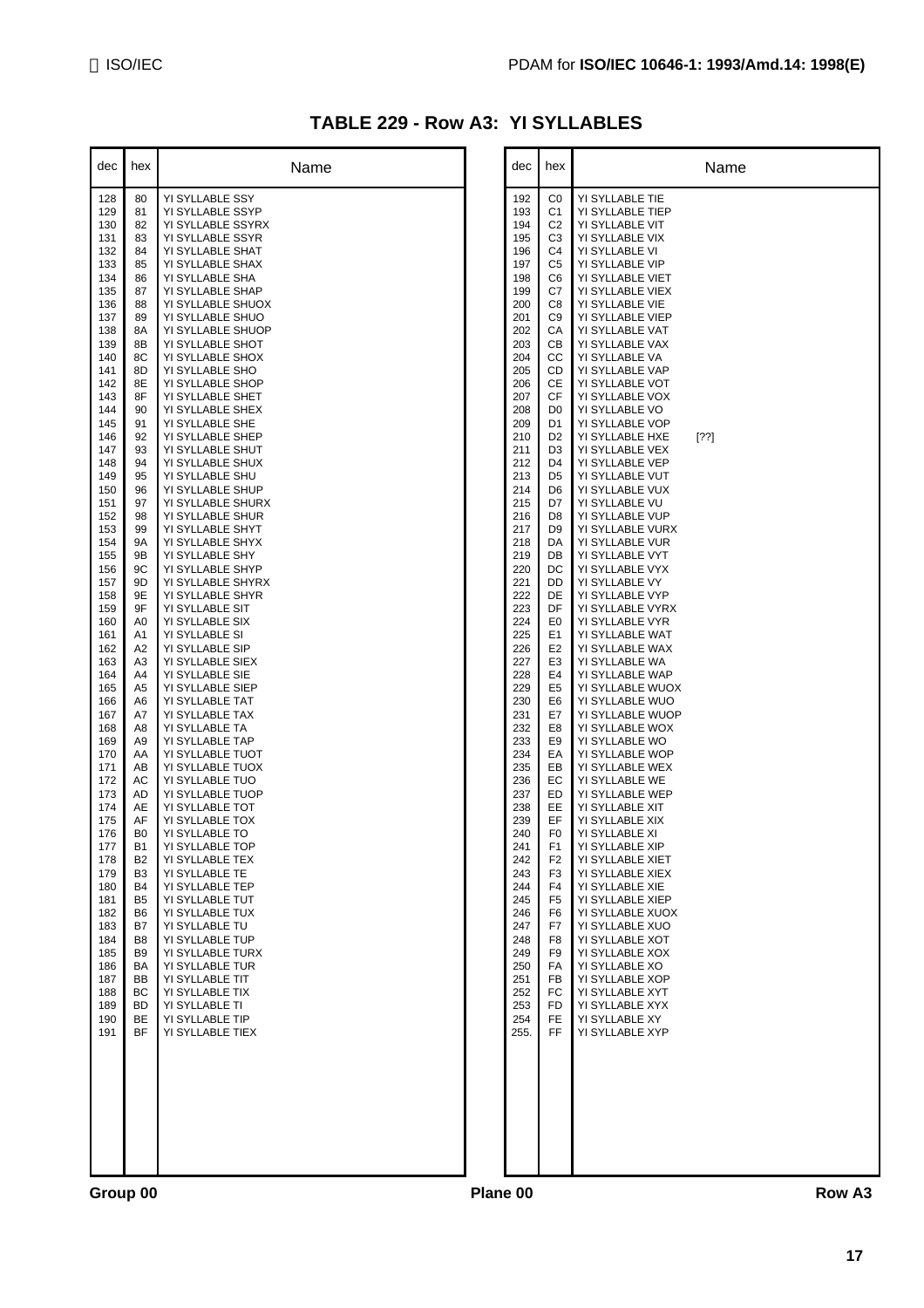|                   | A40                                                 | A41                                                                                                                                                                                                                                                                                                                                                                                                                                                                                                                    | A42                               | A43                                        | A44                                                | A45                                       | A46                                           | A47                            |
|-------------------|-----------------------------------------------------|------------------------------------------------------------------------------------------------------------------------------------------------------------------------------------------------------------------------------------------------------------------------------------------------------------------------------------------------------------------------------------------------------------------------------------------------------------------------------------------------------------------------|-----------------------------------|--------------------------------------------|----------------------------------------------------|-------------------------------------------|-----------------------------------------------|--------------------------------|
| $\mathbf{I}$<br>0 | Ŵ,<br>1024                                          | $\epsilon$<br>1040                                                                                                                                                                                                                                                                                                                                                                                                                                                                                                     | ӂ<br>1056                         | 中<br>1072                                  | ्<br>दी<br>1088                                    | $\mathcal{B}$                             | $\hat{+}$<br>1120                             | 770                            |
| $\mathbf 1$       | ЪŹ<br>1025                                          | と<br>1041                                                                                                                                                                                                                                                                                                                                                                                                                                                                                                              | $\overline{C}$<br>1057            | $\hat{H}$<br>1073                          | ă<br>1089                                          | $\frac{1104}{\text{O}}$<br>1105           | $\ddagger$<br>1121                            |                                |
| $\boldsymbol{2}$  | $\mathbb{d}$                                        | 44                                                                                                                                                                                                                                                                                                                                                                                                                                                                                                                     | $\overline{\mathbb{H}}$<br>1058   | $\overline{\mathbf{X}}$<br>1074            | $\overline{\Pi}$<br>1090                           | $\mathfrak{S}$<br>1106                    | $\overline{\mathcal{C}}$<br>1122              | $\frac{1137}{2}$<br>1138       |
| 3                 | 1026<br>$\vec{F}_2$                                 | $\begin{array}{c}\n1042 \\ \overline{+} \\ \overline{+} \\ \overline{+} \\ \overline{+} \\ \overline{+} \\ \overline{+} \\ \overline{+} \\ \overline{+} \\ \overline{+} \\ \overline{+} \\ \overline{+} \\ \overline{+} \\ \overline{+} \\ \overline{+} \\ \overline{+} \\ \overline{+} \\ \overline{+} \\ \overline{+} \\ \overline{+} \\ \overline{+} \\ \overline{+} \\ \overline{+} \\ \overline{+} \\ \overline{+} \\ \overline{+} \\ \overline{+} \\ \overline{+} \\ \overline{+} \\ \overline{+} \\ \overline{$ | 吐<br>生<br>1059                    | ᠙<br>1075                                  | 氺<br>1091                                          | $\bigoplus_{i=1}^n$<br>1107               | $\frac{4}{3}$<br>1123                         | 天<br>1139                      |
| 4                 | 1027<br>FZ                                          | 1043<br>。<br>次                                                                                                                                                                                                                                                                                                                                                                                                                                                                                                         | 吓<br>1060                         | ШЦ<br>1076                                 | 令<br>1092                                          | $\hat{\mathbb{H}}$<br>1108                | 可<br>1124                                     | III                            |
| 5                 | 1028<br>冬                                           | 1044<br>Щ                                                                                                                                                                                                                                                                                                                                                                                                                                                                                                              |                                   | ПП<br>1077                                 | 吊<br>1093                                          | $\overline{\mathbb{H}}$<br>1109           | 互<br>1125                                     | $\frac{1140}{\hat{F}}$<br>1141 |
| $\bf 6$           | 1029<br>运                                           | $rac{1045}{4}$                                                                                                                                                                                                                                                                                                                                                                                                                                                                                                         | $rac{1}{2}$<br>$rac{1}{2}$        | $\frac{1078}{2078}$                        | $\overline{N}$<br>Ĥ<br>1094                        | 公<br>1110                                 | 泾<br>1126                                     | IE<br>1142                     |
| $\overline{7}$    | $\overbrace{\text{+} \atop \text{+}}^{\text{1030}}$ | 1046<br>中<br>1047                                                                                                                                                                                                                                                                                                                                                                                                                                                                                                      | $\overline{\mathbb{R}}$           | 1079                                       | 函<br>1095                                          | $\overline{\mathcal{X}}$<br>$\frac{1}{1}$ | $\overline{\overline{C}}$                     | $\overline{\overline{U}}$      |
| 8                 | 1031                                                | $\Rightarrow$ K<br>1048                                                                                                                                                                                                                                                                                                                                                                                                                                                                                                | $\overline{\mathfrak{R}}$<br>1064 | ₩<br>1080                                  | $\overline{\widetilde{\chi_{\mathbf{u}}}}$<br>1096 | 玄<br>1112                                 | $\frac{1127}{\sqrt{\frac{1}{2}}$<br>1128      | $rac{1143}{5}$<br>1144         |
| 9                 | 1032<br>$\hat{\mathfrak{P}}$<br>1033                | Ĵ<br>1049                                                                                                                                                                                                                                                                                                                                                                                                                                                                                                              | $\hat{\ddagger}$<br>1065          | $\begin{matrix} 1081 \\ 1081 \end{matrix}$ | y.,<br>X"<br>1097                                  | Я<br>1113                                 | ⇓<br>1129                                     | 习<br>1145                      |
| A                 | 兴                                                   |                                                                                                                                                                                                                                                                                                                                                                                                                                                                                                                        | €<br>1066                         | $\sum_{1082}$                              | ⁄≝<br>1098                                         | ĥ<br>1114                                 | ⋓<br>1130                                     | <u>ম</u><br>1146               |
| $\mathbf{B}$      | 1034<br>$\frac{1}{2}$                               | 1050<br>╭<br>E                                                                                                                                                                                                                                                                                                                                                                                                                                                                                                         | $\frac{1}{\theta}$<br>1067        | $\lambda$<br>V<br>1083                     | $\frac{1}{2}$<br>1099                              | $\cap$<br>门<br>1115                       | $\sqrt{2}$<br><u>1131</u>                     | $\beta$<br>1147                |
| $\mathbf C$       | 1035<br>$\frac{1}{2}$<br>1036                       | 1051<br>$rac{2}{\pi}$<br>1052                                                                                                                                                                                                                                                                                                                                                                                                                                                                                          | $\overline{\mathbb{A}}$<br>1068   | ig<br>1084                                 | OH <sub>2</sub><br>1100                            | 暖                                         | $\widehat{d}^{\circ}$<br>1132                 | $\hat{\hat{\phi}}$<br>1148     |
| D                 | ざ                                                   | 兴<br>1053                                                                                                                                                                                                                                                                                                                                                                                                                                                                                                              | $ \mathbf{x} $<br>1069            | $\overline{\tilde{\mathcal{X}}}$<br>1085   | $\rm \not\! X$<br>1101                             | $\frac{1116}{25}$<br>1117                 | $\beta$<br>1133                               | $\Phi$<br>1149                 |
| E                 | 1037<br><u>()</u>                                   | $\frac{1}{2}$                                                                                                                                                                                                                                                                                                                                                                                                                                                                                                          | $\aleph$                          | ۲ <mark>ٌ</mark><br>1086                   | ą<br>1102                                          | Ź.<br>1118                                | $\begin{matrix} 0 \\ 00 \end{matrix}$<br>1134 | (K<br>1150                     |
| F                 | 1038                                                | 1054<br>ух<br>Ж                                                                                                                                                                                                                                                                                                                                                                                                                                                                                                        | 1070<br>8                         | ਸ                                          | ę<br>1103                                          | だ<br>1119                                 | $\tilde{\epsilon}_{\tau}$                     | $\lambda$                      |
| ŧ                 | 1039                                                | 1055                                                                                                                                                                                                                                                                                                                                                                                                                                                                                                                   | 1071                              | 1087<br>$G = 00$                           | $P = 00$                                           |                                           | 1135                                          | 1151                           |

Table 230 - Row A4: YI SYLLABLES

 $\hat{\mathcal{A}}$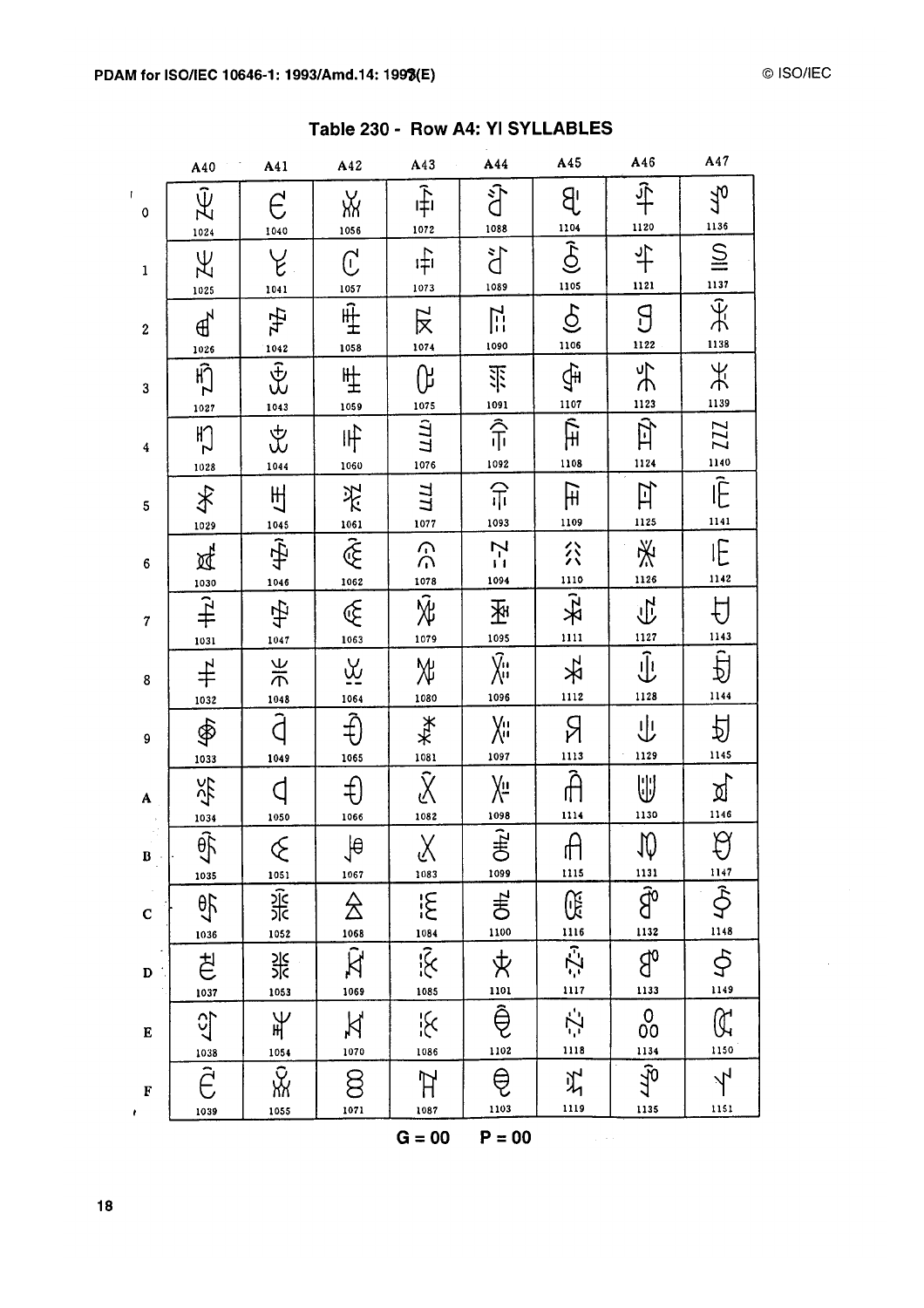### **Table 230 - Row A4: YI SYLLABLES**

| dec        | hex      | Name                                |          | dec        | hex      | Name                                  |
|------------|----------|-------------------------------------|----------|------------|----------|---------------------------------------|
| 000        | 00       | YI SYLLABLE XYRX                    |          | 064        | 40       | YI SYLLABLE ZZIX                      |
| 001        | 01       | YI SYLLABLE XYR                     |          | 065        | 41       | YI SYLLABLE ZZI                       |
| 002<br>003 | 02<br>03 | YI SYLLABLE YIT<br>YI SYLLABLE YIX  |          | 066<br>067 | 42<br>43 | YI SYLLABLE ZZIP<br>YI SYLLABLE ZZIET |
| 004        | 04       | YI SYLLABLE YI                      |          | 068        | 44       | YI SYLLABLE ZZIEX                     |
| 005        | 05       | YI SYLLABLE YIP                     |          | 069        | 45       | YI SYLLABLE ZZIE                      |
| 006        | 06       | YI SYLLABLE YIET                    |          | 070        | 46       | YI SYLLABLE ZZIEP                     |
| 007<br>008 | 07<br>08 | YI SYLLABLE YIEX<br>YI SYLLABLE YIE |          | 071<br>072 | 47<br>48 | YI SYLLABLE ZZAT<br>YI SYLLABLE ZZAX  |
| 009        | 09       | YI SYLLABLE YIEP                    |          | 073        | 49       | YI SYLLABLE ZZA                       |
| 010        | 0A       | YI SYLLABLE YUOT                    |          | 074        | 4A       | YI SYLLABLE ZZAP                      |
| 011<br>012 | 0B<br>0C | YI SYLLABLE YUOX                    |          | 075<br>076 | 4B<br>4C | YI SYLLABLE ZZOX                      |
| 013        | 0D       | YI SYLLABLE YUO<br>YI SYLLABLE YUOP |          | 077        | 4D       | YI SYLLABLE ZZO<br>YI SYLLABLE ZZOP   |
| 014        | 0E       | YI SYLLABLE YOT                     |          | 078        | 4E       | YI SYLLABLE ZZEX                      |
| 015        | 0F       | YI SYLLABLE YOX                     |          | 079        | 4F       | YI SYLLABLE ZZE                       |
| 016<br>017 | 10<br>11 | YI SYLLABLE YO<br>YI SYLLABLE YOP   |          | 080<br>081 | 50<br>51 | YI SYLLABLE ZZEP<br>YI SYLLABLE ZZUX  |
| 018        | 12       | YI SYLLABLE YUT                     |          | 082        | 52       | YI SYLLABLE ZZU                       |
| 019        | 13       | YI SYLLABLE YUX                     |          | 083        | 53       | YI SYLLABLE ZZUP                      |
| 020        | 14       | YI SYLLABLE YU                      |          | 084        | 54       | YI SYLLABLE ZZURX                     |
| 021<br>022 | 15<br>16 | YI SYLLABLE YUP<br>YI SYLLABLE YURX |          | 085<br>086 | 55<br>56 | YI SYLLABLE ZZUR<br>YI SYLLABLE ZZYT  |
| 023        | 17       | YI SYLLABLE YUR                     |          | 087        | 57       | YI SYLLABLE ZZYX                      |
| 024        | 18       | YI SYLLABLE YYT                     |          | 088        | 58       | YI SYLLABLE ZZY                       |
| 025        | 19       | YI SYLLABLE YYX                     |          | 089        | 59       | YI SYLLABLE ZZYP                      |
| 026<br>027 | 1A<br>1B | YI SYLLABLE YY<br>YI SYLLABLE YYP   |          | 090<br>091 | 5A<br>5B | YI SYLLABLE ZZYRX<br>YI SYLLABLE ZZYR |
| 028        | 1C       | YI SYLLABLE YYRX                    |          | 092        | 5C       | YI SYLLABLE ZHAT                      |
| 029        | 1D       | YI SYLLABLE YYR                     |          | 093        | 5D       | YI SYLLABLE ZHAX                      |
| 030        | 1E       | YI SYLLABLE ZIT                     |          | 094        | 5E       | YI SYLLABLE ZHA                       |
| 031<br>032 | 1F<br>20 | YI SYLLABLE ZIX<br>YI SYLLABLE ZI   |          | 095<br>096 | 5F<br>60 | YI SYLLABLE ZHAP<br>YI SYLLABLE ZHUOX |
| 033        | 21       | YI SYLLABLE ZIP                     |          | 097        | 61       | YI SYLLABLE ZHUO                      |
| 034        | 22       | YI SYLLABLE ZIEX                    |          | 098        | 62       | YI SYLLABLE ZHUOP                     |
| 035        | 23       | YI SYLLABLE ZIE                     |          | 099        | 63       | YI SYLLABLE ZHOT                      |
| 036<br>037 | 24<br>25 | YI SYLLABLE ZIEP<br>YI SYLLABLE ZAT |          | 100<br>101 | 64<br>65 | YI SYLLABLE ZHOX<br>YI SYLLABLE ZHO   |
| 038        | 26       | YI SYLLABLE ZAX                     |          | 102        | 66       | YI SYLLABLE ZHOP                      |
| 039        | 27       | YI SYLLABLE ZA                      |          | 103        | 67       | YI SYLLABLE ZHET                      |
| 040<br>041 | 28<br>29 | YI SYLLABLE ZAP<br>YI SYLLABLE ZUOX |          | 104<br>105 | 68<br>69 | YI SYLLABLE ZHEX<br>YI SYLLABLE ZHE   |
| 042        | 2A       | YI SYLLABLE ZUO                     |          | 106        | 6A       | YI SYLLABLE ZHEP                      |
| 043        | 2B       | YI SYLLABLE ZUOP                    |          | 107        | 6B       | YI SYLLABLE ZHUT                      |
| 044        | 2C       | YI SYLLABLE ZOT                     |          | 108        | 6C       | YI SYLLABLE ZHUX                      |
| 045<br>046 | 2D<br>2E | YI SYLLABLE ZOX<br>YI SYLLABLE ZO   |          | 109<br>110 | 6D<br>6E | YI SYLLABLE ZHU<br>YI SYLLABLE ZHUP   |
| 047        | 2F       | YI SYLLABLE ZOP                     |          | 111        | 6F       | YI SYLLABLE ZHURX                     |
| 048        | 30       | YI SYLLABLE ZEX                     |          | 112        | 70       | YI SYLLABLE ZHUR                      |
| 049<br>050 | 31<br>32 | YI SYLLABLE ZE<br>YI SYLLABLE ZEP   |          | 113<br>114 | 71<br>72 | YI SYI LABLE ZHYT<br>YI SYLLABLE ZHYX |
| 051        | 33       | YI SYLLABLE ZUT                     |          | 115        | 73       | YI SYLLABLE ZHY                       |
| 052        | 34       | YI SYLLABLE ZUX                     |          | 116        | 74       | YI SYLLABLE ZHYP                      |
| 053        | 35       | YI SYLLABLE ZU                      |          | 117        | 75       | YI SYLLABLE ZHYRX                     |
| 054<br>055 | 36<br>37 | YI SYLLABLE ZUP<br>YI SYLLABLE ZURX |          | 118<br>119 | 76<br>77 | YI SYLLABLE ZHYR<br>YI SYLLABLE IT    |
| 056        | 38       | YI SYLLABLE ZUR                     |          | 120        | 78       | YI SYLLABLE IX                        |
| 057        | 39       | YI SYLLABLE ZYT                     |          | 121        | 79       | YI SYLLABLE I                         |
| 058<br>059 | 3A<br>3B | YI SYLLABLE ZYX                     |          | 122<br>123 | 7A<br>7B | YI SYLLABLE IP                        |
| 060        | 3C       | YI SYLLABLE ZY<br>YI SYLLABLE ZYP   |          | 124        | 7C       | YI SYLLABLE IET<br>YI SYLLABLE IEX    |
| 061        | 3D       | YI SYLLABLE ZYRX                    |          | 125        | 7D       | YI SYLLABLE IE                        |
| 062        | 3E       | YI SYLLABLE ZYR                     |          | 126        | 7E       | YI SYLLABLE IEP                       |
| 063        | 3F       | YI SYLLABLE ZZIT                    |          | 127        | 7F       | YI SYLLABLE AT                        |
|            |          |                                     |          |            |          |                                       |
|            |          |                                     |          |            |          |                                       |
|            |          |                                     |          |            |          |                                       |
|            |          |                                     |          |            |          |                                       |
|            |          |                                     |          |            |          |                                       |
|            |          |                                     |          |            |          |                                       |
|            |          |                                     |          |            |          |                                       |
| Group 00   |          |                                     | Plane 00 |            |          | Row A4                                |
|            |          |                                     |          |            |          |                                       |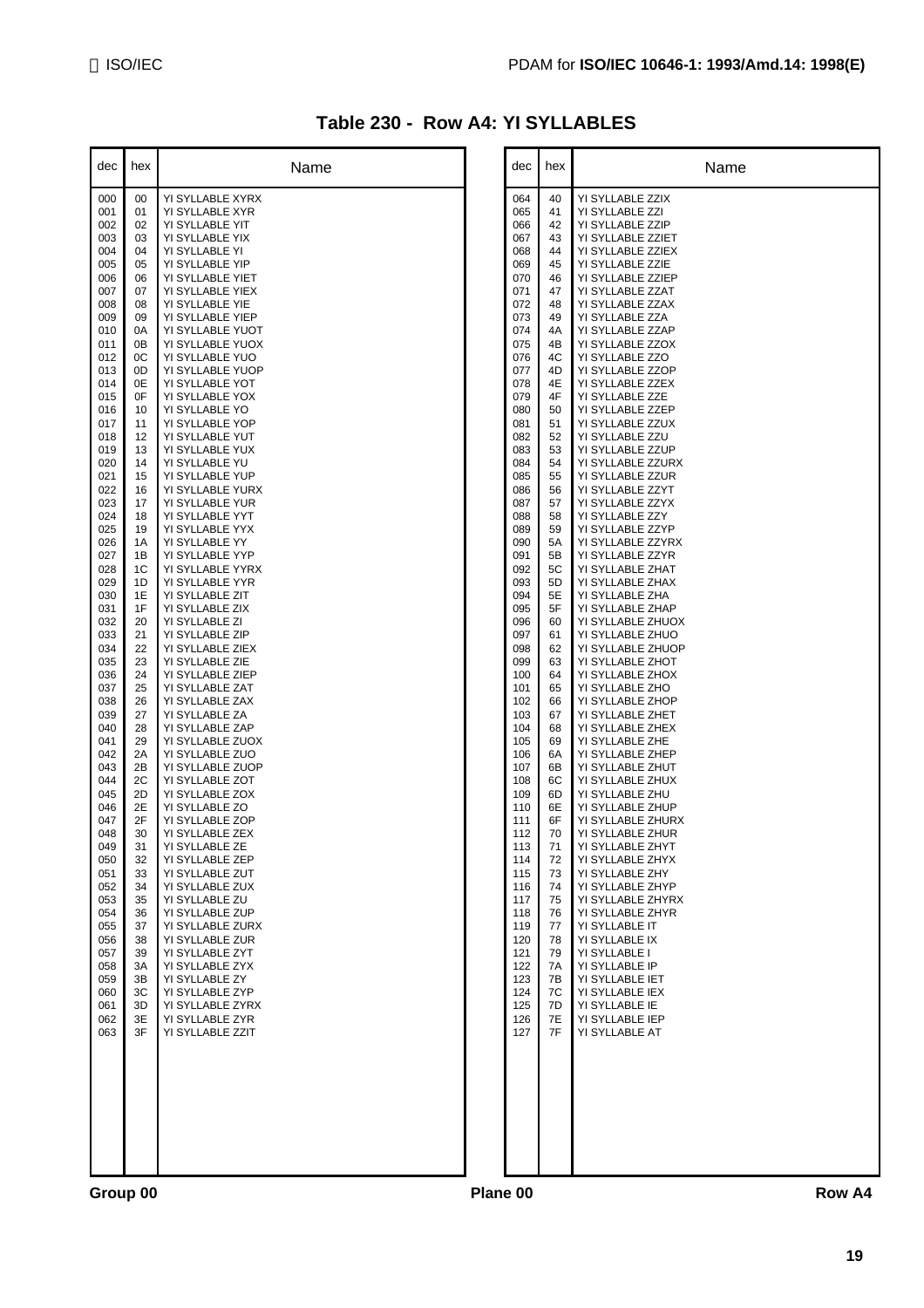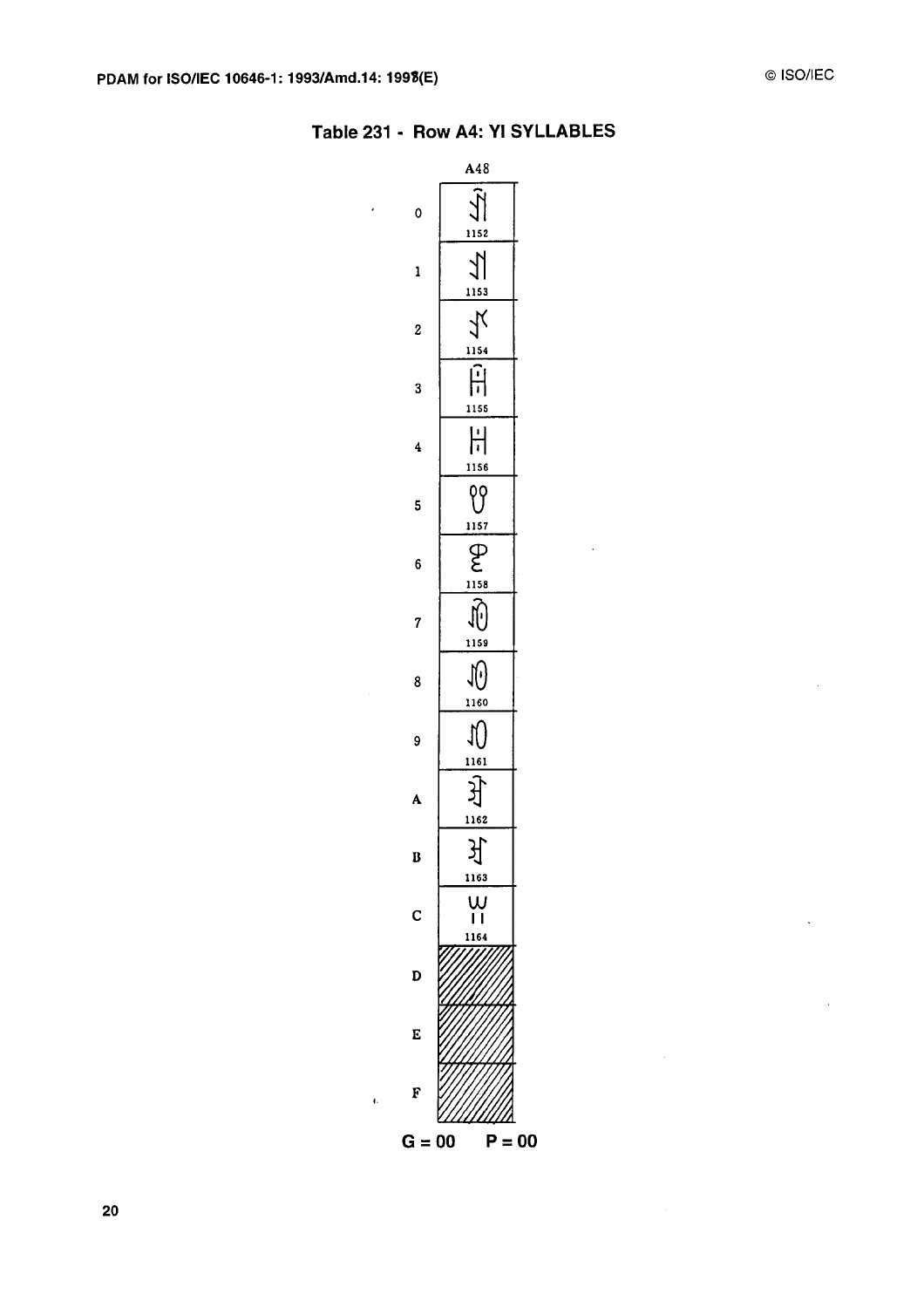|  |  | TABLE 231 - Row A4: YI SYLLABLES |
|--|--|----------------------------------|
|--|--|----------------------------------|

| dec                                                                                                          | hex                                                                                                     | Name                                                                                                                                                                                                                                                                                                                                                 | dec | hex | Name |
|--------------------------------------------------------------------------------------------------------------|---------------------------------------------------------------------------------------------------------|------------------------------------------------------------------------------------------------------------------------------------------------------------------------------------------------------------------------------------------------------------------------------------------------------------------------------------------------------|-----|-----|------|
| 128<br>129<br>130<br>131<br>132<br>133<br>134<br>135<br>136<br>137<br>138<br>139<br>140<br>141<br>142<br>143 | 80<br>81<br>82<br>83<br>84<br>85<br>86<br>87<br>88<br>89<br>8A<br>8B<br>8C<br>8D<br>8E<br>$8\mathsf{F}$ | YI SYLLABLE AX<br>YI SYLLABLE A<br>YI SYLLABLE AP<br>YI SYLLABLE UOX<br>YI SYLLABLE UO<br>YI SYLLABLE UOP<br>YI SYLLABLE OT<br>YI SYLLABLE OX<br>YI SYLLABLE O<br>YI SYLLABLE OP<br>YI SYLLABLE EX<br>YI SYLLABLE E<br>YI SYLLABLE WU<br>(This position shall not be used)<br>(This position shall not be used)<br>(This position shall not be used) |     |     |      |
|                                                                                                              |                                                                                                         |                                                                                                                                                                                                                                                                                                                                                      |     |     |      |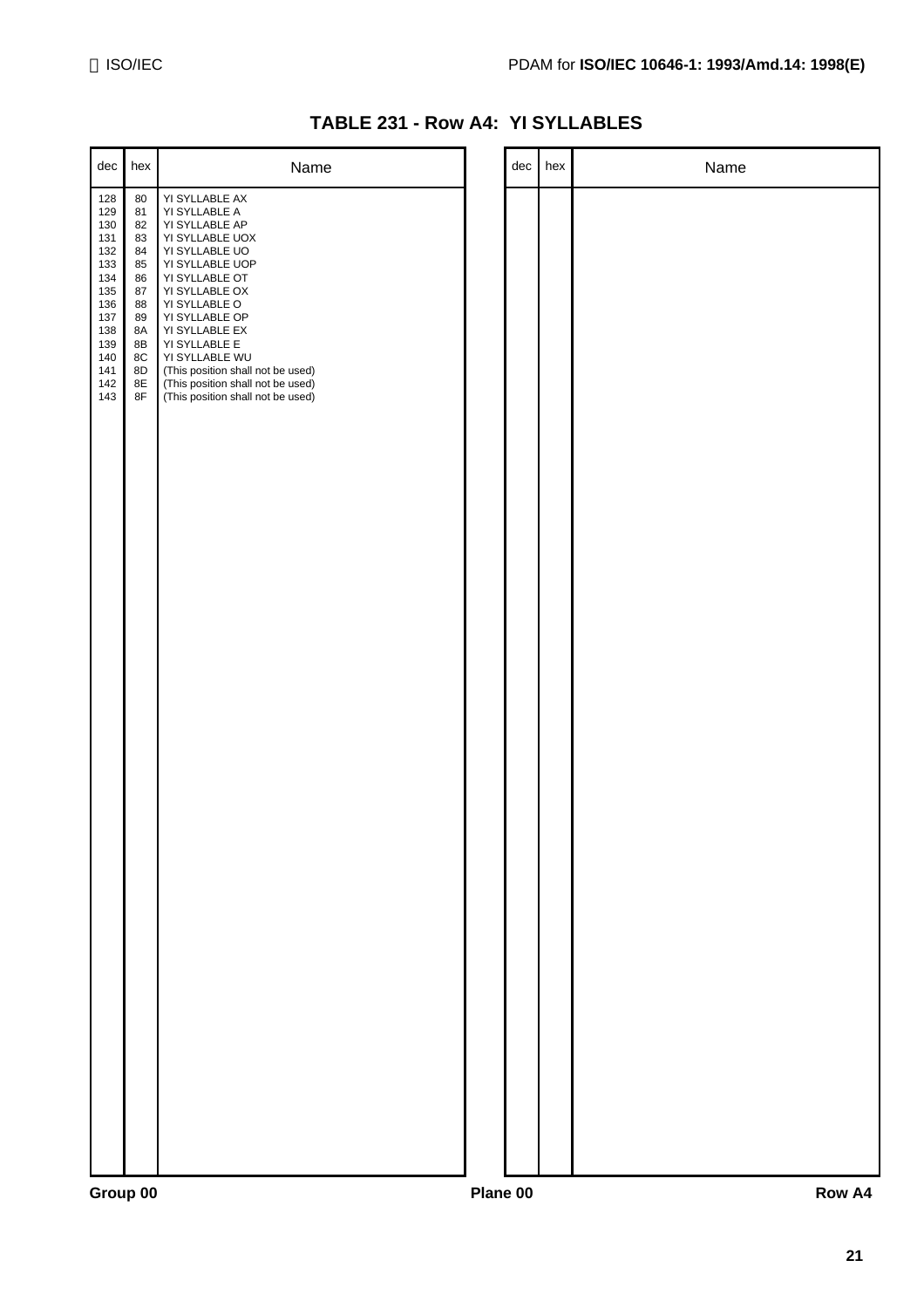| Table 232 - Row A4: YI RADICALS<br>A4C<br>A4B<br>A4A<br>A49 |        |                    |             |  |  |  |  |
|-------------------------------------------------------------|--------|--------------------|-------------|--|--|--|--|
| 0                                                           |        |                    |             |  |  |  |  |
| 1                                                           |        |                    |             |  |  |  |  |
| $\mathbf{z}$                                                |        |                    |             |  |  |  |  |
| 3                                                           |        |                    |             |  |  |  |  |
| 4                                                           |        |                    | ı<br>ı<br>ı |  |  |  |  |
| 5                                                           | 1      |                    |             |  |  |  |  |
| 6                                                           |        |                    |             |  |  |  |  |
| 7                                                           |        |                    |             |  |  |  |  |
| 8                                                           |        |                    |             |  |  |  |  |
| 9                                                           | ς      |                    |             |  |  |  |  |
| A                                                           |        |                    |             |  |  |  |  |
| B                                                           |        | $rac{C}{E}$        |             |  |  |  |  |
| C                                                           |        | $\frac{1}{\omega}$ |             |  |  |  |  |
| D                                                           | 22 C 2 |                    |             |  |  |  |  |
| E                                                           |        | $-\frac{1}{2}$     |             |  |  |  |  |
| F                                                           |        |                    |             |  |  |  |  |
|                                                             |        | $G = 00$           | $P = 00$    |  |  |  |  |

 $\mathbb{Z}^2$ 

 $\sim 10^7$ 

 $\mathcal{L}(\mathcal{L})$  and  $\mathcal{L}(\mathcal{L})$ 

 $\sim 10$ 

 $\frac{1}{\sqrt{2}}$ 

 $\sim 10^{-1}$ 

#### $22$